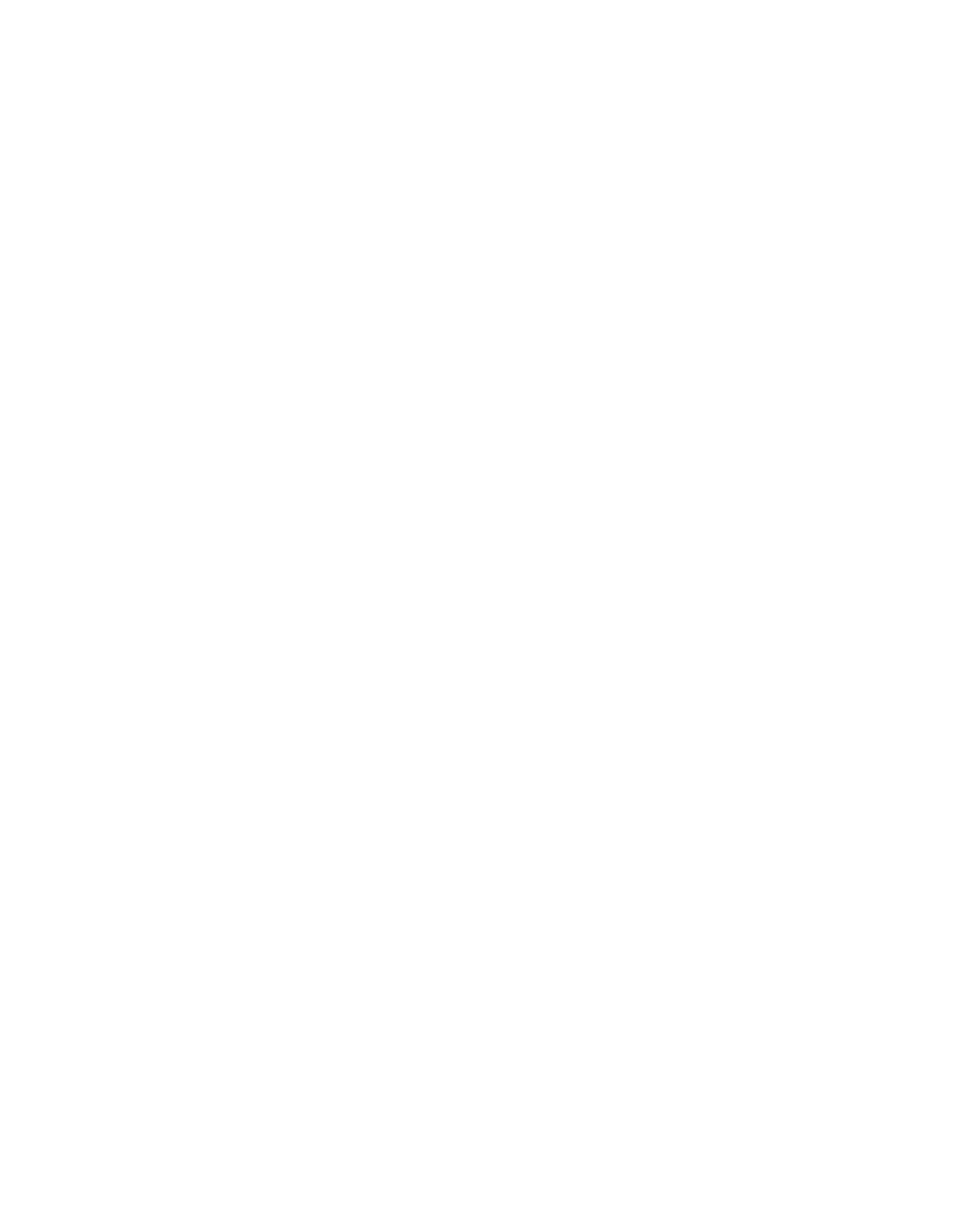#### **ABSTRACT**

Escapement histories and recent catch data were summarised and reviewed for four early-timed Fraser River spring-run chinook populations: Birkenhead River; Coldwater River; Spius Creek; and upper Chilcotin River. A thorough assessment of the status of these populations is difficult since the quality of spawner escapement data is generally poor for Coldwater River, Spius Creek, and upper Chilcotin River populations although there was a short but consistent time series of surveys on the Birkenhead River. Analyses of the data do not indicate any temporal pattern although escapements of each population have been extremely low (<250 spawners) on several occasions over the past decade. Based on DNA and CWT analyses, it is clear that most harvest occurs in the lower Fraser First Nations fishery, especially for Spius and Coldwater River populations, although Birkenhead and Chilcotin populations are caught on occasion in marine fisheries. The apparent exploitation rate for the four populations (pooled) was about 33% by the end of April, 2000.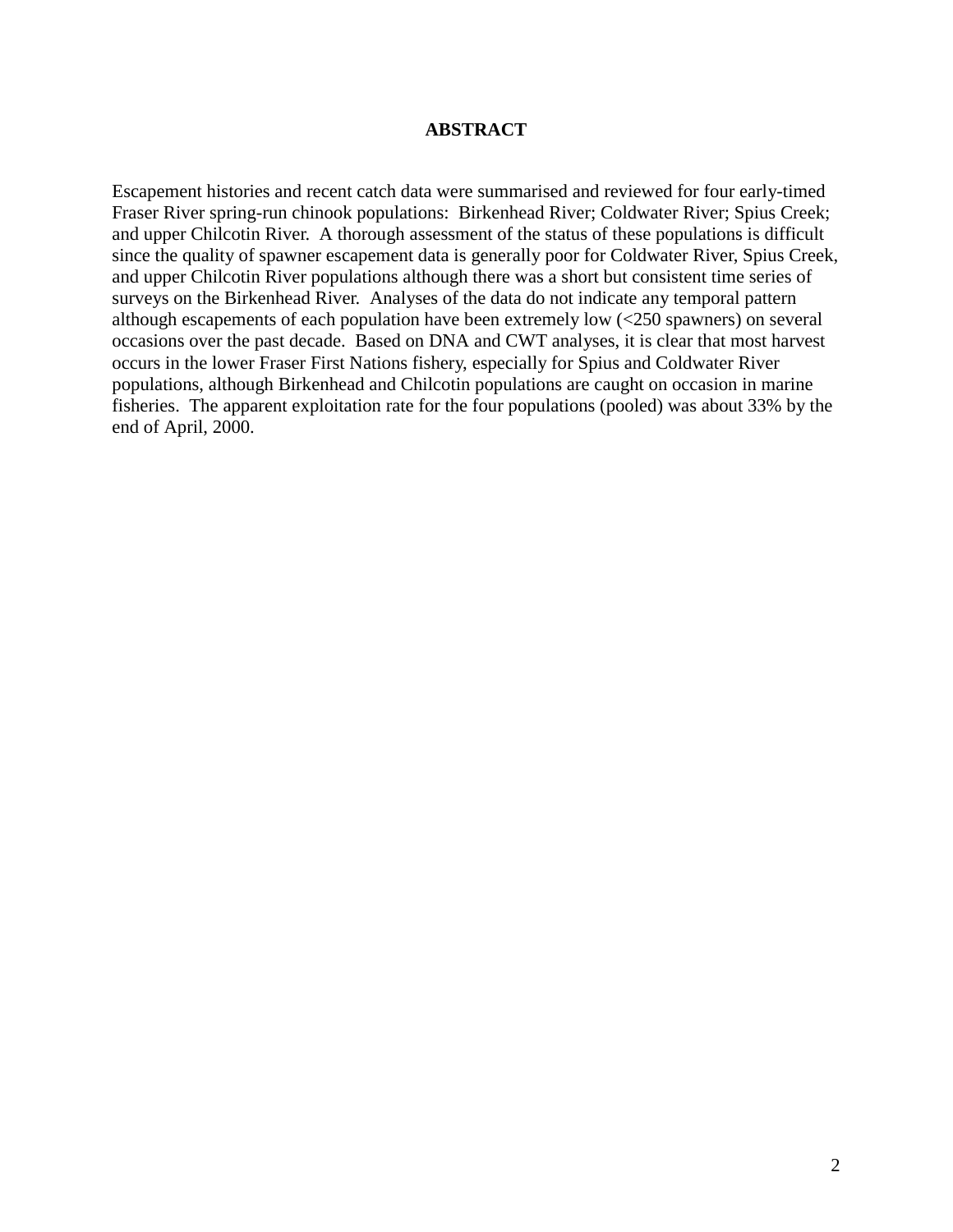#### **RÉSUMÉ**

Ce document résume et examine l'historique de l'échappée et les données de capture récentes pour quatre populations de chinook à remonte printanière hâtive, soit celles de la rivière Birkenhead, de la rivière Coldwater, du ruisseau Spius et de la rivière Chilcotin supérieure. Il est difficile d'évaluer de façon approfondie l'état de ces populations, car les données d'échappée de géniteurs sont généralement de mauvaise qualité pour les populations de la rivière Coldwater, du ruisseau Spius et de la haute Chilcotin, bien que l'on dispose d'une courte série chronologique cohérente pour le stock de la rivière Birkenhead. L'analyse des données n'a pas permis de dégager de tendances temporelles, mais chaque population a présenté des échappées extrêmement faibles (<250 géniteurs) à plusieurs reprises depuis une décennie. Selon des analyses d'ADN et des analyses fondées sur l'utilisation de micromarques codées, il est évident que la plupart des captures sont attribuables à la pêche autochtone dans le bas Fraser, en particulier pour ce qui est des populations du ruisseau Spius et de la rivière Coldwater; des saumons appartenant aux populations de la Birkenhead et de la Chilcotin sont parfois pêchés en mer. À la fin d'avril 2000, le taux d'exploitation apparent des quatre populations (groupées) se chiffrait à environ 33 %.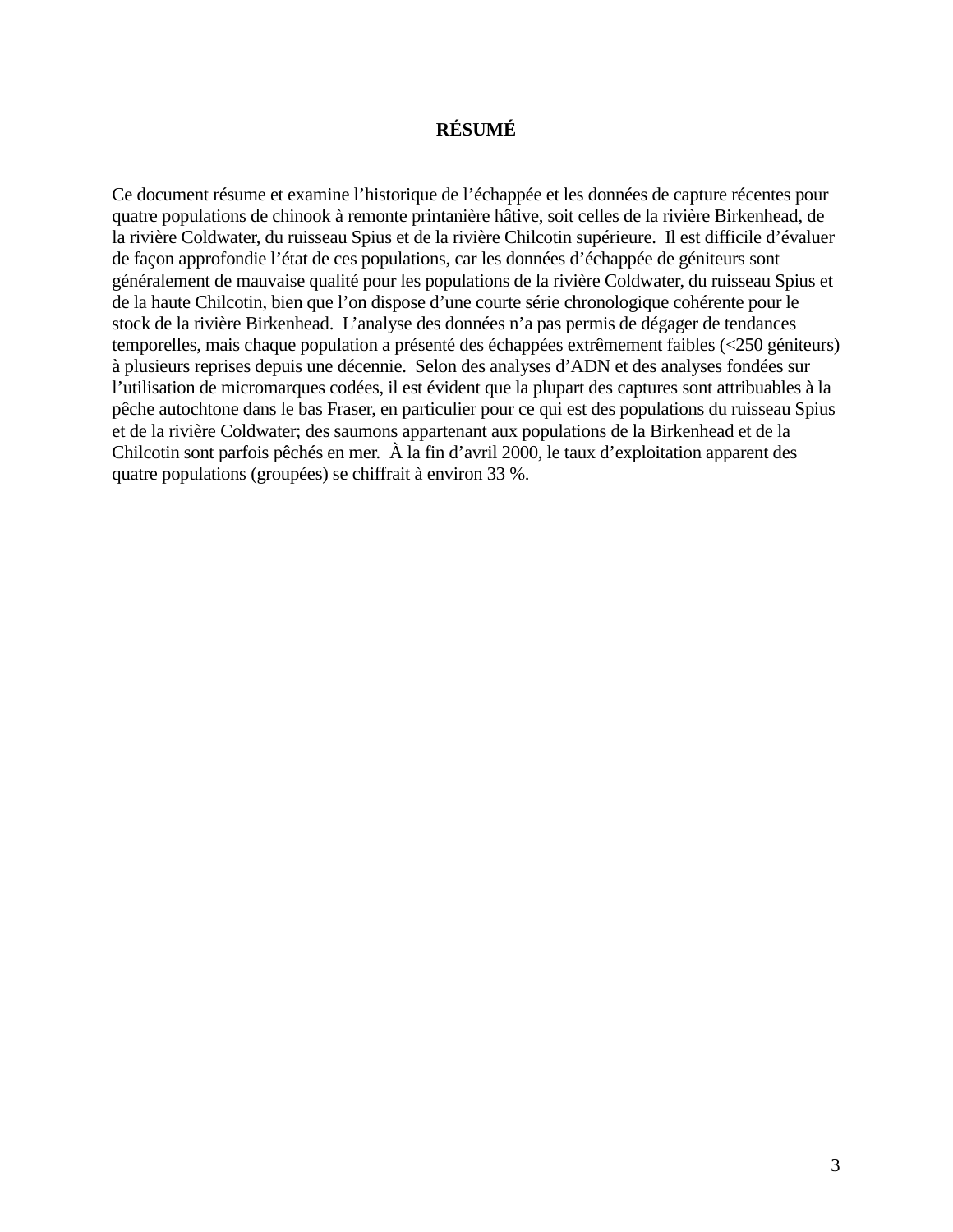## **TABLE OF CONTENTS**

| 1   |         |                                                         |  |
|-----|---------|---------------------------------------------------------|--|
| 2   |         |                                                         |  |
| 2.1 |         |                                                         |  |
|     | 2.1.1   |                                                         |  |
|     | 2.1.2   |                                                         |  |
|     | 2.1.3   |                                                         |  |
|     | 2.1.4   |                                                         |  |
|     | 2.1.5   |                                                         |  |
| 2.2 |         |                                                         |  |
|     | 2.2.1   |                                                         |  |
|     | 2.2.2   |                                                         |  |
|     |         |                                                         |  |
|     | 2.2.2.2 |                                                         |  |
|     | 2.2.2.3 | POPULATION-SPECIFIC HARVESTS FROM MIXED-POPULATION      |  |
|     |         |                                                         |  |
|     | 2.2.2.3 |                                                         |  |
|     | 2.2.3   |                                                         |  |
|     | 2.2.3.1 |                                                         |  |
|     | 2.2.3.2 |                                                         |  |
|     | 2.2.3.3 |                                                         |  |
|     | 2.2.3.4 |                                                         |  |
|     | 2.2.3.5 | VICTORIA AND STRAIT OF GEORGIA RECREATIONAL FISHERY  17 |  |
|     | 2.2.3.6 |                                                         |  |
|     | 2.2.3.7 |                                                         |  |
| 3   |         |                                                         |  |
| 3.1 |         |                                                         |  |
| 3.2 |         |                                                         |  |
|     | 3.2.1   |                                                         |  |
|     | 3.2.2   |                                                         |  |
|     | 3.2.3   |                                                         |  |
|     | 3.2.4   |                                                         |  |
|     | 3.2.5   |                                                         |  |
|     | 3.2.6   |                                                         |  |
|     | 3.2.7   |                                                         |  |
| 3.3 |         |                                                         |  |
| 3.4 |         |                                                         |  |
| 3.5 |         |                                                         |  |
| 4   |         |                                                         |  |
| 5   |         |                                                         |  |
| 6   |         |                                                         |  |
| 7   |         |                                                         |  |
| 8   |         |                                                         |  |
| 9   |         |                                                         |  |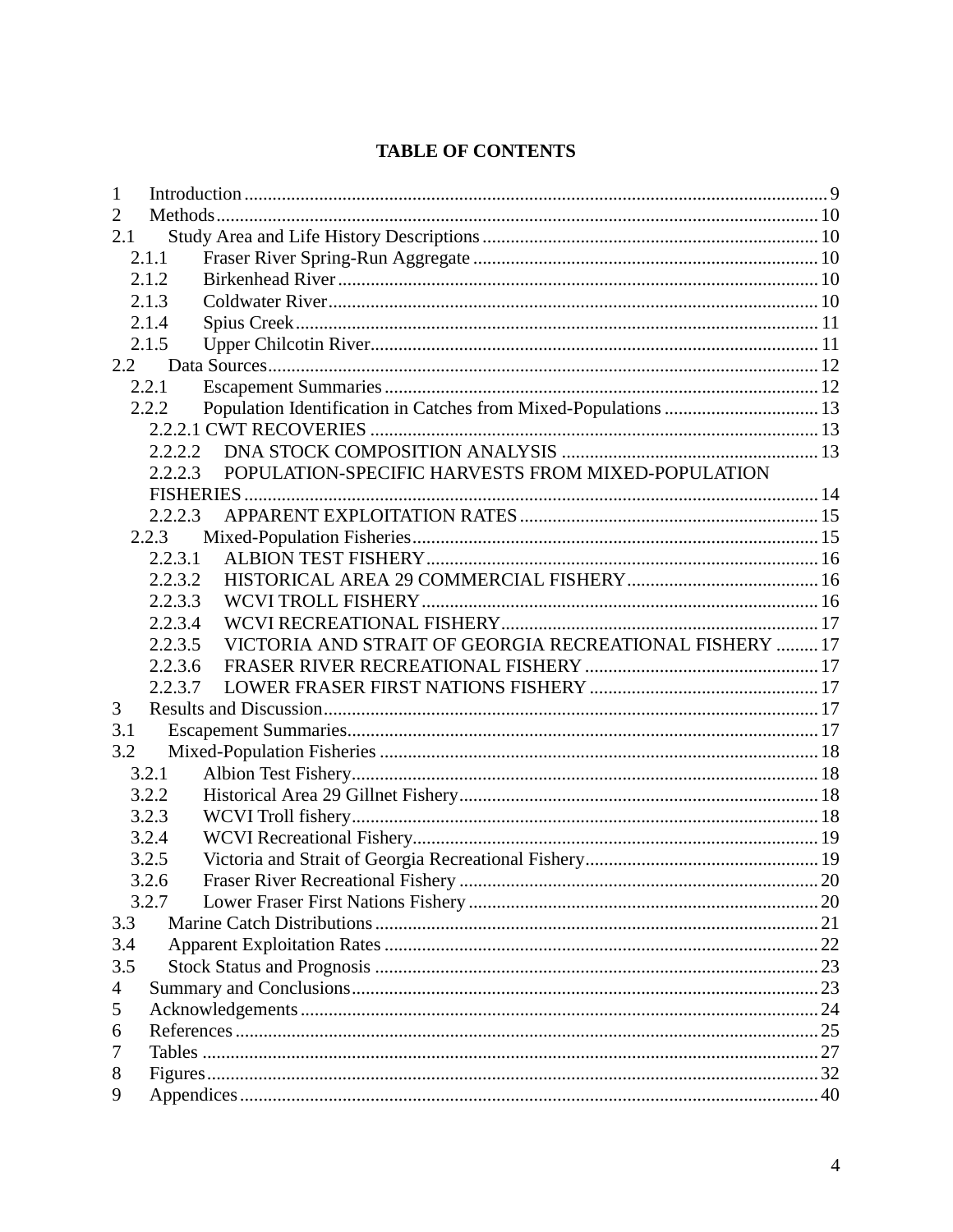## **LIST OF TABLES**

| Table 3.1. | "Best" and mean escapement estimates to Coldwater River, Spius Creek, upper                                                                                                                                                                                     |
|------------|-----------------------------------------------------------------------------------------------------------------------------------------------------------------------------------------------------------------------------------------------------------------|
| Table 3.2. | Chinook salmon harvest estimates for the WCVI troll fishery for southern (SWVI)                                                                                                                                                                                 |
| Table 3.3. | Monthly total chinook catch estimates and estimates of total harvest (Est) of<br>Birkenhead, Nicola drainage, and Chilcotin fish by Statistical Area, and landing site<br>for the Strait of Georgia and Victoria recreational fisheries. Stock compositions (%) |
| Table 3.4. | Harvest estimates for Birkenhead, Nicola drainage, Chilcotin drainage, and<br>Nechako/Stuart chinook populations in the lower Fraser First Nations fishery from<br>1997 to 1999. Standard deviation is in parentheses and was estimated from the                |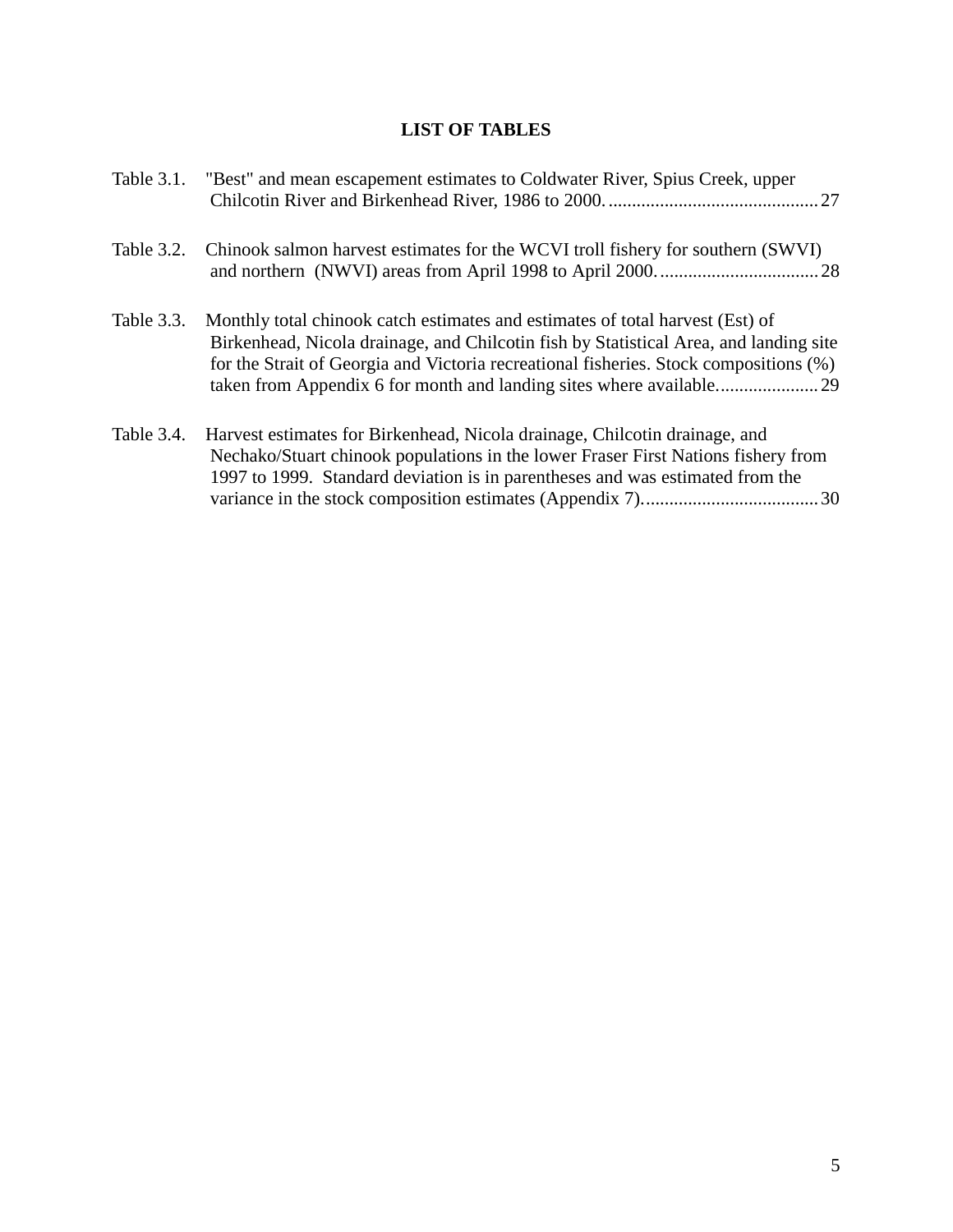## **LIST OF FIGURES**

| Figure 1.1. Time series of chinook escapements for the Chinook Technical Committee (CTC)<br>populations in the Fraser River spring-run aggregate. Populations included in the                                                                                                                                                                                    |
|------------------------------------------------------------------------------------------------------------------------------------------------------------------------------------------------------------------------------------------------------------------------------------------------------------------------------------------------------------------|
| Figure 2.1. Locations of chinook populations included in the Fraser River spring-run aggregate.                                                                                                                                                                                                                                                                  |
| Figure 3.1. Estimated escapements to Spius Creek and Coldwater River (a), and upper Chilcotin                                                                                                                                                                                                                                                                    |
| Figure 3.2. Historical chinook catches in the Area 29 commercial and First Nations fisheries,                                                                                                                                                                                                                                                                    |
| Figure 3.3. The percentages of upper Fraser, Thompson and all Fraser chinook stocks in the<br>recreational fishery samples at Victoria (Statistical Area 19) determined from DNA<br>analysis. The percentages of all Fraser stocks are plotted on the secondary (i.e.                                                                                            |
| Figure 3.4. The percentages of Coldwater/Nicola/Spius and Lower/Upper Chilcotin chinook<br>stocks in the recreational fishery samples at Victoria (Statistical Area 19) determined<br>from DNA analysis. Birkenhead population not detected in mixtures36                                                                                                        |
| Figure 3.5. Observed CWT recoveries of Coldwater River and Spius Creek in the Spences                                                                                                                                                                                                                                                                            |
| Figure 3.6. The percentage of the lower Fraser First Nation fishery sample (left hand panels) and<br>estimated harvests (right hand panels) of: Birkenhead, Coldwater/Nicola/Spius,<br>lower/upper Chilcotin, and Stuart/Nechako drainage stocks. Standard deviations for<br>the percentages of the fishery sample and estimated harvest are in Appendix 5).  38 |
| Figure 3.7. Observed CWT recoveries, by week of Coldwater River and Spius Creek in the                                                                                                                                                                                                                                                                           |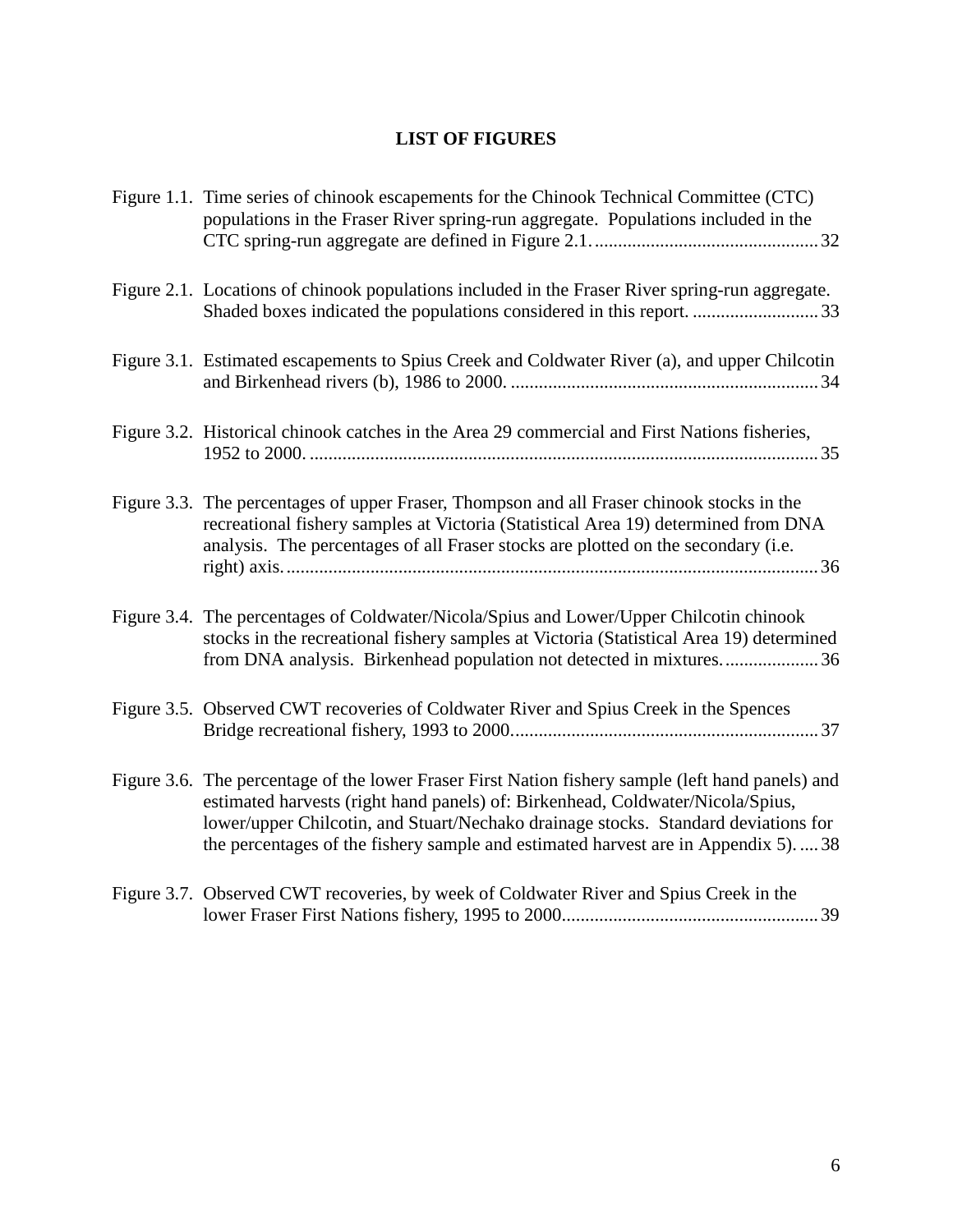## **LIST OF APPENDICES**

|             | Appendix 1A. CWT releases and observed recoveries for Spius Creek, Coldwater River and                                                                                                                                                                                                                                                  |
|-------------|-----------------------------------------------------------------------------------------------------------------------------------------------------------------------------------------------------------------------------------------------------------------------------------------------------------------------------------------|
|             | Appendix 1B. Observed recreational fishery CWT recoveries of Coldwater River, Spius Creek,                                                                                                                                                                                                                                              |
|             | Appendix 1C. Observed CWT recoveries of Coldwater River and Spius Creek chinook in the                                                                                                                                                                                                                                                  |
| Appendix 2. | Chinook salmon baselines by population and regional groupings used for mixed-                                                                                                                                                                                                                                                           |
|             | Appendix 3A. Review of escapement estimation and time series for the selected early-timed                                                                                                                                                                                                                                               |
|             | Appendix 3B. Estimated chinook escapements to the Coldwater River and a subjective<br>evaluation of the utility of the estimate for time series analysis, 1970 to 2000 49                                                                                                                                                               |
|             | Appendix 3C. Estimate chinook escapement to Spius Creek and a subjective evaluation of the                                                                                                                                                                                                                                              |
|             | Appendix 3D. Estimated chinook escapement to the upper Chilcotin River and a subjective<br>evaluation of the utility of the estimate for time series analysis, 1970 to 200052                                                                                                                                                           |
|             | Appendix 3E. Estimated chinook escapement to the Birkenhead River and a subjective<br>evaluation of the utility of the estimate for time series analysis, 1991 to 200053                                                                                                                                                                |
| Appendix 4. | Estimated percentage stock compositions of chinook salmon from the Albion test                                                                                                                                                                                                                                                          |
| Appendix 5. | Estimated percentage stock compositions of chinook salmon from the WCVI troll<br>fishery in southern (SWVI) and northern (NWVI) areas for target stocks. Stock<br>compositions were estimated with a 108-population southern baseline. Standard<br>deviation is in parentheses and was estimated from 100 bootstrap resamplings of      |
| Appendix 6. | Estimated percentage stock compositions of chinook salmon from recreational<br>fisheries by region and for target stocks. Stock compositions were estimated with<br>a 108-population southern baseline. Standard deviation is in parentheses and was<br>estimated from 100 bootstrap resamplings of both the baseline and mixtures.  56 |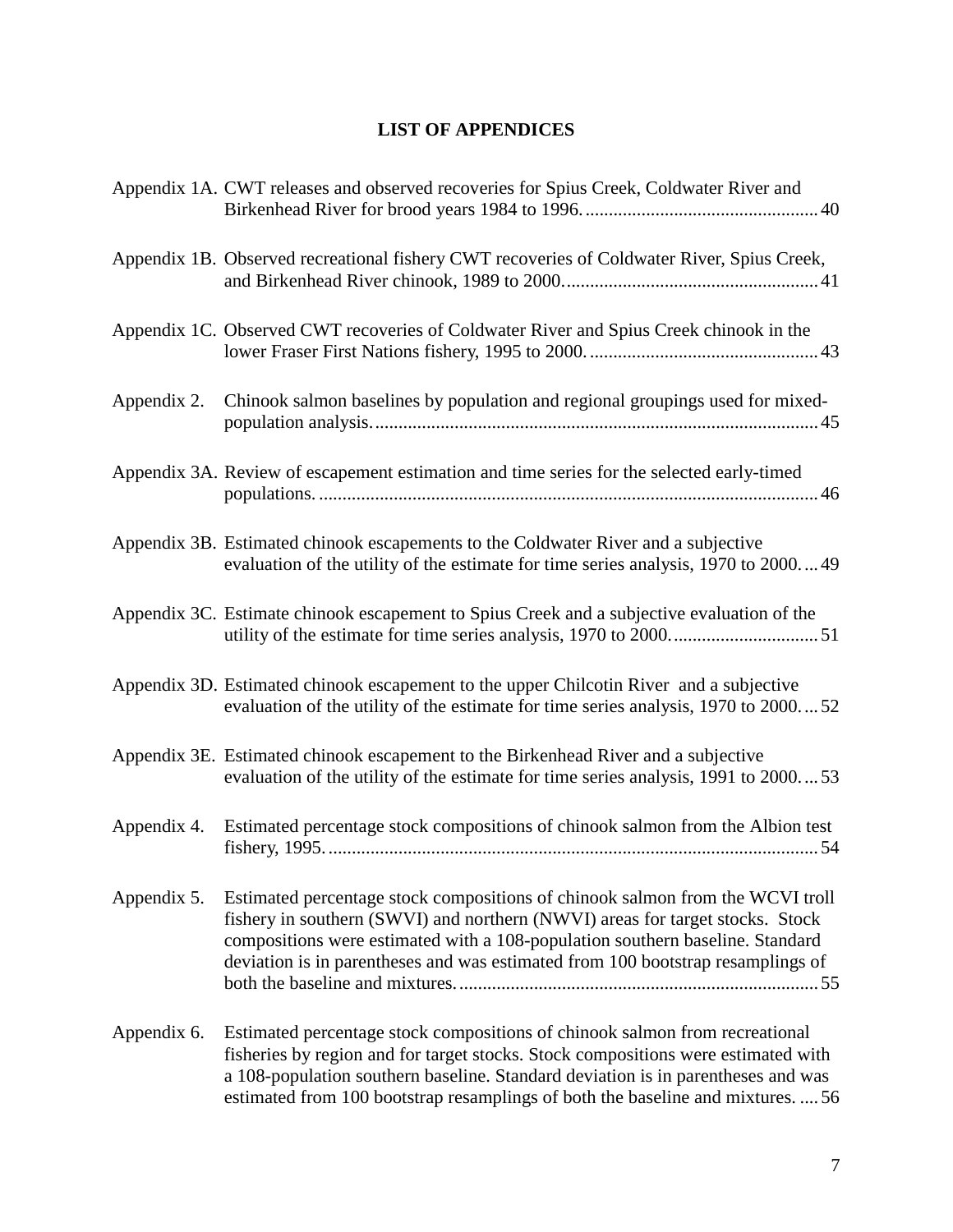| Appendix 7. Estimated percentage stock compositions of chinook salmon from the lower |
|--------------------------------------------------------------------------------------|
| Fraser First Nations fishery from 1997 to 1999. Stock compositions were              |
| estimated with a 48-population Fraser baseline. Standard deviation is in             |
| parentheses and was estimated from 100 bootstrap resamplings of both the             |
| - 57                                                                                 |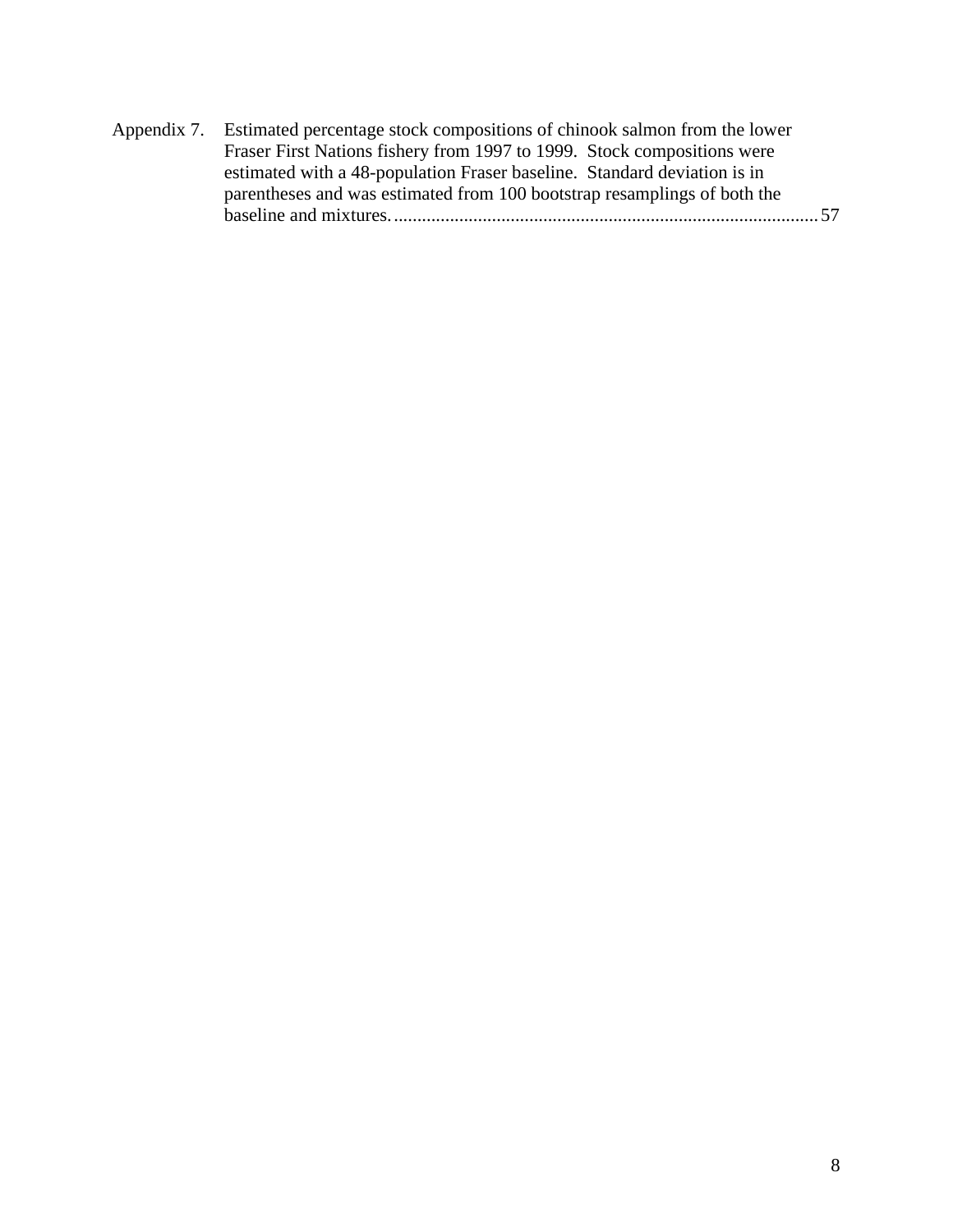## **1 Introduction**

The Fraser River is the largest chinook salmon producer in Canada (DFO 1999). Fraser River chinook salmon are major contributors to commercial, recreational and First Nations fisheries, both within the Fraser and on the Pacific coast between Washington and Alaska.

For management purposes, chinook populations returning to the Fraser are grouped into three timing components: spring-run populations peak in migration past Albion in the lower river (50 km upstream of the mouth) prior to July 15; summer-run populations peak in migration between July 16 and August 31; and fall-run populations peak in migration after September 1. Coincident with the timing, the spring-run is dominated by red-fleshed fish, whereas the fall-run are almost entirely white-fleshed, however some white-fleshed fish exist among spring- and summer-run populations.

Spring-run populations declined in abundance prior to 1980, and measures were implemented to rebuild chinook populations coast-wide (DFO 1995). In 1980, DFO closed the gillnet fishery that targeted chinook in the lower Fraser River, delayed the troll fishery openings in the Strait of Georgia until July 1, raised minimum size limits in ocean recreational fisheries from 45 cm to 62 cm, and closed in-river recreational fisheries. The Pacific Salmon Treaty, signed in 1985, also reduced harvests, with ceilings imposed on interception fisheries targeting chinook.

Following these measures, escapements to an aggregate of 25 spring-run populations began to respond favourably, increasing from approximately 22,000 in 1980 to a high of 59,800 in 1994 (Figure 1.1). With the increased escapement came an expansion in freshwater recreational and First Nations fisheries, particularly in the lower Fraser River. Since 1998, there has been very little fishing targeting chinook in Canadian marine waters, other than the recreational fishery.

The spring-run escapements began to decline after the high escapement in 1994 and concerns were raised by the public and DFO staff residing in the BC interior. Preliminary analyses indicated many of these spring-run chinook may be harvested in the lower Fraser First Nations fishery. Subsequent discussions indicated a more detailed summary of stock assessment information was required. It was decided to focus initially on four of the earliest populations; Birkenhead River, upper Chilcotin River, Coldwater River and Spius Creek.

The primary objectives of this paper are to: (1) summarize stock assessment information for the four early-timed chinook populations; and (2) describe the frequency of occurrence of these populations in freshwater and marine fisheries.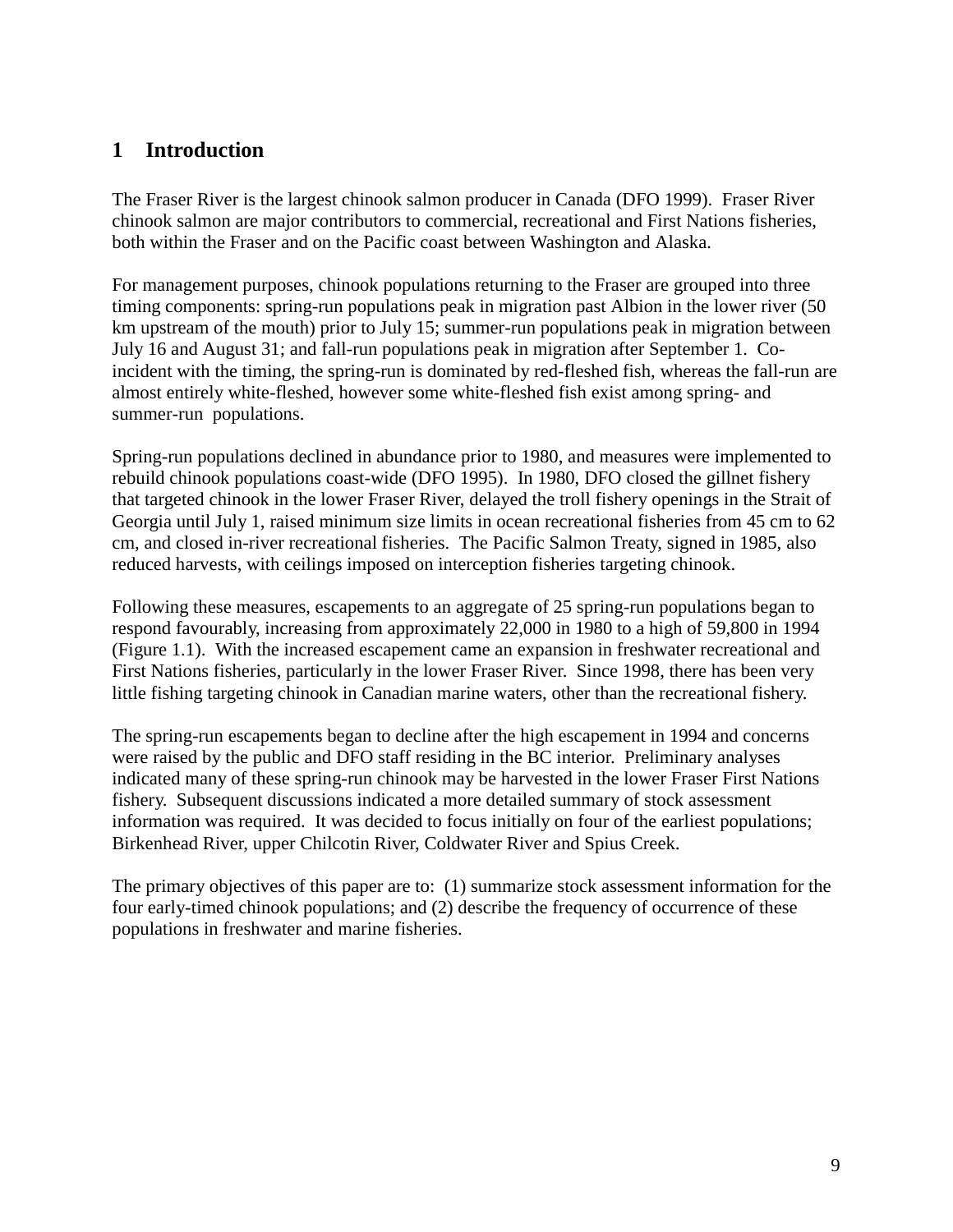## **2 Methods**

#### *2.1 Study Area and Life History Descriptions*

#### **2.1.1 Fraser River Spring-Run Aggregate**

The Fraser River watershed is the largest in British Columbia  $(\sim 230,00 \text{ km}^2)$  and supports one of the largest groups of chinook salmon in North America (Fraser et al. 1982). The spring-run aggregate includes about 25 populations that spawn throughout the watershed, yet most spawn in the upper watershed (Figure 2.1). Most populations spawn from early August to mid September, have mainly a stream-type life history, and sexually mature at ages 4 to 6 (DFO 1995). Historically, most marine catch occurred in southern BC (inside/outside), with some occurring in north and central BC and Alaska. The spring-run appears to return to the Fraser following the southern route through Juan de Fuca. The early-timed populations in the spring-run aggregate begin arriving in the lower Fraser River in March (or earlier), and typically, are almost entirely through the lower river by mid-June.

#### **2.1.2 Birkenhead River**

The Birkenhead River flows approximately 60 km south-easterly from the Chipmunk Mountain range into Lillooet Lake (Figure 2.1). The system supports the five species of Pacific salmon, as well as rainbow trout, steelhead, Dolly Varden and bull trout. The chinook population spawns mostly in the upper reaches of the Birkenhead River that are accessible to anadromous fish. Spawning peaks during the second week of September, however the fish arrive in the terminal area as early as April (Fraser et al. 1982). Birkenhead chinook are mainly stream-type freshwater life history. At maturity, they return to freshwater mainly as total age 5 and have large body size.

Birkenhead chinook are one of the most genetically distinctive Fraser chinook populations and have one of the lowest levels of polymorphism and heterozygosity. This likely reflects their small population size, at least in recent history, and low levels of gene flow due to its spatial and temporal isolation from other populations (Beacham et al. unpublished.).

#### **2.1.3 Coldwater River**

The Coldwater River flows northeast approximately 90 kilometres from its headwaters in the Cascade Mountains to join the Nicola River at Merritt (Figure 2.1). The river is characterised by a moderate gradient, with a broad floodplain, and is subject to rapid fluctuations in flow due to fall and winter 'rain-on-snow' events. Agricultural activity is extensive in the lower reaches and logging has occurred throughout the watershed. Construction of the Coquihalla Highway in the mid-1980's resulted in numerous diversions and extensive bank stabilisation work. Chinook and coho salmon spawn and rear in the system, in addition to rainbow trout, steelhead, bull trout and Dolly Varden.

There are two spatially and temporally separated chinook populations in the Coldwater River, termed early and late components, and both are part of the Fraser River spring-run aggregate. This study focuses on the early component, which enters the Coldwater as early as May and completes spawning by the end of August in areas upstream of the Coldwater Indian Reserve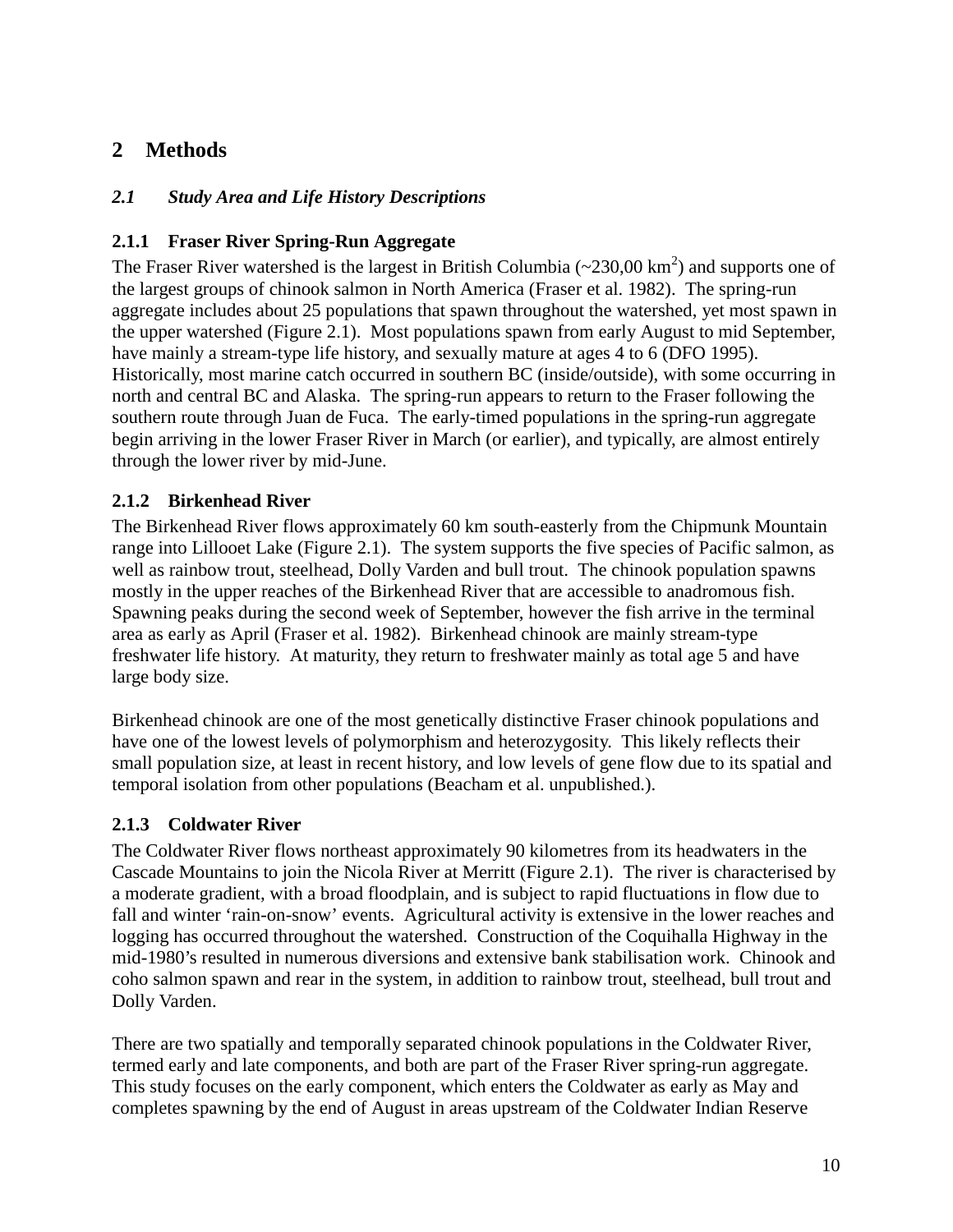No. 1 bridge. The late component enters the Nicola drainage starting in mid-July and is part of the later spawning Nicola River mainstem population. The late component spawns in the lower reaches of the Coldwater River as well as the Nicola River throughout September. Coldwater chinook freshwater life history is dominated by the stream-type strategy. At maturity, they return to freshwater mainly as total age 4 and exhibit a small body size. From herein, Coldwater River chinook refers to the early component.

#### **2.1.4 Spius Creek**

Spius Creek originates on the northeastern slopes of the Cascade Mountains and flows north approximately 50 km to join the Nicola River west of Merritt (Figure 2.1). A moderate to steep gradient characterises the upper reaches of Spius Creek and most of the stream is confined within a narrow, steep-sided valley. Agricultural activities occur in the lower reaches, and much of the upper watershed has been logged. Similar to Coldwater River, Spius Creek is subject to considerable flow variations, especially during "rain on snow" events. Chinook, coho, steelhead and resident rainbow trout and Dolly Varden inhabit the system.

Similar to the Coldwater River, two spatially and temporally separated chinook populations (termed early and late components) exist in Spius Creek and both are part of the Fraser River spring-run aggregate. The early component spawns in late August mainly in Maka Creek, a tributary that arises to the south of the headwaters of Spius Creek, and enters Spius Creek approximately 35 km upstream of the confluence with the Nicola River. The late component spawns in the lower reaches of Spius Creek and the Nicola River mainstem throughout September. Spius chinook are dominated by stream-type freshwater life history. At maturity, they return to freshwater mainly as total age 4 and exhibit a small body size. From herein, Spius Creek chinook refers to the early component.

#### **2.1.5 Upper Chilcotin River**

The upper Chilcotin River drains southeast from the Itcha Range approximately 100 km into Chilcotin Lake (Figure 2.1). Chinook and coho spawn and rear in the river, and bull trout and Dolly Varden are resident. Ranches and farms are located on the floodplain above Chilcotin Lake. Upstream (northwest), the stream's gradient increases and its' course narrows.

Similar to Spius Creek and Coldwater River, two spatially and temporally separate populations spawn in the (little) Chilcotin River and are referred to as upper and lower Chilcotin chinook. The upper Chilcotin River population arrives in Chilcotin Lake by mid-June, and remains there until late July, when they move upstream to the spawning grounds. Spawning peaks before August 15 most years, although some late spawners have been observed into September. Lower Chilcotin River chinook enter the river in late July and spawn in September in areas between the Chilko River confluence and Chilcotin Lake. No information was available about the freshwater life history, ages at maturity or body size of upper Chilcotin chinook.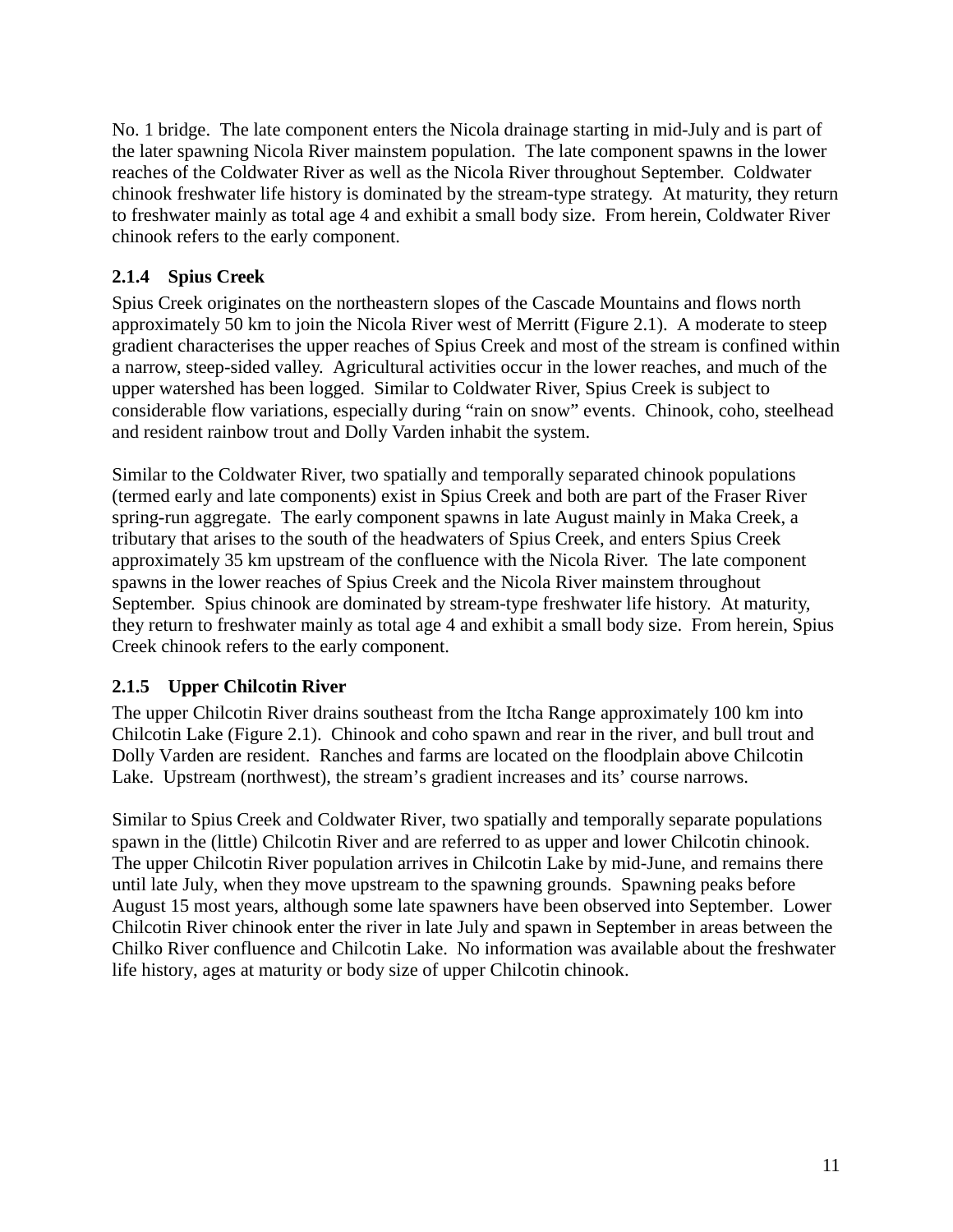#### *2.2 Data Sources*

We assembled stock assessment information mainly from test fisheries, commercial, First Nation and recreational fisheries, and escapement monitoring time series. Another potential source of information is traditional ecological knowledge, but we were unable to collect and summarize this for the four selected populations. While the time series is short, the escapement summaries provide indexes of spawning abundance for each population. Some fisheries harvest chinook from mixed-populations and the abundance of specific populations among the catches are assessed with several methods.

It was not possible to identify individual populations among catches from historic commercial, First Nations, and test fisheries, until the use of coded-wire-tags (CWTs) became common in the early 1980s. CWTs were applied to juvenile chinook, either fry or smolts, with codes unique to specific release groups in each river and year, and their adipose fins were removed to identify them. CWTs enabled the estimation of population specific catches for sampled fisheries and provided information about their spatial and temporal distribution and confirmed ages at maturity. In the late 1990s, tissue sampling and DNA identification were used to identify the population composition among catches from mixed-population fisheries, thus populations with little or no CWT marking could be identified.

#### **2.2.1 Escapement Summaries**

Escapement history information was summarised from the DFO SEDS (Salmon Escapement Data System) database, DFO Stock Assessment summary estimates, First Nations technical staff and Fishery Officer field notes, BC-16 summaries and hatchery information. Where conflicting information exists, we attempted to resolve the information into a consistent and useable time series for each river system. Because escapement records for three of the systems require separation into early and late runs, some years' data are not useful, and are identified accordingly.

The following criteria were used to determine the utility and reliability of escapement:

- 1) Were surveys carried out at an appropriate time and place to estimate escapements to the early-timed population, without observing fish of the late component? This question is particularly important for Spius and Coldwater populations due to the potential spatial and temporal overlap with the late component when survey dates and locations were not recorded.
- 2) Were surveys carried out in a "spot check" or more thorough manner? Often, surveys of escapement were indicators of the presence of spawners only, and not useful to estimate escapement. For example, some information on escapements were recorded anecdotally while collecting broodstock on Spius Creek and Coldwater River.

A detailed description of the methods used and results obtained from escapement surveys of the Birkenhead, upper Chilcotin, Spius and Coldwater rivers in provided in Appendix 3.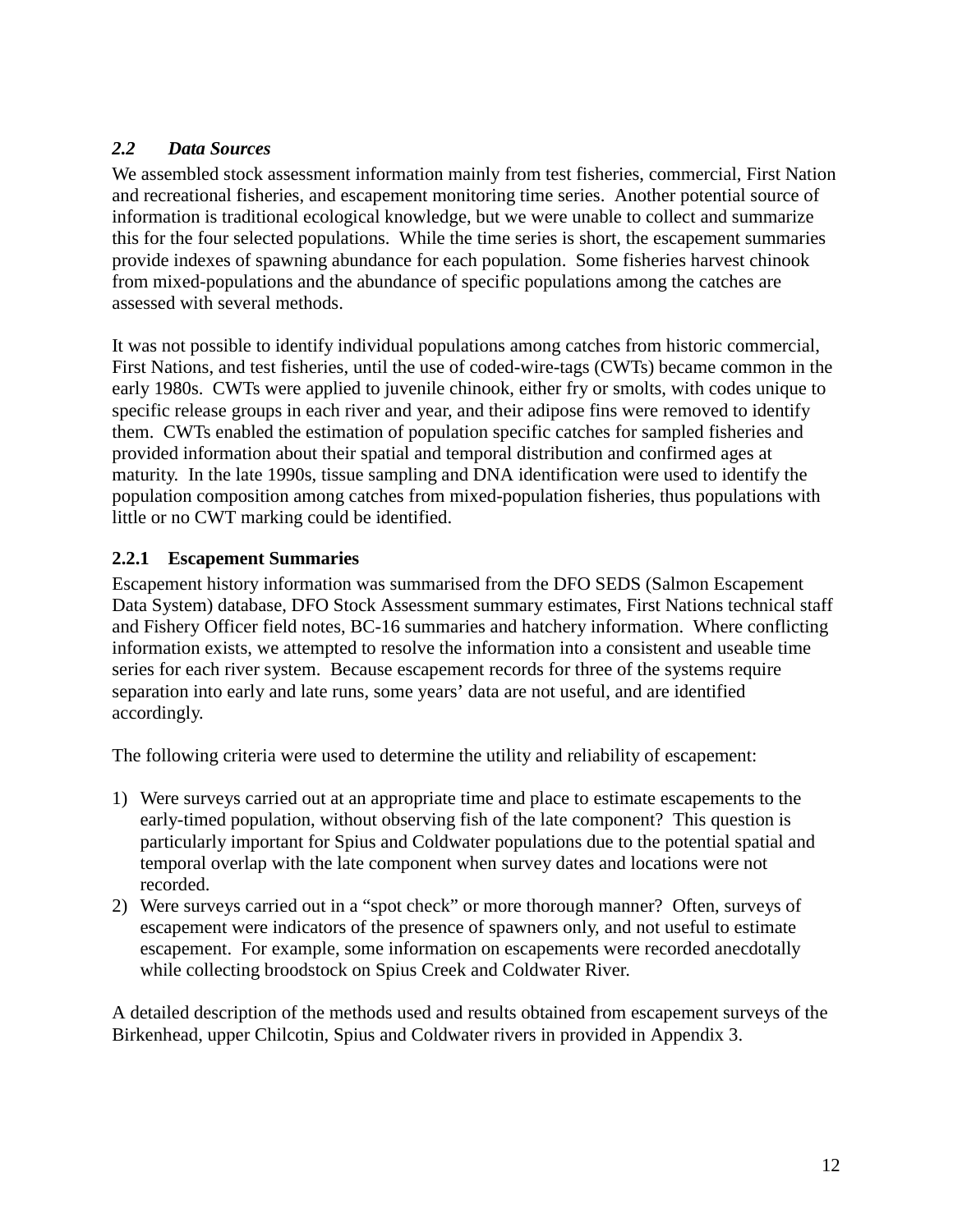#### **2.2.2 Population Identification in Catches from Mixed-Populations**

#### **2.2.2.1 CWT Recoveries**

The Mark Recovery Program (MRP) database was searched for tagging and recovery information for the selected populations from 1985 to present. There has been no CWT marking of the upper Chilcotin population, although some CWT marking occurred for the lower Chilcotin River population between 1988 and 1991. CWT recoveries were sampled in marine fisheries as described by Johnson (1988). Recoveries in freshwater recreational fisheries were derived from voluntary head recoveries, and estimates of CWT catches assembled from creel surveys undertaken by departmental staff and local stakeholder groups (e.g. Bratty et al. 1998; Palermo and Thompson 1999a, b; Schubert 1995).

The coast-wide CWT and First Nations fishery recovery databases were examined for all recoveries of releases from Spius Creek, Coldwater River and Birkenhead River stocks from 1985 to present (Appendix 1A). From 1985 to 1998, about 1,405,048 CWT juvenile hatchery chinook were released from Birkenhead (also named Pemberton Fish and Game) and Spius Creek hatcheries. Most of the releases from the Birkenhead River population were as fed fry, however all releases since 1991 (Spius and Coldwater) and 1993 (Birkenhead) were yearling smolts. Birkenhead River releases (726,160) exceed those from Spius Creek(143,625) and Coldwater River (535,263).

Very few CWT recoveries exist for the selected populations, and from 1986 to 2000, only 82 CWTs were observed in marine fisheries, 76 in freshwater fisheries, and 280 in escapement samples (Appendix 1A). None of these populations have been formally sampled on an annual basis for recovery of CWTs from escapement. Of the 74 ocean recoveries, the majority (69) were of Birkenhead origin and most were from Alaskan troll fisheries, with one recovery in the Alaska recreational fishery. In contrast, no Spius Creek or Coldwater River CWTs were recovered in Alaska. No recreational or commercial fishery recoveries of Spius Creek, Birkenhead River or Coldwater River CWTs have occurred in Canadian tidal waters since 1995.

Recovery sampling of Fraser First Nations fisheries has not been undertaken in a manner suitable for inclusion in the MRP database, however a separate file of recoveries was provided by T. Robertson, Fisheries Management Lower Fraser Area, for select sampling, and voluntary recoveries from 1995 to 1999. No catch-sample ratio information was available for most recoveries.

#### **2.2.2.2 DNA Stock Composition Analysis**

Tissue samples taken from chinook in the West Coast of Vancouver Island (WCVI) troll (1998- 2000), Victoria and Georgia Strait recreational (1999-2000), and the lower Fraser First Nations (1997-1999) fisheries were sent to the Molecular Genetics Lab at the Pacific Biological Station (PBS) for analysis. These fisheries were selected as the ones most likely to harvest early returning Fraser River chinook. For mixed stock analysis 6 microsatellite loci (*Ots100, Ots101, Ots102, Ots104, Ots107* and *Ssa197*) were analyzed for the 1998 WCVI troll and 1997-1998 lower Fraser First Nations fishery samples. An additional 7 microsatellite loci (*Ogo2, Ogo4, Oke4, Oki100, Omy325, Ots2* and *Ots9*) were analyzed for the 1999-2000 WCVI troll, 1999- 2000 Victoria and Strait of Georgia recreational, and 1999 lower Fraser First Nations fishery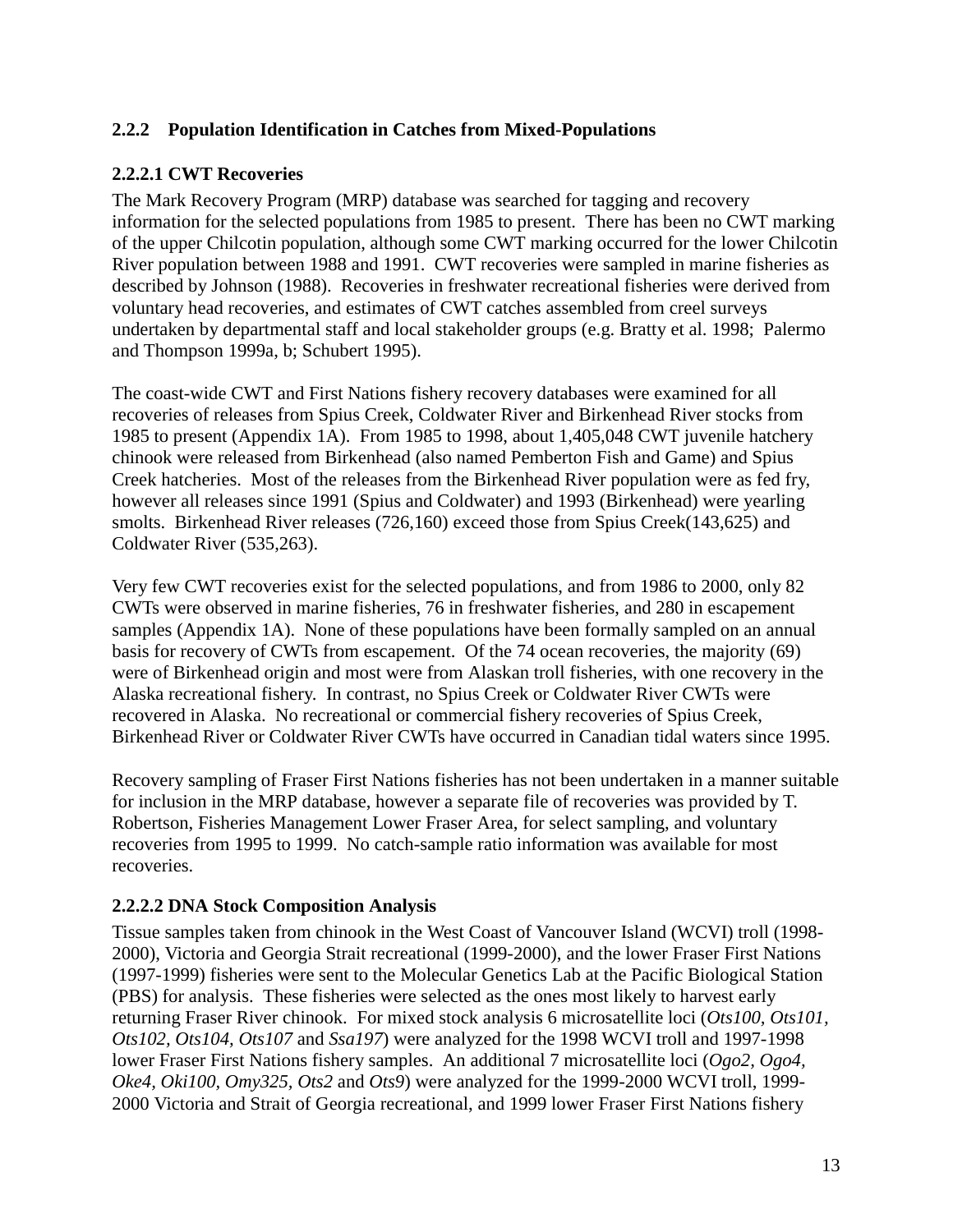samples. For details on sample preparation and DNA extraction, and microsatellite analysis see Nelson et al. (1998, 2001). Beacham and Wood (1999) provided a more complete description of the methods used to identify alleles using this technology. Microsatellite loci were sized on an ABI Prism 377 sequencer (B.E. Biosystems).

The southern chinook salmon baseline currently consists of approximately 16,000 fish from 108 populations ranging from the central coast of British Columbia to Oregon (Appendix 2). The Fraser baseline, a subset of the southern baseline, consists of 48 populations and approximately 7,700 fish. For the Fraser River fisheries there appears to be reasonably good coverage of the contributing populations in the Fraser baseline so estimates are provided on a populations-bypopulation basis instead of regional groupings. However, for some populations, group estimates of stock composition are reported because of our present inability to distinguish between these populations. For example, in the Nicola drainage annual differences within the Nicola and Coldwater populations were about three times larger than differences between these two populations (Beacham et al., unpublished data).

Reported stock compositions for fishery samples are the point estimate of each mixture analyzed, with variance estimates derived from 100 bootstrap simulations. Each baseline population and fishery sample was sampled with replacement in order to simulate random variation involved in the collection of the baseline and fishery samples. Genotypic frequencies were determined at each locus in each population and the statistical package for the analysis of mixtures software program (SPAM) (Debevec et al. 2000) was used to determine stock composition of the mixtures. SPAM uses expectation-maximization, and convergent-gradient algorithms for maximum likelihood estimation procedures (Pella et al. 1996).

#### **2.2.2.3 Population-Specific Harvests from Mixed-Population Fisheries**

Other than CWT recovery information from marine and recreational fisheries, there was little information available from formal sampling programs on mixed-population fisheries until the initiation of DNA stock identification programs. In-river and terminal fishery catches were estimated from creel survey results where significant fisheries intercepted the stocks in question, or from local fishery officer estimates.

Population-specific harvests were estimated from DNA stock compositions and independent catch estimates. The harvest of population *i* in time strata *j* (  $\hat{H}_{ij}$  ) was estimated from the estimated catch of all stocks combined  $(\hat{C}_j)$  and the proportion of the population in the fishery sample ( $\hat{P}_{ij}$ ; equation 1).

$$
\hat{H}_{ij} = \hat{C}_j \bullet \hat{P}_{ij}
$$

The harvest variance ( $v(\hat{H}_{ij})$ ) was estimated from the variance of the proportion of the

population in the fishery sample ( $v(\hat{P}_{ii})$ ) and the catch estimate (equation 2).

$$
v(\hat{H}_{ij}) = \hat{C}_j^2 \bullet v(\hat{P}_{ij})
$$

Variance estimates were not available for catch estimates from the lower Fraser River First Nations or WCVI troll fisheries, therefore calculated estimates of precision associated with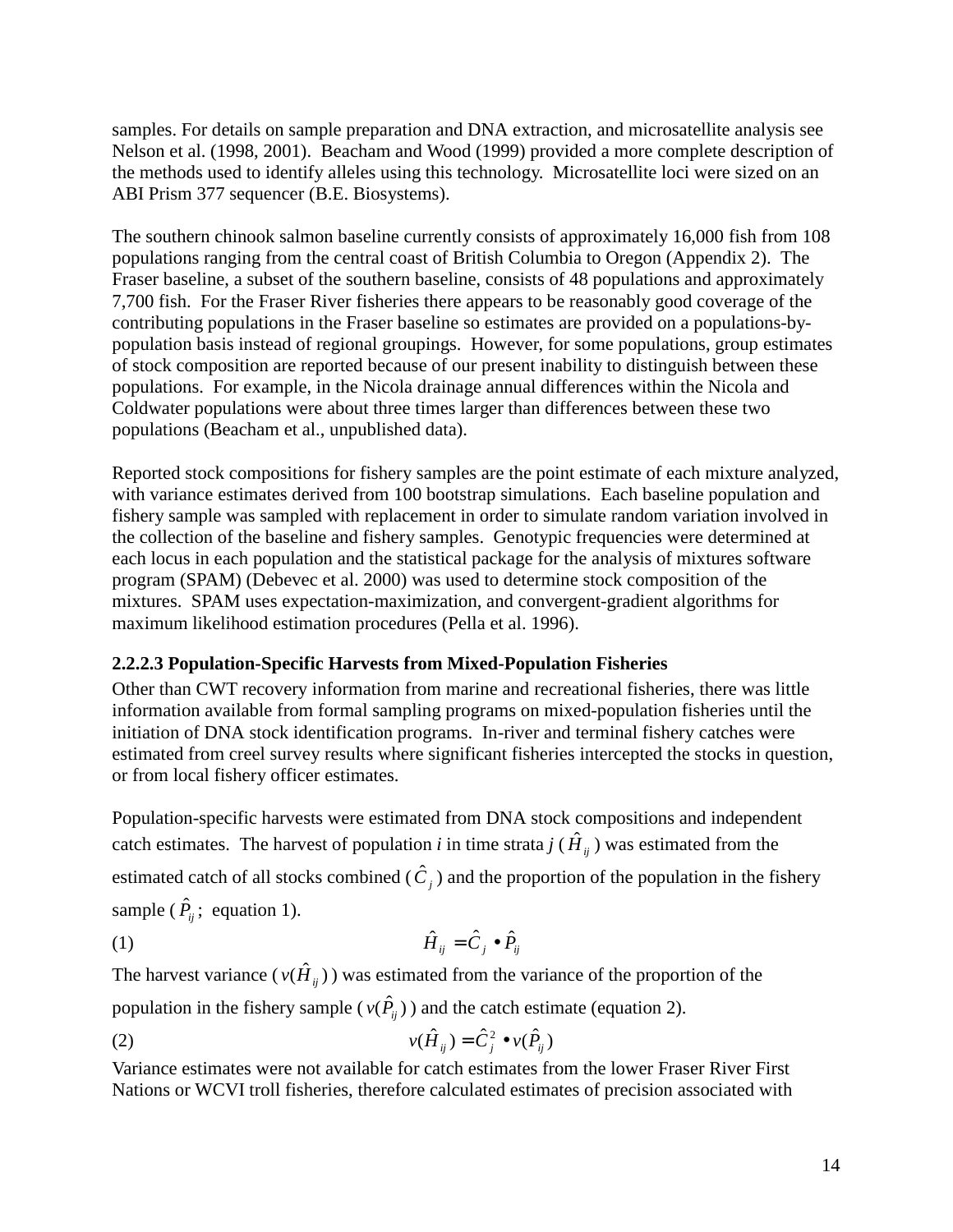harvests underestimate the true precision. Variance estimates for catches in the Victoria and Strait of Georgia recreational fishery were excluded for consistency with the other fisheries.

#### **2.2.2.3 Apparent Exploitation Rates**

We did not attempt to determine survival or exploitation rates from CWT recoveries due to few recoveries in most freshwater and marine fisheries, the lack of valid expansion factors associated with many of the freshwater recoveries (recreational and escapement) and many of the marine recoveries being select recoveries, and potentially significant amounts of catch occurring in unsampled fisheries.

Apparent exploitation rates for 2000 were estimated by pooling the four populations (rather than the individual populations) because of limitations with some of the stock assessment information. The total harvest was estimated from the sum of the harvests in the WCVI troll, Victoria and Strait of Georgia recreational, Albion test, and lower Fraser First Nations fisheries. Harvests in the WCVI troll and Victoria and Strait of Georgia recreational fisheries were estimated from DNA analyses and catch estimates. DNA analyses have not yet been conducted for the Albion test fishery and lower Fraser First Nations fishery samples collected in 2000, yet catch estimates were available. We estimated monthly stock composition estimates for 2000 from the averages of the 1997-1999 estimates for weekly periods. We included harvests from October, 1999 through to the end of April 2000.

We did not include the harvests from May and June in the calculation because the stock composition estimates for May and June were suspected to include many fish from the lower Chilcotin and Nicola River mainstem populations, thus confounding any estimates of the earlier populations from those drainages.

Monthly harvest estimates for the four populations (pooled) were summarized for the WCVI troll, Victoria and Strait of Georgia recreational, Albion test, lower Fraser First Nations, and lower Fraser recreational fisheries to indicate the relative influence of each. We summarized harvest estimates from the fall of 1999 to June 2000. For the Albion test, lower Fraser First Nations, and lower Fraser recreational fisheries we estimated stock compositions from the averages of the 1997-1999 estimates for weekly periods. Stock composition for the March 2000 lower Fraser First Nations fishery was estimated from the 1997-1999 average April stock composition estimate from the lower Fraser First Nations fishery.

#### **2.2.3 Mixed-Population Fisheries**

Stock assessment information was summarized for fisheries sampled for DNA analysis and CWTs, and those with catch estimates. There are other fisheries that we have been unable to obtain data from that we did not attempt to summarize. Examples of these fisheries are the First Nations fisheries in the Fraser River watershed upstream of Sawmill Creek; in Birkenhead River, and Lillooet Lake and River; in the marine portion of Area 29 fished by Southern Vancouver Island and Gulf Island Indian Bands; and the lower Fraser River near the Agassiz-Rosedale bridge fished by the Cheam Indian Band.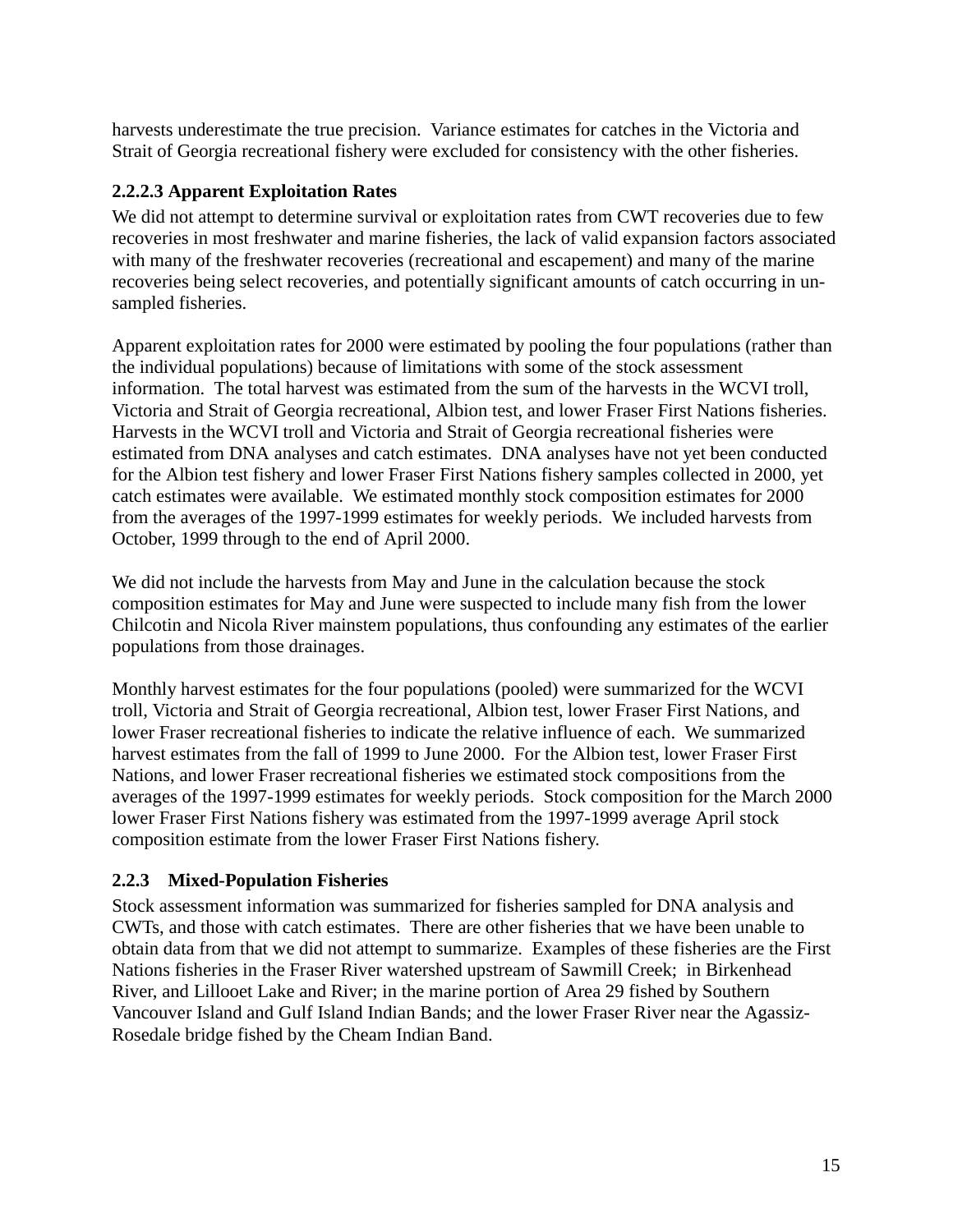#### **2.2.3.1 Albion Test Fishery**

The objective of the Albion test fishery, near Fort Langley, is to collect standardized catch per unit effort (CPUE) data and index chinook escapements to the Fraser River from April 1 to approximately late October. The test fishery has used a drifted gillnet that operates daily in one specific site in the Fraser River and fished on the rising tide following low slack since 1981. The test fishery historically used an 8 inch mesh net and has been limited to two consecutive sets per day.

As stated in Dempson et al. (1998), the Albion test fishery provides valuable information concerning the characteristics and run timing of chinook salmon to the Fraser River. The test fishery appears to detect subtle differences in stock characteristics throughout the run. Results from the test fishery are an "index" of abundance only, subject to variability and somewhat related to alternate estimates (e.g. aerial overflights, mark-recapture), some with unknown precision. Some limitations exist with the test fishery's ability to index the abundance of small timing groups, such as early-timed chinook, yet it adequately indexes larger timing aggregates, such as spring-run chinook.

To address the concern regarding the assumption that CPUE data in the test fishery are proportional to abundance of all size classes of chinook present, a multipanel net, fished on alternate days, was instituted in 1997. This net consists of repeating sections of 5, 6, 7, 8 and 9 inch mesh so that each mesh size occurs twice over the length of the net. The 8 inch mesh net is 150 fathoms long and the multipanel is 200 fathoms. One purpose for the inclusion of the smaller meshes in the multipanel net was to capture the smaller body size chinook typical of some systems such as Coldwater River and Spius Creek, that likely were not captured in proportion to their abundance in the 8 inch mesh net.

The test fishery samples chinook for CWTs whenever adipose fin clipped fish are encountered. Also, tissue for DNA analysis has been collected from nearly every chinook as part of the biological sampling conducted by the test fishery. Samples collected in 1995 from the 8 inch mesh have been analysed, but none since.

#### **2.2.3.2 Historical Area 29 Commercial Fishery**

For early-timed chinook, there were 29 years of mixed-population chinook catches from the Area 29 commercial fishery in the Fraser River. Catch data were determined from sales slips by Fisheries Management, Lower Fraser Area. However we could not determine populationspecific catches from the historic data. The gillnet fishery that targeted chinook was closed in 1980.

#### **2.2.3.3 WCVI Troll Fishery**

For assessment purposes, the WCVI troll fishery was stratified into north (NWVI; Areas 125/126) and south (SWVI; Areas 123/124) areas. Fisheries Management, South Coast Area, estimated the total chinook catch from sales slips. Tissue samples were collected from chinook harvested during openings in April and May, and October and November in 1998 and 2000, for DNA analysis.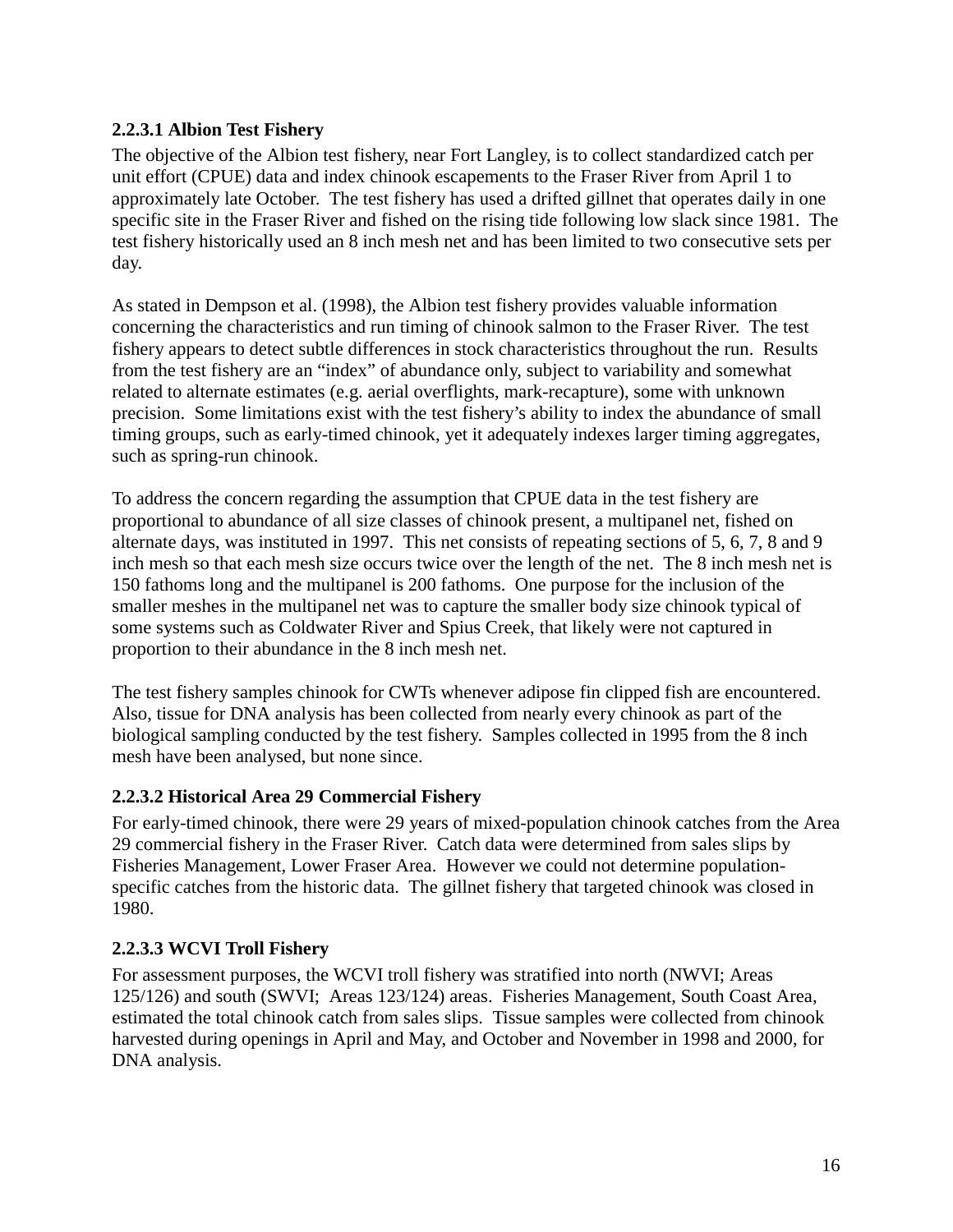#### **2.2.3.4 WCVI Recreational Fishery**

Tissue samples were collected from the WCVI recreational fishery for DNA analysis and are yet to be analyzed. Since this fishery is essentially a summer fishery (June-September), it is highly unlikely that early-timed Fraser populations would be an important component in the catch since they will have migrated past WCVI before the fishery begins.

#### **2.2.3.5 Victoria and Strait of Georgia Recreational Fishery**

The Georgia Strait creel survey program provided catch estimates and collected tissue samples for DNA analysis. Tissue samples were collected from November 1999 until June 200 in the Victoria fishery, Areas 19B and 20, and from April to June 2000 from the Strait of Georgia fishery and were pooled by sampling location.

#### **2.2.3.6 Fraser River Recreational Fishery**

The majority of the Fraser River recreational fishery occurs in the lower river, and has opened in May since 1998. Catches were estimated by a creel survey (e.g. Palermo and Thompson 1999a). Catches are very low in May due to high flow in the Fraser River at that time, and no tissue samples were available for DNA analysis. Also, no tissue samples were available from the mixed-population fisheries near Lillooet or Spences Bridge.

#### **2.2.3.7 Lower Fraser First Nations Fishery**

Historical catches from the Area 29 First Nations fishery were available for the past 28 years. From 1997 to 2000, Fisheries Management, Lower Fraser Area has collected tissue samples and developed catch estimates from this fishery. For the lower Fraser First Nations fishery, tissue samples were pooled for fishery landing locations from Sawmill Creek to downstream of Port Mann Bridge. Similarly, catch estimates were summed for areas from Sawmill Creek to downstream of Port Mann Bridge.

## **3 Results and Discussion**

#### *3.1 Escapement Summaries*

Escapement estimates, where available, were summarized and are provided for each of the selected populations in Appendix 3A.

While for some years there are multiple estimates for some systems, and in other years, no useful estimates were generated at all, we provide the range of reasonable estimates for each year. The most credible escapement estimates for each system, annually from 1986 to 2000 are presented in Figure 3.1 and summarized in Table 3.1. All the reported estimates are point estimates and none incorporate estimates of precision.

From 1986 to 2000, estimated escapements to the Coldwater River ranged between 230 and 1,332, and averaged 569. Escapements to Spius Creek varied between 100 and 565 and averaged 322. Reported escapements to the upper Chilcotin River ranged between 201 and 735, and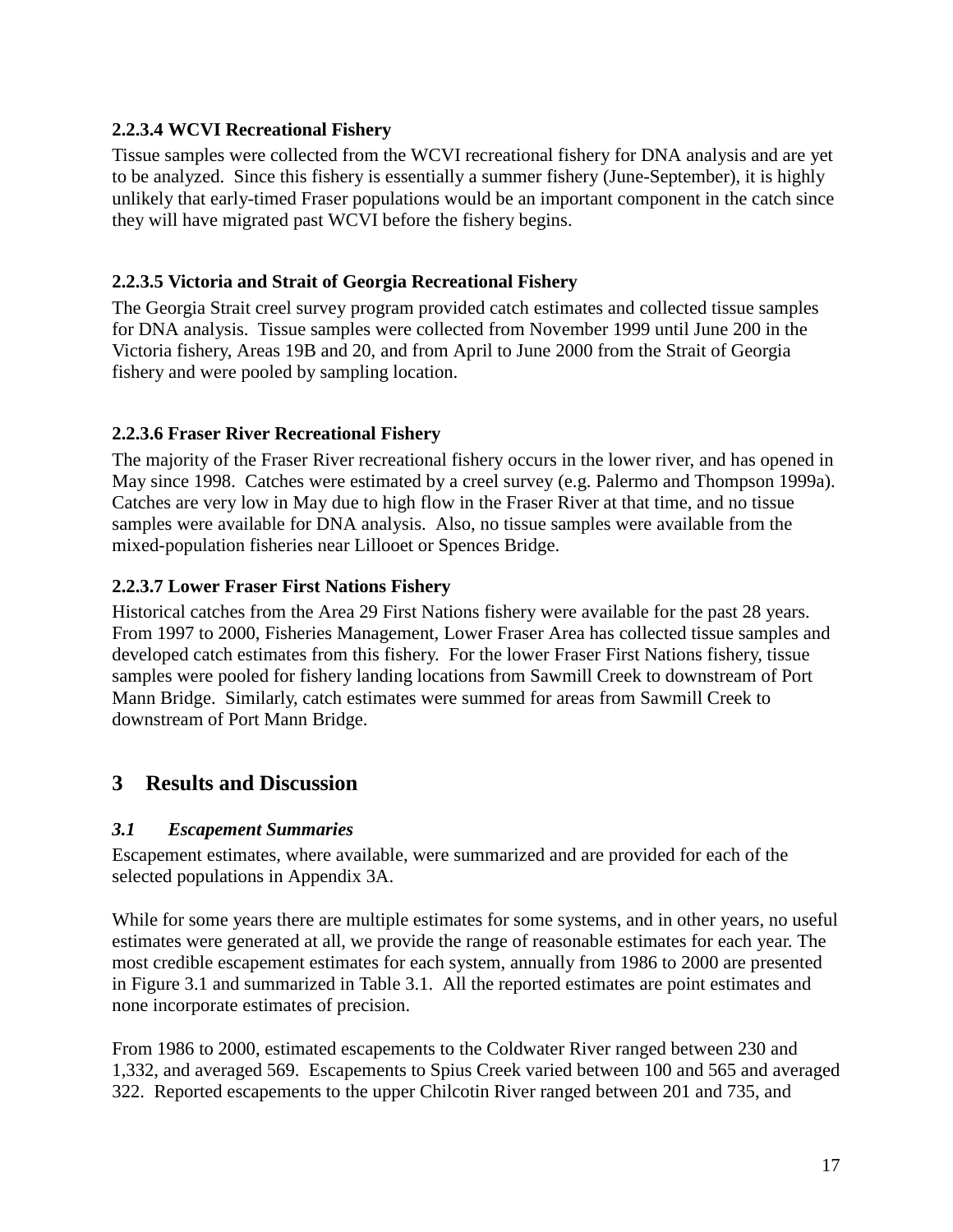averaged 432, and the annual streamwalk estimates for Birkenhead River varied from 147 to 713, with a mean of 368.

While escapements to each system fluctuated widely, and escapements to all systems were low in 1999, no trends were apparent in the escapement data.

#### *3.2 Mixed-Population Fisheries*

#### **3.2.1 Albion Test Fishery**

The DNA analysis indicated chinook from mid- and upper-Fraser populations dominated the catch in April and May 1995, comprising over 50% of the sample (Appendix 4). The Chilcotin and Stuart/Nechako River populations were the main populations from the mid-Fraser region contributing 38% and 11% respectively in the April sample and 11% and 22% respectively for the May sample. Chinook from the lower Thompson River comprised 5% or less of the catch in April and May. North and South Thompson River populations comprised < 5% of the catch as well, as was observed in the lower Fraser First Nations fishery. Contributing approximately 2% of the sample, Birkenhead chinook were detected in the April sample only.

To provide stock identification of the Albion catches, particularly during the first three weeks of April, for comparison with the catches in the 8 inch mesh net and in the First Nations fishery, samples from the multi-panel net need to be analysed. Valuable information necessary to the assessment of the early-timed chinook populations will remain inaccessible until this task is completed. Further analyses are also required to evaluate the relationship between the CPUE of the multi-panel net and subsequent escapements of the various run timing components and stocks of different marine age composition.

For CWT recoveries, one Coldwater fish was caught in the first statistical week of May and one Birkenhead fish was caught in the second statistical week of April (Appendix 1D).

#### **3.2.2 Historical Area 29 Gillnet Fishery**

Annual March to June chinook catches were summarized between 1952 and 2000, and generally increased from March to June (Figure 3.2). Commercial catches fluctuated widely during this period. They trend downward between the 1950s and late 1970s, and catches in the 1950s and 1960s were about twice the average catches in the 1970s. March catches were variable and typically in the order of a few hundred, and occasionally exceeded 1,000 chinook. April catches were usually several thousand and were considerably lower in the 1970s than the 1950s and 1960s. May catches ranged from about 4,000 to 15,000 chinook and June catches ranged from about 6,000 to 30,000 chinook.

#### **3.2.3 WCVI Troll fishery**

Recent closures of the summer WCVI troll fishery and harvesting of chinook in the fall and winter periods have resulted in altered catch compositions for this fishery. The major contributor to the SWVI troll for both the April-May and October-November time periods was US populations comprising 32-87% of the catch; these fish were largely Puget Sound and Columbia River populations (Appendix 5). Generally, the stock composition of the NWVI troll is similar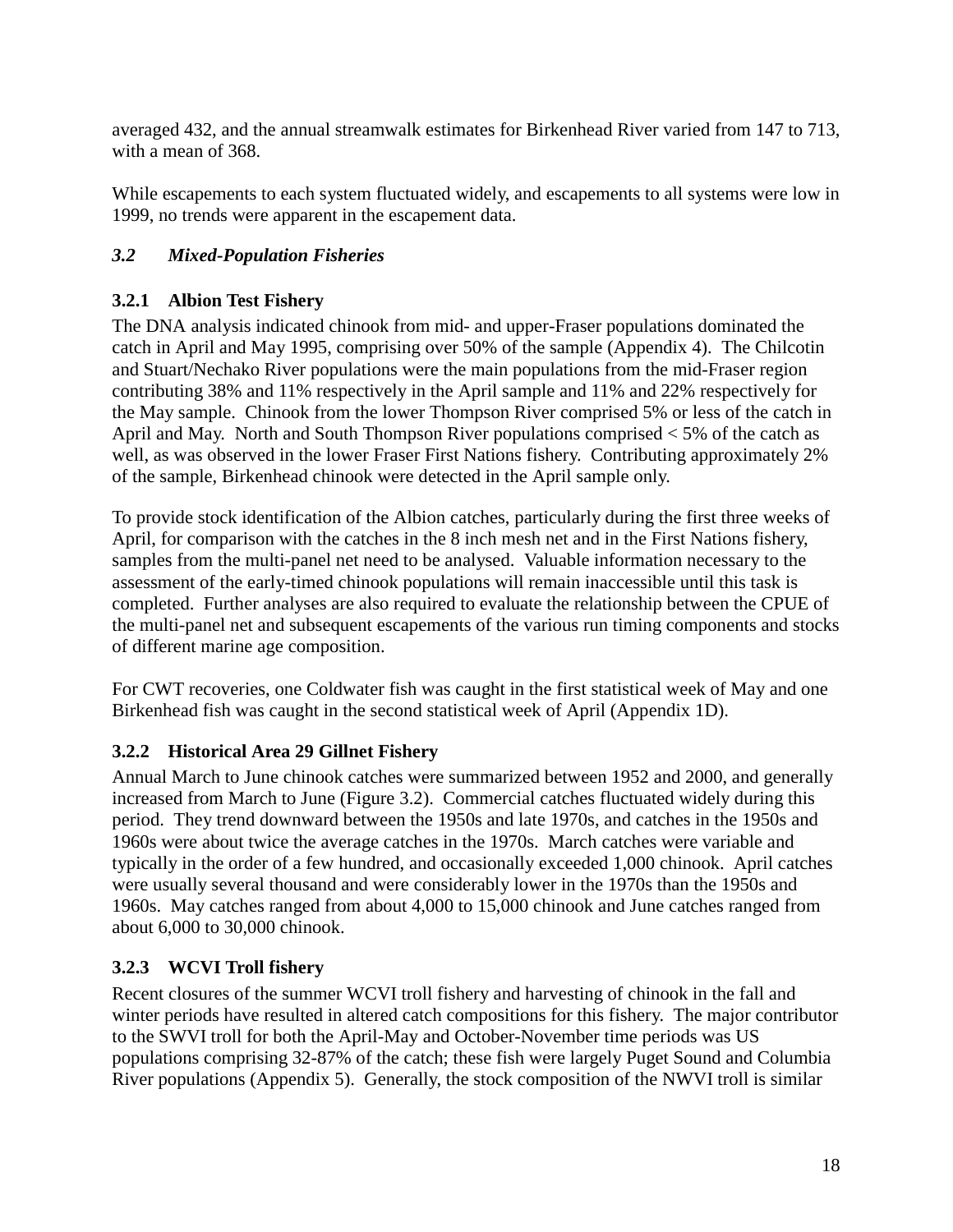to the SWVI troll with the exception of the May 2000 sample which had a lower estimated component of US origin fish (approximately 32%) than Fraser (50%).

Although Fraser River populations sometimes constituted a significant proportion of recent WCVI troll catches (Table 3.2), early-timed populations were not common in the catches. Birkenhead and Nicola (Spius and Coldwater chinook are jointly identified with Nicola stocks in DNA analyses) drainage fish were never identified in the catch. Some Chilcotin chinook were apparently caught in the SWVI troll fishery during 1998 and the NWVI troll fishery during the spring of 2000.

No CWTs were reported in the WCVI catches for the selected populations (Appendix 1D).

#### **3.2.4 WCVI Recreational Fishery**

Preliminary catch estimates outside the surf line in 1998, 1999, and 2000 were 4,177, 31,085, and ~35,000 fish (D. Lewis, DFO Stock Assessment, pers. com.). No CWTs from the selected populations were recovered in this fishery (Appendix 1B). DNA samples from these fish have not yet been analysed. Since this fishery is essentially a summer fishery (June-September), it is highly unlikely that the selected early-timed populations would be an important component in the catch since they will have migrated past the west coast by the time the fishery begins.

#### **3.2.5 Victoria and Strait of Georgia Recreational Fishery**

CWT recoveries were mainly Birkenhead (9) and Coldwater (7), with only one from Spius Creek (Appendix 1B). Birkenhead origin fish were mainly caught from the Howe Sound to Pender Harbour area, with one in Gabriola Passage, one off Victoria, and one off Campbell River. All CWT marked fish were caught between October 25 and April 14, with the exception of an immature fish in May off Campbell River. Of the eight CWT recoveries of Coldwater River and Spius Creek origin, four occurred in Area 20 (Juan de Fuca) between April 24 and June 28; two in Johnstone Strait in early June, one off Denman Island in late June, and the other from the tidal portion of the lower Fraser River at the end of July.

The Victoria recreational fishery was assessed from the analysis monthly tissue samples from November 1999 until June 2000 in area 19B and 20-5 (Appendix 6). US origin fish comprised 70-90% of chinook sampled until June when Canadian origin fish began to dominate the catch (Figure 3.3). Fraser River populations began showing up by February, increasing to 85% of the catch by June. Nicola drainage fish first occurred in April  $(\sim 2\%)$ , then increased to  $\sim 6\%$  of the catch in the following two months (Figure 3.4). There appears to be extremely low numbers of Birkenhead and Chilcotin populations in the Victoria recreational fishery. The selected populations did not appear to ever occur in the Strait of Georgia recreational fishery in significant numbers. However, many of the sample sizes were small and distributed over several months, so there is considerable uncertainty.

The Victoria and Strait of Georgia recreational fisheries harvested ~9,923 chinook from November 1999 to June 2000. Of these, 204 chinook were estimated to be of Nicola drainage origin, and 21 fish of Chilcotin origin (Table 3.3). Most of these fish were caught in June and presumably represent late migrating spring-run populations (i.e. not the populations focused on in this report). Some Coldwater River CWTs were recovered off Victoria in the spring and early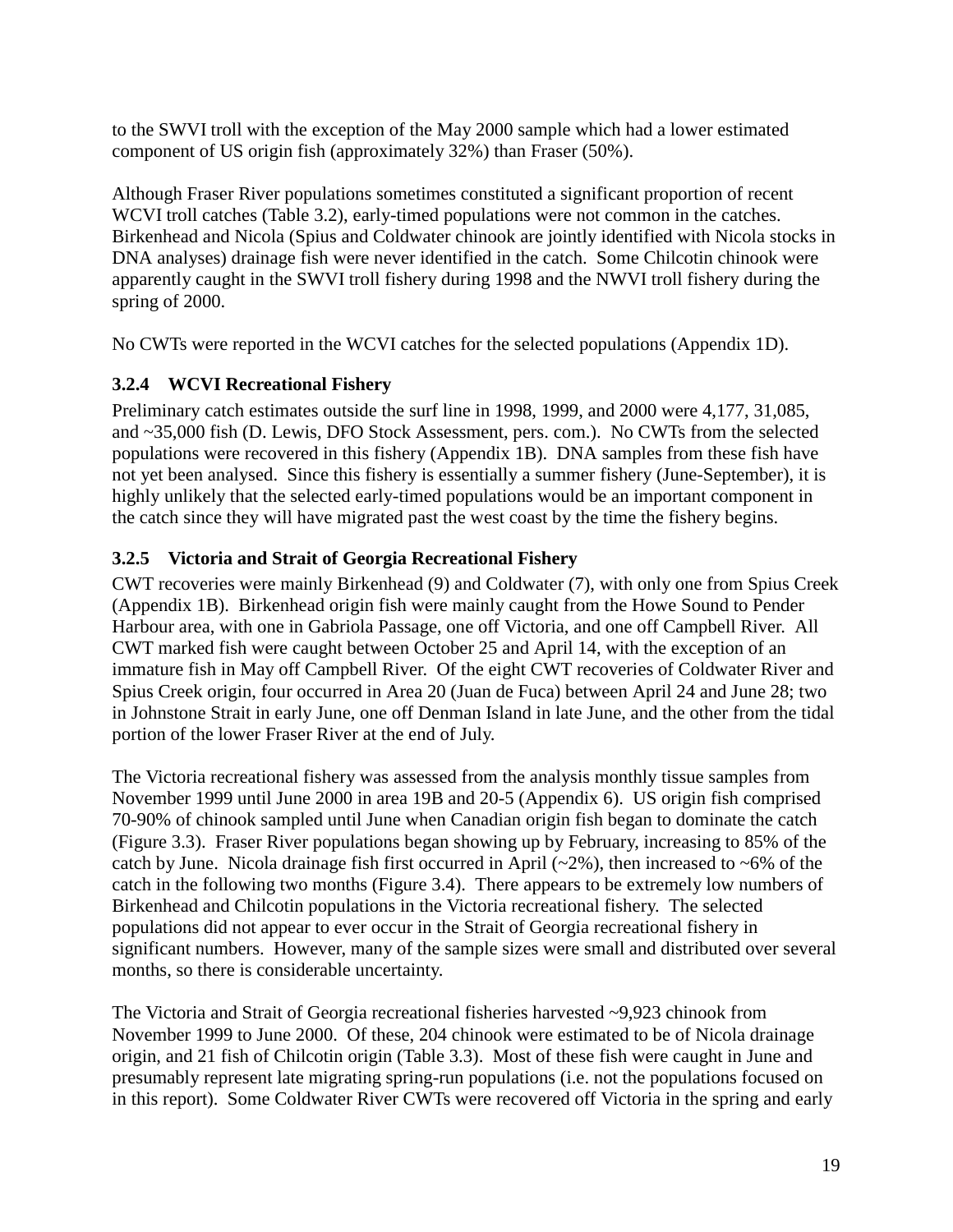summer, between 1989 and 1995, however there have been none since (Appendix 1C). Nicola River CWTs are recovered much more frequently off Victoria in June, indicating that much of this harvest is likely on the later Nicola River population.

#### **3.2.6 Fraser River Recreational Fishery**

In some years the recreational fishery in the lower mainstem Fraser River catches large numbers of chinook. Harvests of chinook in 1995, 1996, 1997, and 1998 were 7,121, 3,262, 1,687, and 7,181 fish, respectively (Bratty et al. 1998, Walter et al., 1998, Palermo and Thompson 1999a, b). Since 1998, this fishery has opened in May, however, catches are low in May due to the high water flows in the Fraser River.

CWT recoveries were from the Spius Creek and Coldwater River populations and none were from the Birkenhead River population (Appendix 1B). From Mission to the Thompson/Fraser River confluence, Coldwater CWTs were reported from June 2 to July 15 and Spius Creek CWTs reported from June 22 to 30. Three CWT recoveries were recorded from the recreational fishery at Spuzzum Creek in 1995, when the fishery was closed. Presumably, these fish were recovered in the First Nations fishery and those data (from heads turned into Fred's Tackle in Vedder Crossing) were added to the First Nations fishery CWT data table in Appendix 1C. Several other recoveries in the Yale to Spuzzum area in 1995 may also be of First Nations origin, however we cannot, at this time, differentiate them from freshwater recreational fishery recoveries, therefore they were included with the Fraser River recreational recoveries.

In the Thompson River recreational fishery at Spences Bridge (targeting later Nicola fish), 30 CWTs of Coldwater and Spius Creek origin were reported. These tags likely represent most of the CWT recoveries of Spius Creek and Coldwater River chinook, as a creel survey there encourages anglers to surrender heads for decoding CWTs. In recent years, heads from over 90% of all adipose clipped fish landed were dissected for CWT recovery, and the pins decoded.

One of the 30 CWTs from Spences Bridge had no reported capture date other than July. Two were caught in 1990, one in 1993, eight were recovered in 1994 when the fishery operated for the last two weeks of July as adipose-clip only, four in 1995, four in 1996, none in 1997 or 1998, five in 1999 and six in the 2000 fishery. Recoveries of Spius and Coldwater CWTs occurred mainly in the earlier portion of the fishery, prior to July 24, although Spius and Coldwater CWTs have occurred in the Spences Bridge fishery as late as August 12, 2000 (Figure 3.5).

#### **3.2.7 Lower Fraser First Nations Fishery**

The historical First Nations fishery in Area 29 started annually in March (Figure 3.2). First Nations catches in April, May and June have increased since 1990, although they remain below the total catches (commercial gillnet plus First Nations) recorded for the 1950s and 1960s.

The DNA analysis of the early period of in-river fishery sampling (ending on or before April 18; and sometimes beginning as early as March 20) indicated the catch of Birkenhead, Nicola, and Chilcotin watersheds fish comprise from 51-73% of the total catch depending on the year (Appendix 7). The following week, ending April 24-26, the combined catch for these target populations decreased to between 29 and 48%. By the week ending May 8, Birkenhead fish were no longer observed in the catch, and by the week ending June 5-7, the Nicola and Chilcotin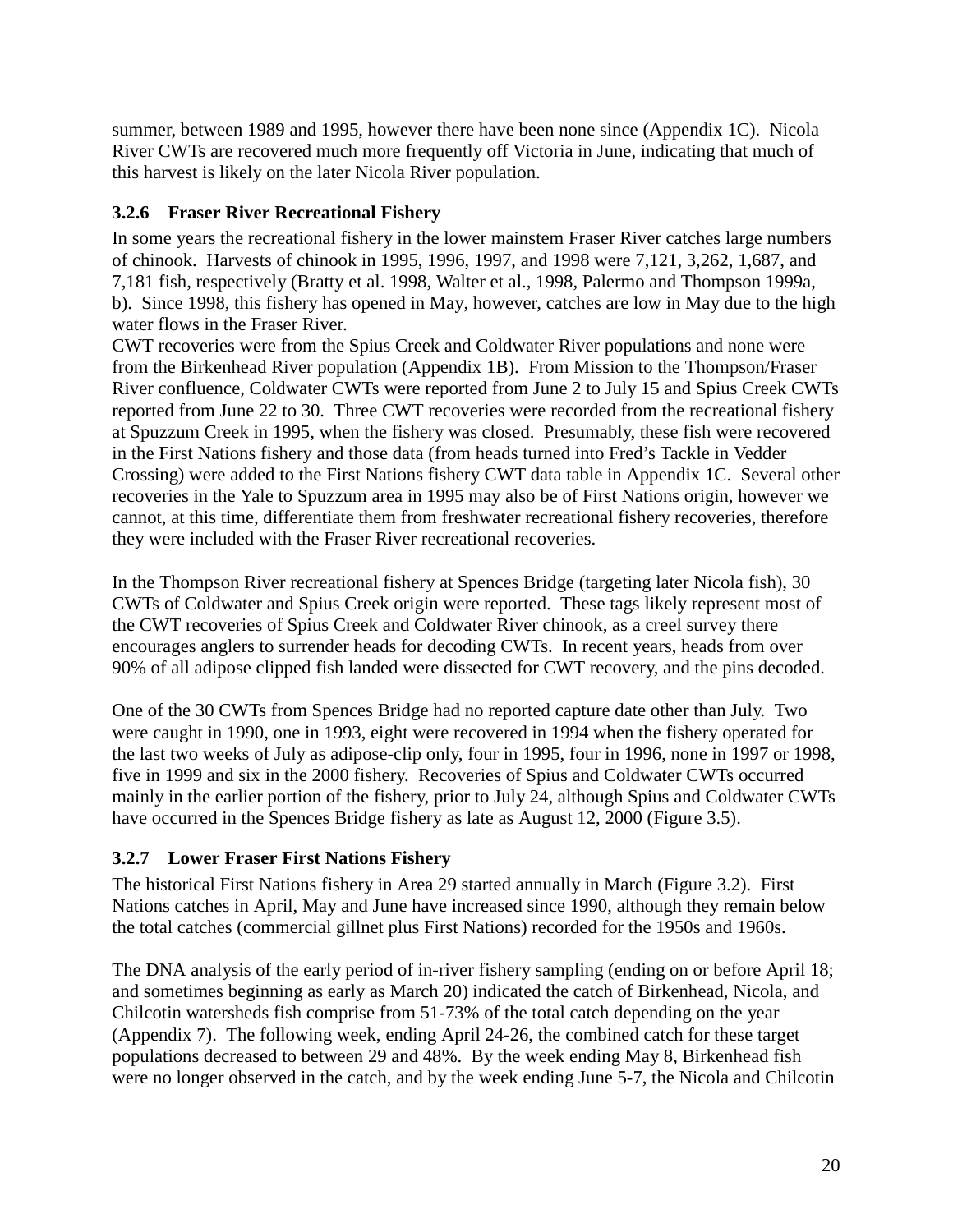drainage populations decreased to less than 20% of the total catch (Figure 3.6). By this time, other upper and mid-Fraser populations dominated the catch.

CWT recoveries can be useful in further interpretation of DNA results. A total of 33 CWTs of Coldwater River and Spius Creek origin were decoded from samples from the lower Fraser River First Nations drift gillnet fishing area and Yale Beach between 1995 and 2000 (Appendix 1C). Coldwater River and Spius Creek CWT recoveries were observed as early as March 20 1997, and as late as August 26 1998, although most (10) occurred between April 15 and 21 (Figure 3.7). The Nicola catch observed in the lower Fraser River First Nations fishery prior to mid May are almost certainly of Coldwater and Spius origin; Nicola River CWTs are not observed in the catches until early May and do not peak in abundance until June. Similarly, DNA estimates of stock composition show initially high Nicola drainage contributions, dropping sharply through late April and early May, then rising again from late May through early June.

Significant numbers of chinook from the Birkenhead, Nicola, and Chilcotin drainages appear to have been harvested in the lower Fraser First Nations fishery (Table 3.4). It also appears that large numbers of Stuart/Nechako fish were caught in the fishery, although these fish may have been possibly from Stuart drainage tributaries. Chinook from the Stuart/Nechako drainage are generally considered summer-run populations (DFO 1995). There may be an early-timed population(s), returning to the Stuart/Nechako system, that is absent from our baseline. It is also possible that some of the summer spawning fish migrate through the lower Fraser River early in the season and hold up somewhere en route.

#### *3.3 Marine Catch Distributions*

Some information on the marine distributions of the selected populations is available from recoveries of CWT marked fish in marine fisheries in British Columbia, Alaska, and Washington, as well as from the DNA analyses from the WCVI troll and Victoria and Strait of Georgia recreational fisheries. The selected populations have different marine distributions and appear to be vulnerable to different marine fisheries. For example Birkenhead chinook have been frequently caught in Alaska, while other spring-run populations have a more southerly distribution (DFO 1999).

Based on the CWT recoveries (Appendix 1D), the Birkenhead population appears to migrate far to the north and rear for an extended period in Alaskan and Northern B.C. waters. Most CWTs were reported from summer to early winter in the northwest and northeast troll fisheries. In Canadian marine waters, most commercial CWTs were recovered from the northern and central troll fisheries, and several were reported from the winter and early spring recreational fishery in the Georgia Basin. It appears that Birkenhead fish migrate from their ocean feeding grounds in Alaska, returning to the Strait of Georgia by March, and entering the Fraser shortly thereafter (Appendix 1B and D). This population appears to return by migrating south through Johnstone Strait and the Strait of Georgia to the Fraser River because it was not detected in the DNA samples from the Victoria recreational or WCVI troll fisheries (Appendix 5 and 6), and no CWTs of Birkenhead origin have been reported from these fisheries. Recoveries in the lower Fraser River decline sharply after April, indicating the population has passed all sampled fisheries, into the terminal area. These fish pass through First Nations fisheries in the lower Fraser River, Harrison River, Lillooet River and Lake, and Birkenhead River.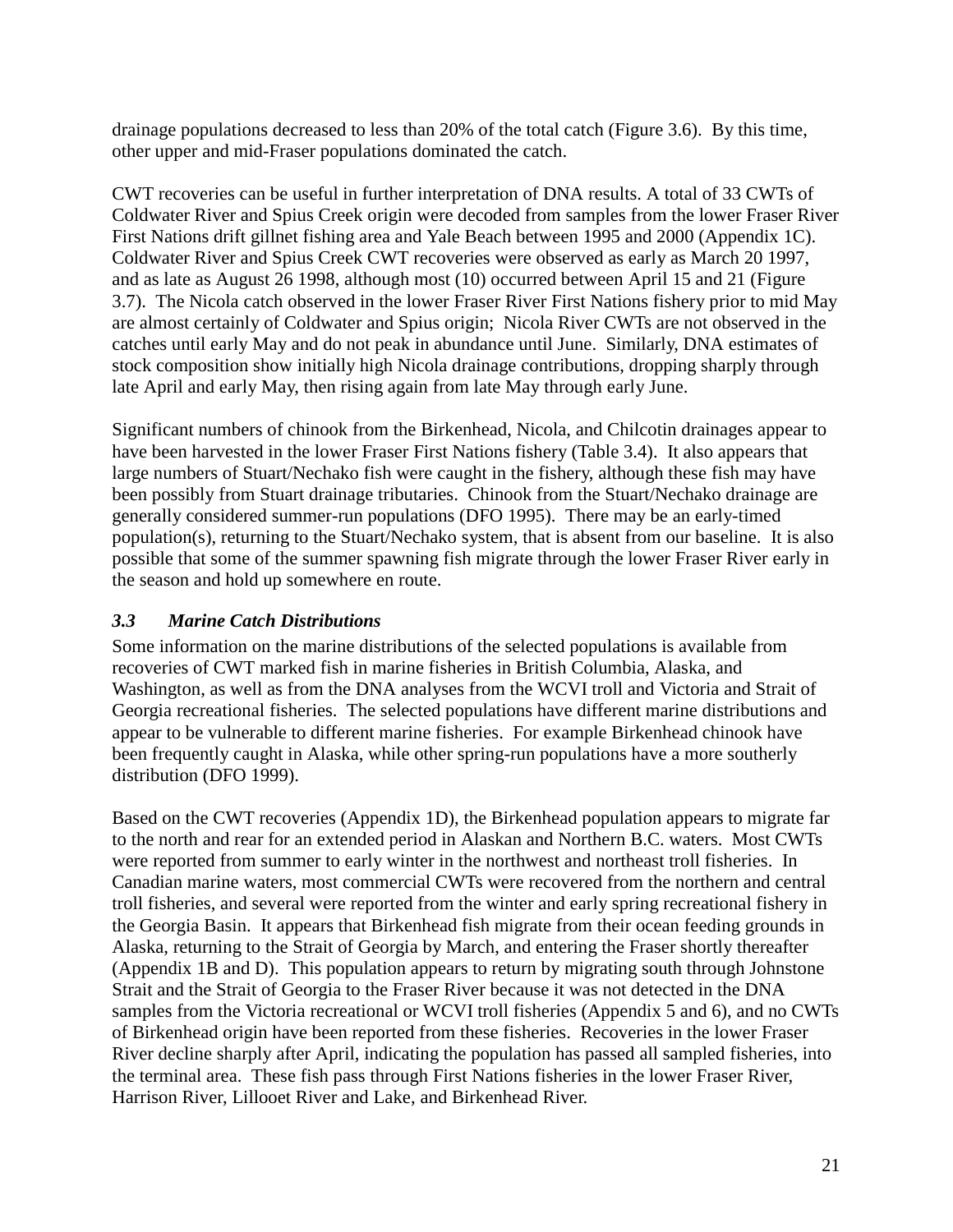Only one Coldwater origin CWT was recovered in any commercial fishery samples, and eight Spius and Coldwater origin CWTs were recovered in marine recreational fisheries (Appendix 1B and D). The little marine CWT and DNA (Appendix 5 and 6) information we have for these stocks suggests a return migration route through the Strait of Juan de Fuca in March and early April, peaking into the Fraser River at that time. The actual site of ocean rearing is unclear, and the likelihood of determining that information is low due to the reductions in fisheries operating off WCVI and the smaller body size of these populations making many of them too small to retain in summer troll fisheries. These populations pass through First Nations fisheries in the lower Fraser, Fraser Canyon and any terminal fishery in the Nicola River, before arriving on the spawning grounds. Also intercepting these populations are recreational fisheries in the Fraser Canyon in May and the Thompson River recreational fishery in July.

Due to the lack of CWT release groups from upper Chilcotin, we must rely on CWT information from lower Chilcotin and DNA stock composition information to estimate its marine distribution. There are limited occurrences of any Chilcotin CWT recoveries or catches assigned to Chilcotin in marine areas based on DNA (Appendix 5 and 6). These mostly occur in the region of Juan de Fuca entrance or in U.S. waters to the south. Further, winter WCVI troll fishery and spring Juan de Fuca recreational fishery samples indicate very small contributions of Chilcotin fish (<3%). In-river recoveries appear substantial in comparison: estimated catches in the lower Fraser First Nations fishery from 1997 to 1999 ranged between 130 and 534 for the period up to April 19. Therefore, it appears that most exploitation on this population occurs after returning to freshwater.

#### *3.4 Apparent Exploitation Rates*

The available stock assessment information indicated the lower Fraser First Nations fishery was the largest source of harvest mortality for the selected early-timed populations, representing about 87% of the total estimated harvest (Table 3.5). Next was the Victoria and Strait of Georgia recreational fishery (8%) and the remaining fisheries represented about 5% of the total harvest.

The apparent exploitation rate was 33% for the four early-timed populations (pooled) based on the total harvest (868; Table 3.5) and escapement estimates (1,752; Table 3.1). The apparent exploitation rate may be a minimum since some fisheries were not sampled and we are without catch estimates. Also, some error would be attributed to estimating harvests for early-timed populations in the Chilcotin and Nicola watersheds from the DNA analysis.

As noted earlier, harvest estimates were limited to the end of April in order to reduce the influence of including the other spring-run populations in the Chilcotin and Nicola watersheds in the harvest estimate. This cut off was determined by the apparent declines in numbers of the early run populations toward the end of April, combined with observed CWT recoveries for the lower Chilcotin and Nicola populations in May. Truncating the estimates of early returning stocks in this manner likely leads to an underestimate of total exploitation, however, this underestimate is likely less than the overstimate that would occur due to the arrival of the more numerous, later run stocks from the Nicola and Chilcotin drainages.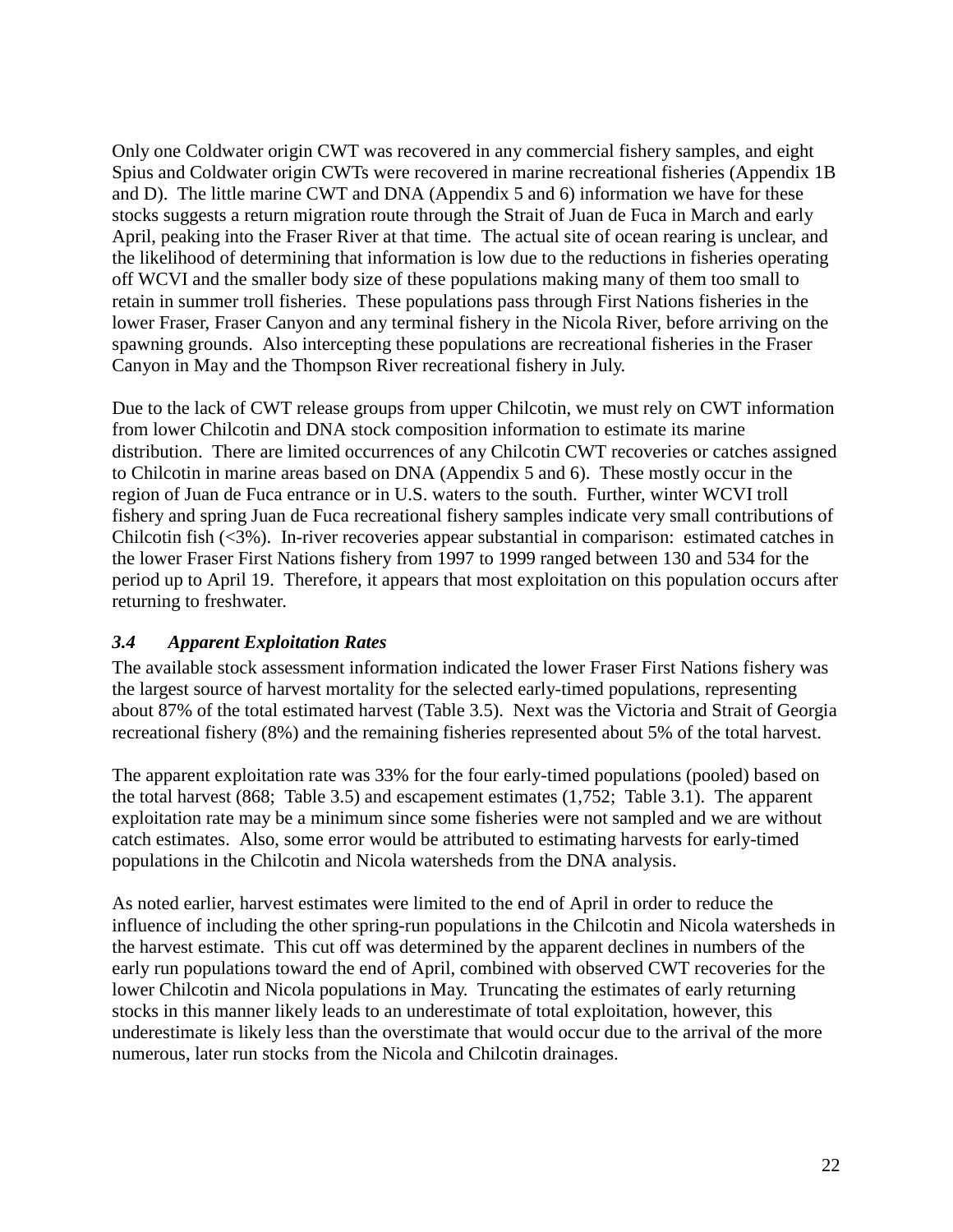#### *3.5 Stock Status and Prognosis*

This report has focussed on four populations in the earliest component of the spring-run aggregate returning to the Fraser River watershed. Stock status was inferred from spawner escapement estimates; however these estimates are of unknown precision and the time series is short. It is not possible to state definitively what the status of these populations is.

There is some weak evidence to support the notion that population sizes have declined. Survival rates for many stocks of chinook salmon in the Pacific Northwest are substantially lower than they were in the 1980's (CTC 1999). Commercial fisheries for chinook were cancelled after 1981 and in the 1950's and 1960's significant catches of chinook were recorded (Westrheim 1998). Mean catch during March to May from 1958 to 1969 was 11,400 chinook. We can only assume that populations considered in this report were comprised of these fish, at least in part.

Many chinook salmon populations returning to the Fraser River during summer have increased in recent years (DFO 1999) while escapement estimates of the four early-timed populations have been without trend (Figure 3.1). While the status of the early-timed populations is uncertain, the escapements to the four selected populations were small, and there is an increasing likelihood that conservation concerns may develop if populations become much smaller.

## **4 Summary and Conclusions**

- Although the time series of reliable spawner escapement was short for the selected populations, recent data demonstrate that fewer than 250 spawners returned to these systems on several occasions, and escapements as low as 109 were observed in 1999. These escapements are probably inadequate to fully utilize the systems. Habitat-based assessments of the carrying capacity of these systems would help us understand their potential.
- Recent DNA derived stock composition estimates and catch data indicate that few fish from the selected populations were harvested in Canadian marine fisheries. These data are corroborated by the extremely low numbers of CWT recoveries. Catches in the WCVI and lower Fraser River recreational fisheries usually are not significant prior to June, after most early-timed populations have migrated past. Some chinook from the Chilcotin drainage were caught in the April and May WCVI troll fishery but numbers were small and estimates were of relatively low precision. CWT recoveries indicate some Birkenhead fish are caught in Alaskan fisheries. Larger catches of Nicola and Chilcotin drainage chinook occurred in May and June in the Victoria and Strait of Georgia recreational fishery (as determined by DNA), but the catches in May and June are assumed to be mostly later migrating spring-run populations.
- In the early 1950's, in-river catches of Fraser chinook in the March to April period averaged nearly 6,500. Most of this catch occurred in the commercial gillnet fishery, however this fishery has been closed since 1980. Recent in-river catches are much less, although trending up.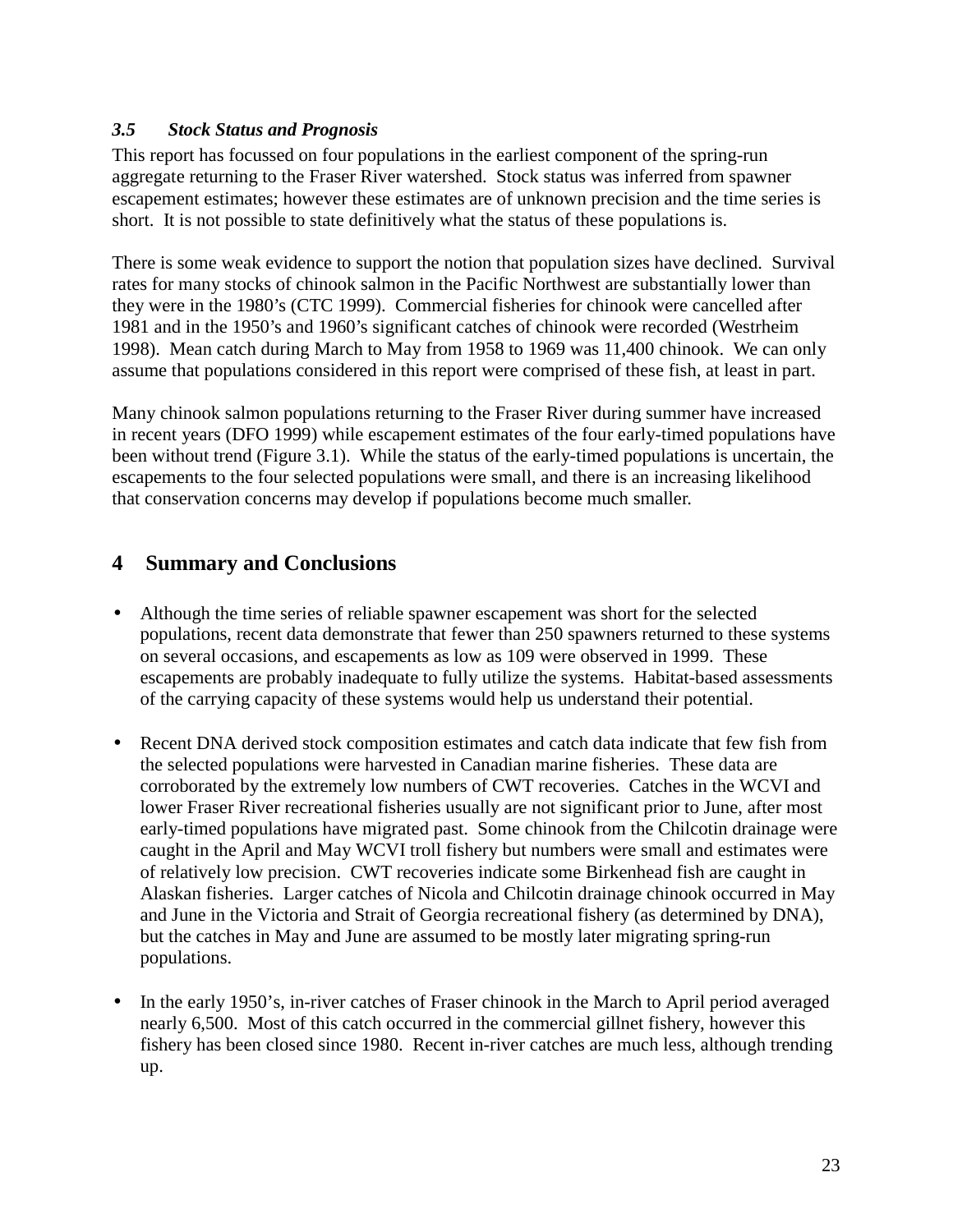- It appears that significant numbers of early-timed chinook are caught in the lower Fraser First Nations fishery from March to April. Catches up to the end of April are considered to be entirely early-timed populations in those drainages, indicating catches of 115-219 Coldwater and Spius fish, 56-159 Birkenhead fish, and 148-603 upper Chilcotin fish from 1997 to 1999. Preliminary March and April catch estimates for 2000 also indicate significant catches of the stocks of concern. While the escapement estimates are of modest quality, apparent exploitation rates (estimated using DNA evidence) for the period until the end of April may be exceeding 33%. Exploitation rates are likely greater since catch estimates were not available for several fisheries.
- DNA analyses indicate a high catch of Stuart/Nechako fish in the spring samples from the lower Fraser First Nations fishery. Previous investigations indicated all chinook arrive and spawn in the Stuart/Nechako during summer (DFO, FRAP 1995), although recent discussions with the Tl'azt'en First Nation indicated some chinook spawn in Stuart tributaries, such as Kazchek Creek, Kuzkwa River and Pinchi Creek, in late July. Additional survey work is required to assess the size of these populations, which have not been included in the Fraser escapement record or our chinook DNA baseline.
- We were unable to provide accurate in-river harvest estimates for Birkenhead population because catch data were not separated upstream and downstream of the Harrison/Fraser confluence. Further, an active First Nations fishery exists in the Birkenhead River and Lillooet Lake and River that is not adequately sampled. The Birkenhead fish have the earliest run timing of all Fraser chinook salmon. The spatial and temporal separation of the Birkenhead population may be responsible for making it one of the most genetically distinctive Fraser chinook populations.
- The populations investigated numerically constitute a relatively minor component of the chinook returning to the Fraser River watershed. Stock assessment information for other populations of interior Fraser chinook needs to be assembled and reviewed.

## **5 Acknowledgements**

We thank Dawn Lewis, Wilf Luedke, Dick Nagtegaal, and Bill Shaw for providing chinook catch estimates and samples for fisheries in South Coast. Wilf Luedke, Paul Starr and Lyse Godbout provided useful comments on versions of the manuscript. We also appreciate the assistance of Terry Robertson, Bridget Ennevor, Brenda Adkins and Doug Herriott in compiling lower Fraser First Nations information and Dale Michie, Bruce Whitehead, Sidney Harry, Jim Michie and Dean Allen for assisting with escapement estimation activities.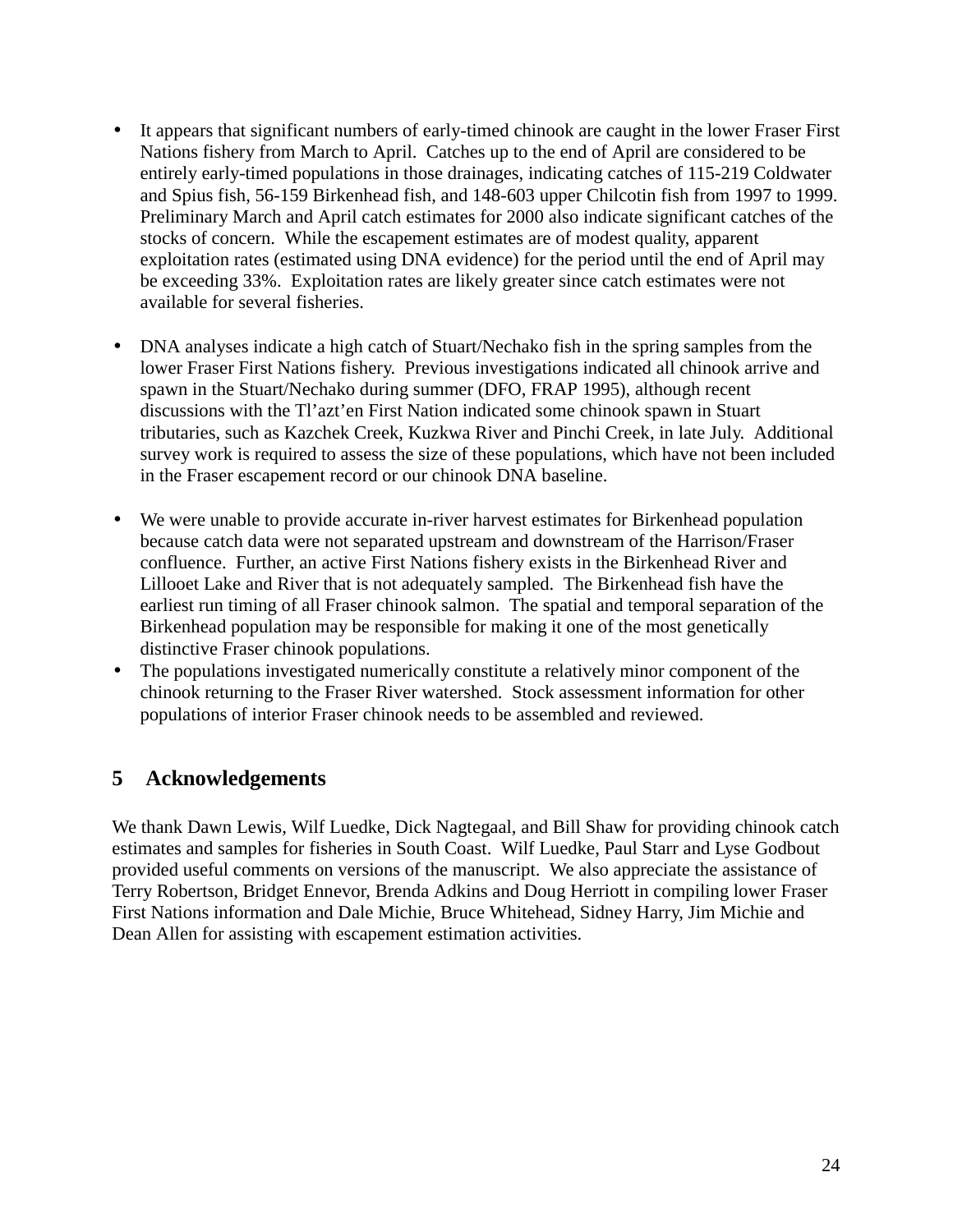#### **6 References**

- Beacham, T.D, and Wood, C.C (1999). Application of microsatellite DNA variation to estimation of stock composition and escapement of Nass River sockeye salmon (*Oncorhynchus nerka*). Canadian Journal of Fisheries and Aquatic Sciences 56: 1-14.
- Bratty, J. M., R. E. Diewert, J. Irvine, V. Palermo, and A. S. Thompson. 1998. Angler effort and catch in the 1995 lower Fraser River sport fishery. Can. MS Rep. Fish. Aquat. Sci. 2469: 39 p.
- CTC. 1999. Preliminary retrospective analysis of the U.S. & Canadian proposals for abundance-based regimes for chinook fisheries, Report TCCHINOOK (99)-1. Vancouver, British Columbia, Canada.
- Debevec, E. M. , R. B. Gates, M. Masuda, J. Pella, J. Reynolds, and L.W. Seeb. 2000. SPAM (Version 3.2): Statistics Program for Analyzing Mixtures. J. Heredity 91(6).
- Dempson, J. B., J. R.Irvine, and R. E. Bailey. 1998. Relative abundance and migration timing of chinook salmon, *Oncorhynchus tshawytscha*, from the Fraser River, British Columbia, Albion Test Fishery, 1981-1995. Can. Manuscr. Rep. Fish. Aquat. Sci. 2459: 25p.
- DFO [Fraser River Action Plan]. 1995. Fraser River chinook. Fisheries and Oceans, Vancouver, BC. 24p.
- DFO, 1999. Fraser River Chinook Salmon. DFO Science Stock Status Report D6-11 (1999). (Available from http://sci.info.pac.dfo.ca/PSARC/ssrs/1999/Salmon/d6-11.pdf).

Fraser, F.J., P.J. Starr and A.Y Fedorenko. 1982. A review of the chinook and coho salmon of the Fraser River. Can. Tech. Rep. Fish. Aquat. Sci. 1126.: 130 p**.**

- Johnson, J. K. 1988. Regional overview of coded wire tagging of anadromous salmon and steelhead in Northwest America. Am. Fish. Soc. Symposium 7. 792-816.
- Nelson, R.J., Beacham, T.D., and Small, M.P. 1998 Microsatellite analysis of the population structure of a Vancouver Island sockeye salmon (*Oncorhynchus nerka*) stock complex using non-denaturing gel electrophoresis. Mol. Mar. Biotech. 7: 312-319.
- Nelson, R.J., Small, M.P., Beacham, T.D., and Supernault, K.J. 2001. Population structure of Fraser River chinook salmon (Oncorhynchus tshawytscha): an analysis using microsatellite DNA markers. Fish. Bull. 99:94-107.
- Palermo, V. and A.S. Thompson. 1999a. Angler effort and catch in the 1998 lower Fraser River sport fishery. Can. Manuscr. Rep. Fish. Aquat. Sci. 2484: 31p.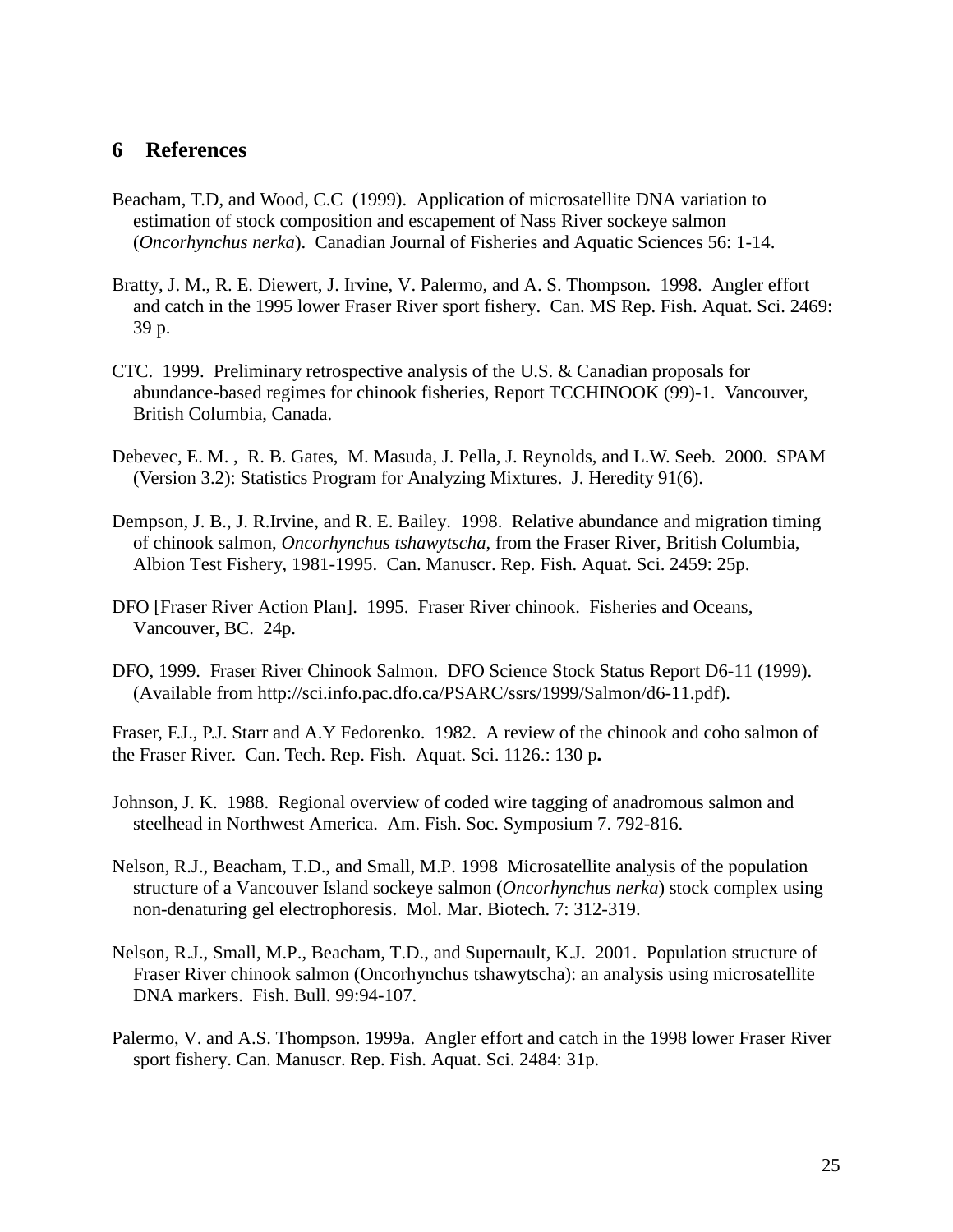- Palermo, V. and A.S. Thompson. 1999b. Angler effort and catch in the 1997 lower Fraser River sport fishery. Can. Manuscr. Rep. Fish. Aquat. Sci. 2488: 24p.
- Pella, J., Masuda, M., and Nelson, S. 1996. Search algorithms for computing stock composition of a mixture from traits of individuals by maximum likelihood. U.S. Dep. Commer., NOAA Tech. Memo. NMFS-AFSC-61, 68 p.
- Schubert, N.D. 1995. Angler effort and catch in four Fraser River chinook salmon sport fisheries, 1994 and a retrospective on nine years of upper Fraser River sport fishery management and assessment. Can. Manuscr. Rep. Fish. Aquat. Sci. 2275: 93 p.
- Walter, A. R., V. Palermo, K. J. Scott, and A. S. Thompson. 1998. Angler effort and catch in the 1996 lower Fraser River sport fishery. Can. Manuscr. Rep. Fish. Aquat. Sci. 2470: 26 p
- Westrheim, S. J. 1998. Age composition of chinook salmon in the commercial gillnet, and test fisheries of the lower Fraser River, 1958-1988. Can. Manuscr. Rep. Fish. Aquat. Sci. 2435: 95 p.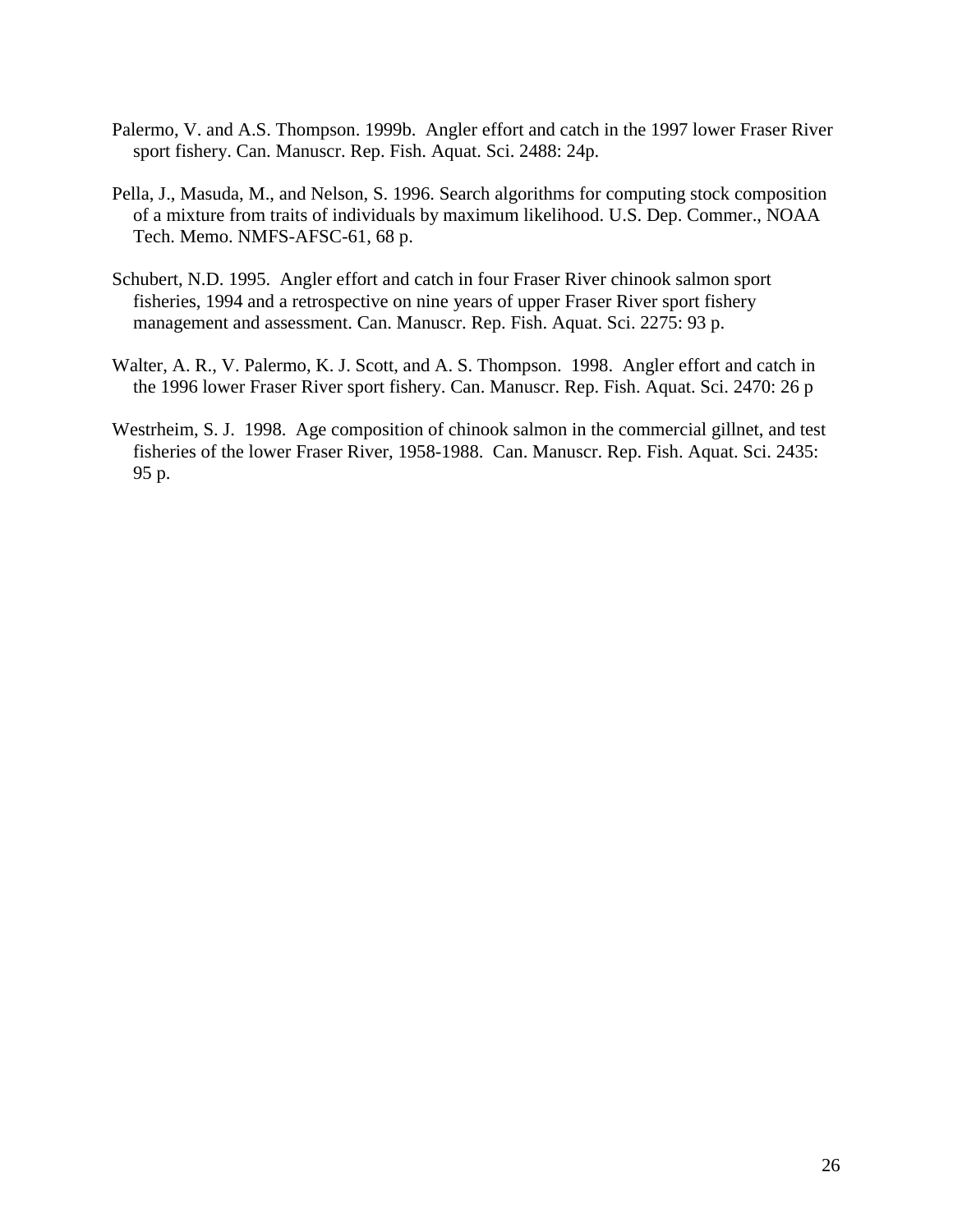## **7 Tables**

|      | Coldwater      | <b>Spius</b>   | <b>Upper Chilcotin</b> | <b>Birkenhead</b> |
|------|----------------|----------------|------------------------|-------------------|
| Year | <b>River</b>   | <b>Creek</b>   |                        | <b>River</b>      |
| 1986 | 450            | 425            | no usable est.         | no usable est.    |
| 1987 | 450            | 425            | 500                    | no usable est.    |
| 1988 | 220            | 120            | 400                    | no usable est.    |
| 1989 | 1050           | 565            | no usable est.         | no usable est.    |
| 1990 | 325            | 100            | no usable est.         | no usable est.    |
| 1991 | 325            | 248            | no usable est.         | 242               |
| 1992 | 1332           | 250            | no usable est.         | 713               |
| 1993 | 800            | 365            | no usable est.         | 241               |
| 1994 | 400            | 162            | 450                    | 343               |
| 1995 | 700            | 500            | 262                    | 162               |
| 1996 | no usable est. | 500            | 735                    | 293               |
| 1997 | 735            | no usable est. | 360                    | 573               |
| 1998 | 230            | 300            | 618                    | 565               |
| 1999 | 230            | 109            | 285                    | 147               |
| 2000 | 715            | 432            | 201                    | 404               |
| Mean | 569            | 322            | 423                    | 368               |

 Table 3.1. "Best" and mean escapement estimates to Coldwater River, Spius Creek, upper Chilcotin River and Birkenhead River, 1986 to 2000.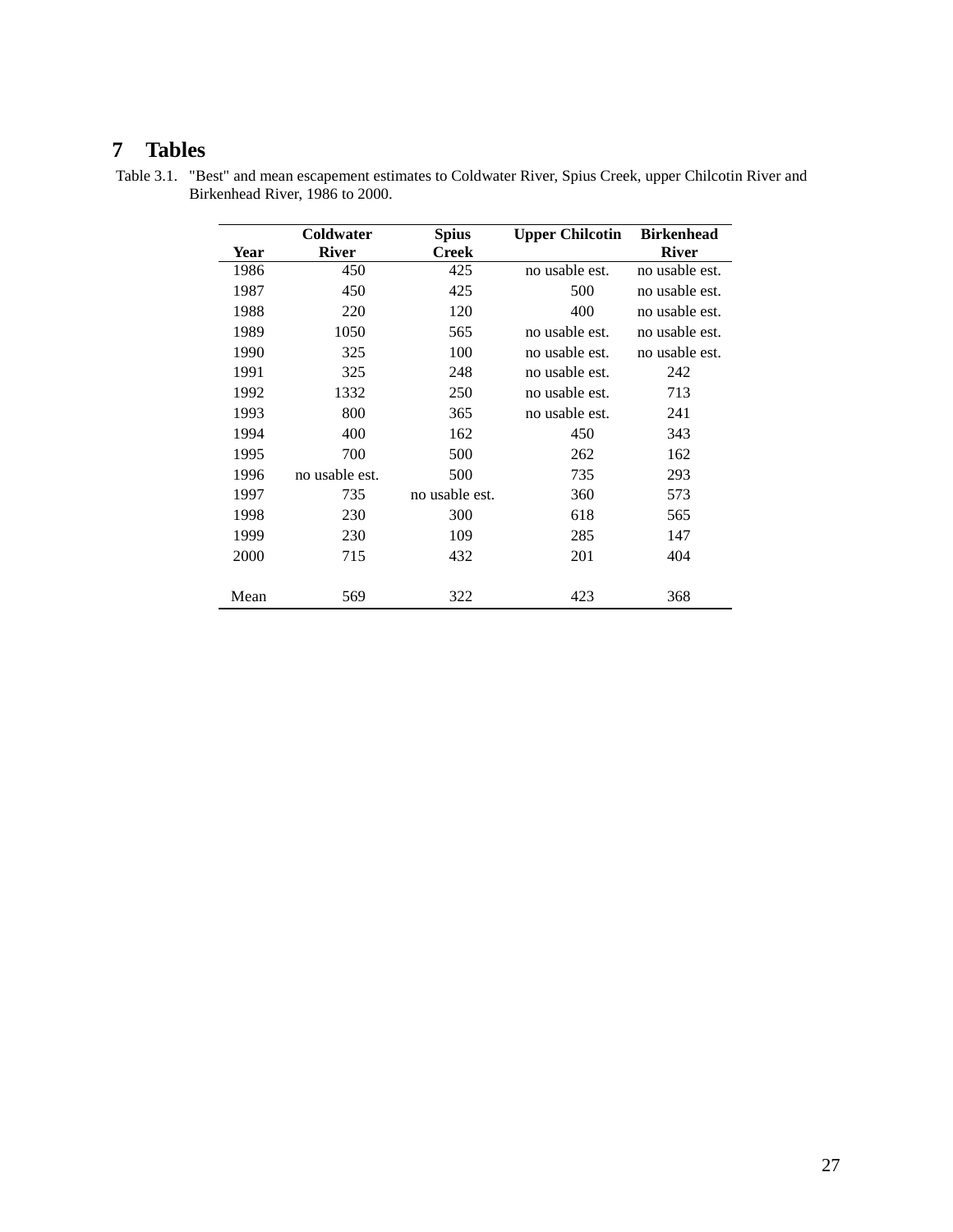| <b>SWVI</b>       |                  |                | April/May 1998 April/May 2000 |            |                   |                  |                  |          | Oct/Nov 1998 Oct/Nov 1999 |          |
|-------------------|------------------|----------------|-------------------------------|------------|-------------------|------------------|------------------|----------|---------------------------|----------|
|                   | Harvest          | <b>SD</b>      | Harvest                       | <b>SD</b>  |                   |                  | Harvest          | SD       | Harvest                   | SD       |
| <b>Birkenhead</b> | 0                | $\Omega$       | $\Omega$                      | $\Omega$   |                   |                  | 0                | 103      | $\Omega$                  | $\Omega$ |
| Cold/Nicola/Spius | $\boldsymbol{0}$ | $\overline{0}$ | $\Omega$                      | 12         |                   |                  | $\boldsymbol{0}$ | 78       | $\Omega$                  | $\Omega$ |
| Low/Upp Chilcotin | 32               | 21             | $\Omega$                      | $\Omega$   |                   |                  | 54               | 167      | $\Omega$                  | $\Omega$ |
| All Fraser        | 49               | 53             | 568                           | 109        |                   |                  | 500              | 319      | 8036                      | 1252     |
| All Canada        | 163              | 80             | 854                           | 142        |                   |                  | 2151             | 622      | 12279                     | 1705     |
| All US            | 1125             | 80             | 2102                          | 142        |                   |                  | 2749             | 622      | 22507                     | 1705     |
|                   |                  |                |                               |            |                   |                  |                  |          |                           |          |
| <b>NWVI</b>       | April/May 1998   |                |                               | April 2000 |                   | May 2000         | Oct/Nov 1998     |          | Oct/Nov 1999              |          |
|                   | Harvest          | <b>SD</b>      | Harvest                       |            | <b>SD</b> Harvest | <b>SD</b>        | Harvest          | SD       | Harvest                   | SD       |
| <b>Birkenhead</b> | 0                | $\Omega$       | $\Omega$                      | $\Omega$   | $\Omega$          | $\Omega$         | 0                | $\Omega$ | 0                         | $\Omega$ |
| Cold/Nicola/Spius | $\theta$         | 17             | $\Omega$                      | 5          | $\theta$          | $\boldsymbol{0}$ | $\theta$         | 4        | $\theta$                  | $\theta$ |
| Low/Upp Chilcotin | $\overline{0}$   | 29             | 4                             | 5          | 21                | 12               | $\theta$         | 2        | 0                         | $\Omega$ |
| All Fraser        | 399              | 116            | 168                           | 34         | 826               | 48               | 188              | 73       | 5763                      | 763      |
| All Canada        | 804              | 191            | 239                           | 35         | 1127              | 45               | 373              | 109      | 8031                      | 975      |
| All US            | 2088             | 191            | 362                           | 35         | 525               | 45               | 1413             | 109      | 13158                     | 1038     |

Table 3.2. Chinook salmon harvest estimates for the WCVI troll fishery for southern (SWVI) and northern (NWVI) areas from April 1998 to April 2000.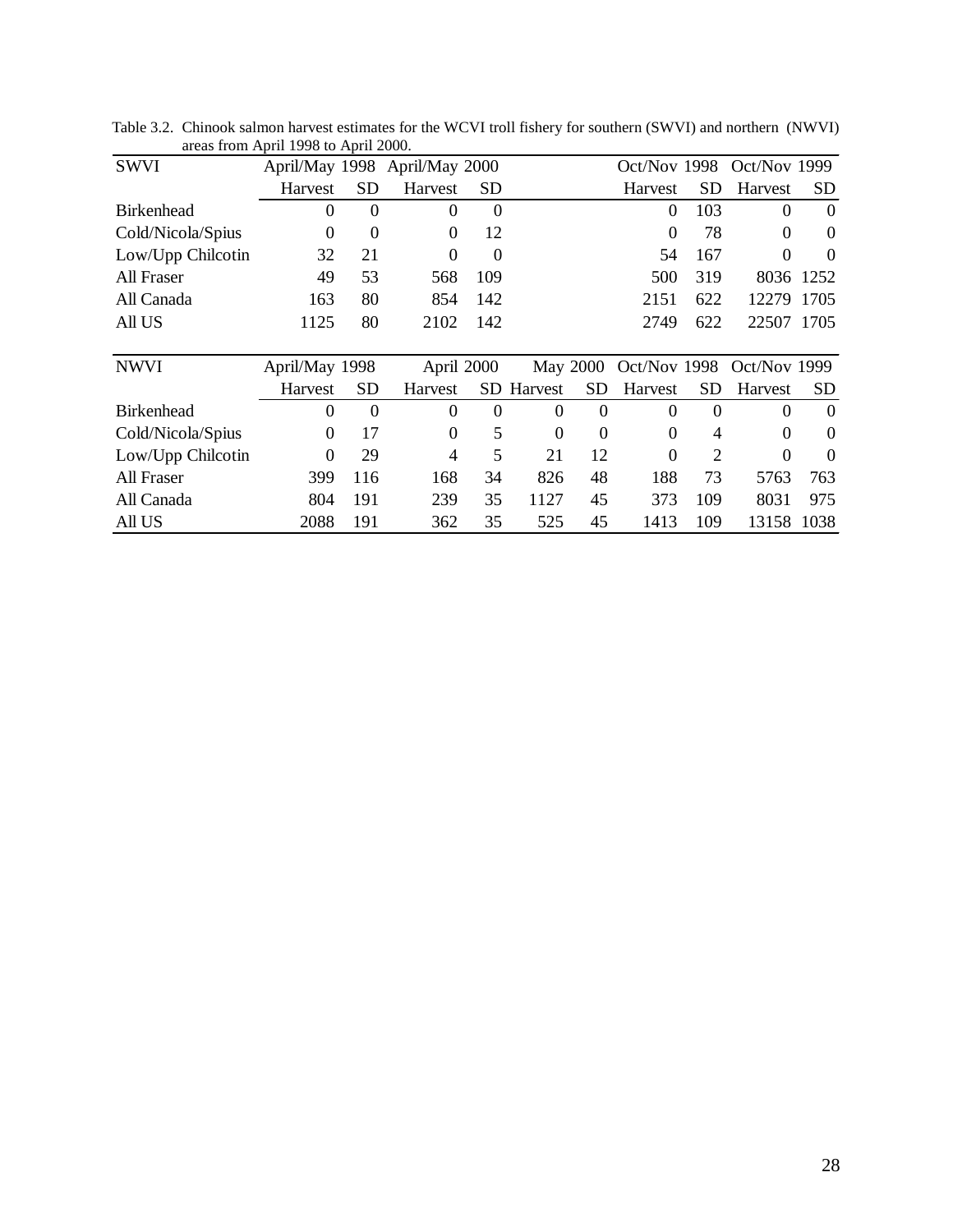| <b>Statistical</b> |                  | Catch           |                     |                          |                          |                          |                  |                |                  |
|--------------------|------------------|-----------------|---------------------|--------------------------|--------------------------|--------------------------|------------------|----------------|------------------|
| Area               | <b>Date</b>      | <b>Estimate</b> | <b>Landing Site</b> | <b>Birkenhead</b>        |                          |                          | <b>Nicola</b>    |                | <b>Chilcotin</b> |
|                    |                  |                 |                     | %                        | Est                      | %                        | Est              | $\%$           | Est              |
| 13                 | Apr. 2000        | 15              | Campbell River      | $\Box$                   | $\overline{\phantom{a}}$ |                          | ÷,               | Ĭ.             |                  |
| 13                 | <b>May 2000</b>  | 16              | Campbell River      | 0.0                      | $\boldsymbol{0}$         | .4                       | $\mathbf{1}$     | 0.0            | $\boldsymbol{0}$ |
| 13                 | <b>June 2000</b> | 1,474           | Campbell River      | 0.0                      | $\boldsymbol{0}$         | .4                       | 6                | 0.0            | $\boldsymbol{0}$ |
| 14                 | Apr. 2000        | 33              | Nanaimo             | $\overline{\phantom{a}}$ | $\blacksquare$           | $\overline{\phantom{0}}$ | ÷,               | $\overline{a}$ |                  |
| 14                 | <b>May 2000</b>  | 70              | Campbell River      | ÷,                       | $\blacksquare$           | $\overline{a}$           | ÷,               |                | ÷                |
|                    |                  |                 | Nanaimo             |                          |                          |                          |                  |                |                  |
| 14                 | <b>June 2000</b> | 534             | Campbell River      | 0.0                      | $\boldsymbol{0}$         | .4                       | $\overline{2}$   |                |                  |
|                    |                  |                 | Comox               |                          |                          |                          |                  |                |                  |
|                    |                  |                 | Nanaimo             |                          |                          |                          |                  |                |                  |
| 16                 | Apr. 2000        | 77              | Sechelt             | 0.0                      | $\boldsymbol{0}$         | 0.0                      | $\boldsymbol{0}$ | 0.0            | $\boldsymbol{0}$ |
| 16                 | <b>May 2000</b>  | 54              | Sechelt             | 0.0                      | $\boldsymbol{0}$         | 0.0                      | $\boldsymbol{0}$ | $0.0\,$        | $\boldsymbol{0}$ |
|                    |                  |                 | Powell River        |                          |                          |                          |                  |                |                  |
| 16                 | <b>June 2000</b> | 65              | Sechelt             | 0.0                      | $\mathbf{0}$             | 0.0                      | $\boldsymbol{0}$ | 0.0            | $\boldsymbol{0}$ |
| 17                 | Apr. 2000        | 148             | Nanaimo             | $\frac{1}{2}$            | $\overline{\phantom{a}}$ | $\blacksquare$           | $\overline{a}$   |                |                  |
| 17                 | <b>May 2000</b>  | 117             | Nanaimo             | $\overline{\phantom{a}}$ | $\overline{\phantom{a}}$ |                          |                  |                | $\blacksquare$   |
| 17                 | <b>June 2000</b> | 482             | Nanaimo             | 0.0                      | $\boldsymbol{0}$         | 1.9                      | 9                | 0.0            | $\boldsymbol{0}$ |
| 19                 | Nov./Dec.        | 1,296           | Victoria            | 0.0                      | $\boldsymbol{0}$         | 0.0                      | $\boldsymbol{0}$ | 0.0            | $\boldsymbol{0}$ |
|                    | 1999             |                 |                     |                          |                          |                          |                  |                |                  |
| 19                 | Jan. 2000        | 1,003           | Victoria            | 0.0                      | $\boldsymbol{0}$         | 0.0                      | $\boldsymbol{0}$ | 0.0            | $\boldsymbol{0}$ |
| 19                 | Feb. 2000        | 640             | Victoria            | 0.0                      | $\boldsymbol{0}$         | 0.0                      | $\boldsymbol{0}$ | 0.4            | 3                |
| 19                 | Mar. 2000        | 151             | Victoria            | 0.0                      | $\boldsymbol{0}$         | 0.0                      | $\boldsymbol{0}$ | 0.0            | $\overline{0}$   |
| 19                 | Apr. 2000        | 87              | Victoria            | 0.0                      | $\boldsymbol{0}$         | 2.1                      | $\overline{c}$   | 0.0            | $\boldsymbol{0}$ |
| 19                 | <b>May 2000</b>  | 640             | Victoria            | 0.0                      | $\boldsymbol{0}$         | 6.1                      | 40               | 0.0            | $\boldsymbol{0}$ |
| 19                 | <b>June 2000</b> | 2,181           | Victoria            | 0.0                      | $\boldsymbol{0}$         | 6.6                      | 144              | $0.8\,$        | 18               |
| 28                 | Apr. 2000        | 249             | Sechelt             | 0.0                      | $\boldsymbol{0}$         | 0.0                      | $\boldsymbol{0}$ | 0.0            | $\Omega$         |
|                    |                  |                 | Vancouver           |                          |                          |                          |                  |                |                  |
| 28                 | <b>May 2000</b>  | 43              | Sechelt             | 0.0                      | $\boldsymbol{0}$         | 0.0                      | $\boldsymbol{0}$ | 0.0            | $\boldsymbol{0}$ |
|                    |                  |                 | Vancouver           |                          |                          |                          |                  |                |                  |
| 28                 | <b>June 2000</b> | 74              | Sechelt             | 0.0                      | $\boldsymbol{0}$         | 0.0                      | $\boldsymbol{0}$ | 0.0            | $\overline{0}$   |
|                    |                  |                 | Vancouver           |                          |                          |                          |                  |                |                  |
| 29                 | Apr. 2000        | 249             | Vancouver           | 0.0                      | $\boldsymbol{0}$         | 0.0                      | $\boldsymbol{0}$ | $0.0\,$        | $\boldsymbol{0}$ |
| 29                 | <b>May 2000</b>  | 115             | Vancouver           | 0.0                      | $\boldsymbol{0}$         | 0.0                      | $\boldsymbol{0}$ | 0.0            | $\boldsymbol{0}$ |
| 29                 | <b>June 2000</b> | 110             | Vancouver           | $\overline{\phantom{m}}$ | $\overline{\phantom{a}}$ |                          |                  |                |                  |
| <b>Total</b>       |                  | 9,923           |                     |                          | $\boldsymbol{0}$         |                          | 204              |                | 21               |

Table 3.3. Monthly total chinook catch estimates and estimates of total harvest (Est) of Birkenhead, Nicola drainage, and Chilcotin fish by Statistical Area, and landing site for the Strait of Georgia and Victoria recreational fisheries. Stock compositions (%) taken from Appendix 6 for month and landing sites where available.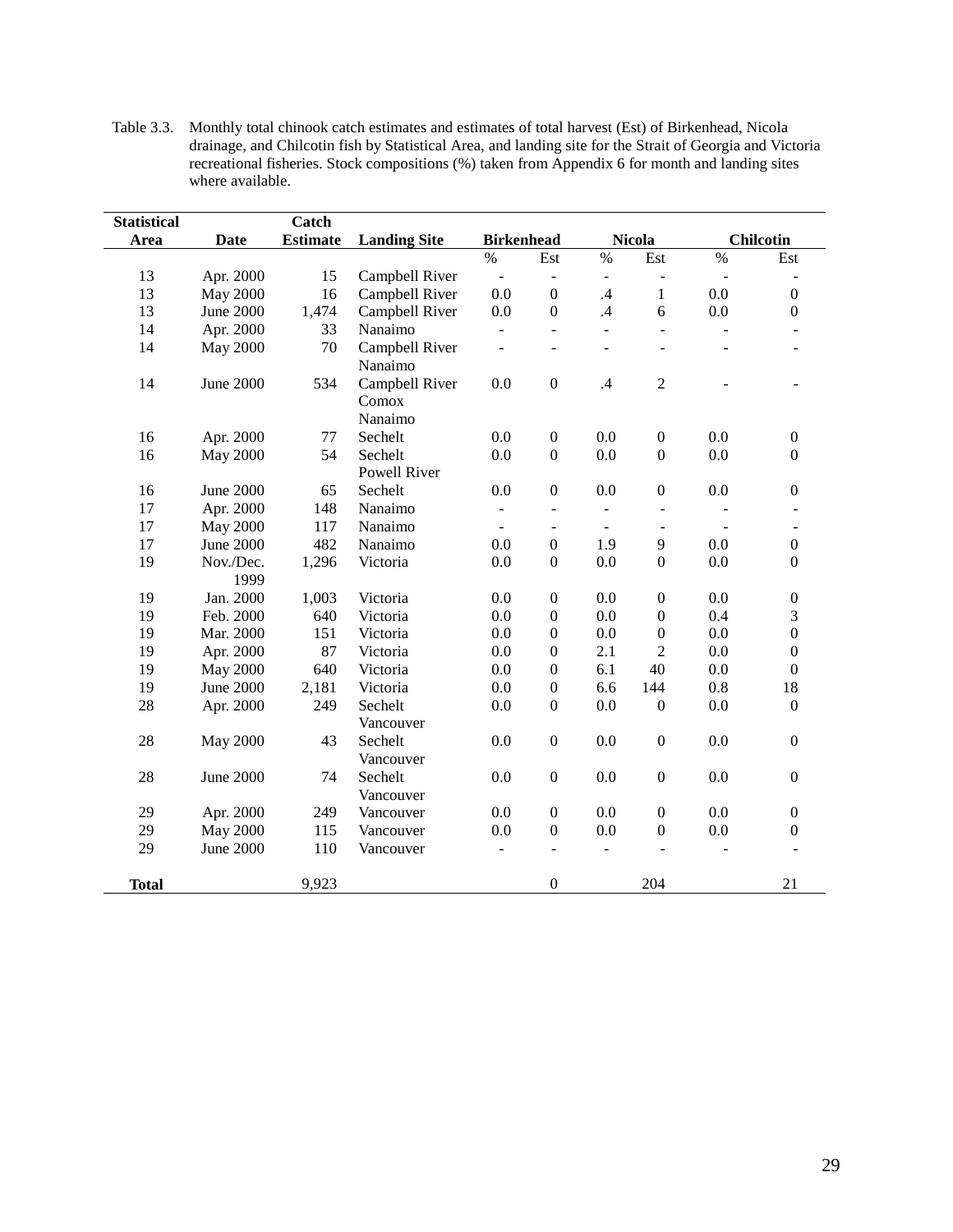|                             |             |                              |                   |           | <b>Estimated Harvests From</b>                                     |        | <b>Estimated Harvests From</b> |                              |             | <b>Estimated Harvests From Lower/Upper</b> |                            |             | <b>Estimated Harvests From</b> |           |             |
|-----------------------------|-------------|------------------------------|-------------------|-----------|--------------------------------------------------------------------|--------|--------------------------------|------------------------------|-------------|--------------------------------------------|----------------------------|-------------|--------------------------------|-----------|-------------|
|                             |             | <b>Estimated Total Catch</b> |                   |           | Coldwater/Nicola/Spius Populations<br><b>Birkenhead Population</b> |        |                                | <b>Chilcotin Populations</b> |             |                                            | Nechako/Stuart Populations |             |                                |           |             |
|                             | 1997        | 1998'                        | 1999 <sup>1</sup> | 1997      | 1998                                                               | 1999   | 1997                           | 1998                         | 1999        | 1997                                       | 1998                       | 1999        | 1997                           | 1998      | 1999        |
| $\le$ April 19 <sup>2</sup> | $.653(-)$   | 716 (-)                      | $374(-)$          | 19(48)    | 60(18)                                                             | 45(10) | 184 (93)                       | 176 (38)                     | 97(19)      | 534 (103)                                  | 217(44)                    | 130 (22)    | 323 (107)                      | 115 (42)  | 32(17)      |
| April 24-26                 | $370(-)$    | 124 (-)                      | 131 (-)           | 15 (16)   | 11(7)                                                              | 2(1)   | 35(22)                         | 17(9)                        | 18(3)       | 69 (38)                                    | 33(14)                     | 18(4)       | 0(21)                          | 0(8)      | 17(5)       |
| May $2-3$                   | $466(-)$    | $166(-)$                     | $230(-)$          | 25(14)    | 7(5)                                                               | 0(0)   | 34(25)                         | 27(12)                       | 36(14)      | 65 (36)                                    | 16(10)                     | 42(14)      | 32(31)                         | 9(13)     | 49(18)      |
| May 8-10                    | $639(-)$    | $270(-)$                     | $615(-)$          | <b>NA</b> | 0(0)                                                               | 0(0)   | <b>NA</b>                      | 41(16)                       | 175(30)     | <b>NA</b>                                  | 29 (11                     | 143 (28)    | <b>NA</b>                      | 24(13)    | 84 (31)     |
| May 15-17                   | $290(-)$    | $725(-)$                     | $0.085(-)$        | <b>NA</b> | 4(8)                                                               | 0(0)   | <b>NA</b>                      | 98 (29)                      | 272(51)     | <b>NA</b>                                  | 142 (33)                   | 202(48)     | <b>NA</b>                      | 42 (49)   | 98 (48)     |
| May 22-24                   | $685(-)$    | (-) 100.l                    | $855(-)$          | <b>NA</b> | 0(8)                                                               | 9(13)  | <b>NA</b>                      | 98 (28)                      | 263(42)     | <b>NA</b>                                  | 123 (37)                   | 114 (37)    | <b>NA</b>                      | 98 (48)   | 132 (47)    |
| May 29-31                   | $772(-)$    | $930(-)$                     | $284(-)$          | NA        | 0(0)                                                               | 0(0)   | <b>NA</b>                      | 91 (34)                      | 78 (27)     | <b>NA</b>                                  | 45(23)                     | 13(16)      | NA                             | 34(34)    | 8(16)       |
| June 5-7                    | $941(-)$    | $1.533(-)$                   | $738(-)$          | <b>NA</b> | 0(0)                                                               | 0(0)   | <b>NA</b>                      | 64 (40)                      | 97(26)      | <b>NA</b>                                  | 49 (29)                    | 19(13)      | <b>NA</b>                      | 74 (51)   | 69(41)      |
| June 12-14                  | $.850(-)$   | $2,085$ (-                   | $1.024$ (-)       | NA        | 0(0)                                                               | 0(0)   | <b>NA</b>                      | 171 (52)                     | 127(33)     | <b>NA</b>                                  | 17 (38)                    | 86(22)      | <b>NA</b>                      | 0(0)      | 145(40)     |
| June 19-21                  | $2.384(-)$  | 1.959 (-)                    | $809(-)$          | <b>NA</b> | 0(0)                                                               | 0(0)   | NA                             | 59 (29)                      | 66 (19)     | <b>NA</b>                                  | 63 (51)                    | 84 (24)     | <b>NA</b>                      | 0(51)     | 37(28)      |
| $>$ June 27 $3$             | $2,038$ (-) | $993$ (-                     | $4,706$ (-)       | NA        | 0(7)                                                               | 0(0)   | <b>NA</b>                      | 60(51)                       | 311 (127)   | <b>NA</b>                                  | 65 (46)                    | 569 (198)   | <b>NA</b>                      | 60(51)    | 339 (231)   |
| Total                       | $12.088(-)$ | 10.511                       | 10.851            | 159 (52)  | 83(24)                                                             | 56(16) | 252 (98)                       | 901 (111)                    | 1.540 (157) | 668 (115)                                  | 797 (111                   | 1,420 (214) | 364 (113)                      | 455 (125) | 1,008 (252) |

Table 3.4. Harvest estimates for Birkenhead, Nicola drainage, Chilcotin drainage, and Nechako/Stuart chinook populations in the lower Fraser First Nations fishery from 1997 to 1999. Standard deviation is in parentheses and was estimated from the variance in the stock composition estimates (Appendix 7).

1. (-) indicates no standard deviation estimates available.

2. Time period includes catches from the weeks ending March 21-23 to April 19.

3. Time period includes catches from the weeks ending June 27-28 for 1997 and 1998, and from June 27 to July 4 for 1999.

NA indicates periods without genetic stock composition estimates from First Nations catches.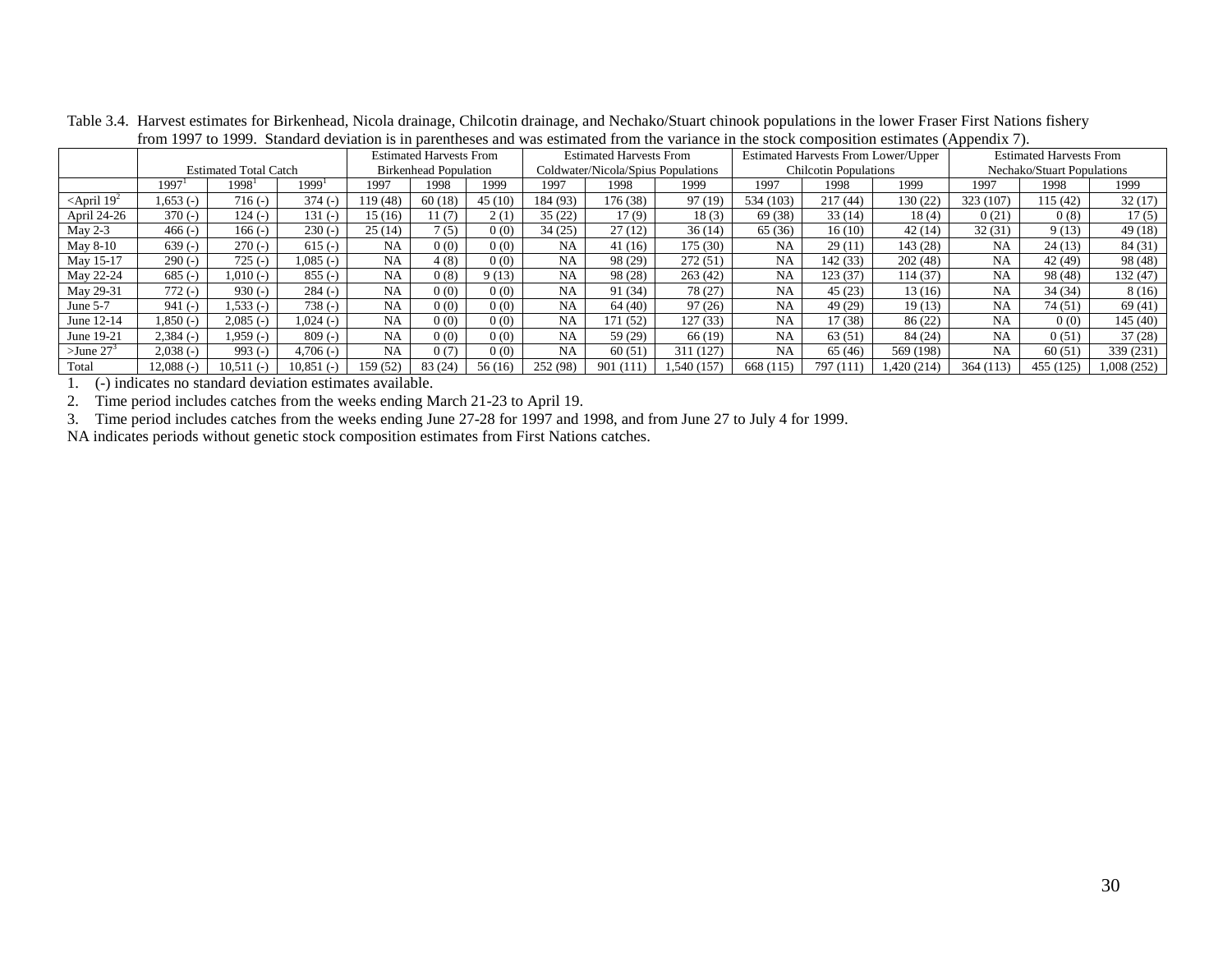Table 3.5. Preliminary estimates of catches of Birkenhead River, Nicola drainage, and Chilcotin drainage chinook in 2000.

| Time Period            | WCVI Troll <sup>1</sup> | Victoria and Strait of<br>Georgia Recreational <sup>2</sup> | <b>Fraser River</b><br>Recreational <sup>3</sup> | Lower Fraser<br>First Nations <sup>3</sup> | <b>Albion Test</b><br>Fishery <sup>3</sup> |
|------------------------|-------------------------|-------------------------------------------------------------|--------------------------------------------------|--------------------------------------------|--------------------------------------------|
| January 2000           | No fishery              | U                                                           | No fishery                                       | No fishery                                 | No fishery                                 |
| February 2000          | No fishery              |                                                             | No fishery                                       | No fishery                                 | No fishery                                 |
| March 2000             | No fishery              | O                                                           | No fishery                                       | 162                                        | No fishery                                 |
| April 2000             |                         |                                                             | No fishery                                       | 672                                        | 25                                         |
| May 2000               | 21                      | 41                                                          | 15                                               | 944                                        | 22                                         |
| June 2000              | No fishery              | 179                                                         | 27                                               | 826                                        | 37                                         |
| Oct.-Apr. Total $(\%)$ | $4 (< 1\%)$             | $5 (< 1\%)$                                                 | $0(0\%)$                                         | 834 (96%)                                  | 25 (3%)                                    |
| Oct.-June Total (%)    | 25(1%)                  | 225 (8%)                                                    | 42 (1%)                                          | 2604 (87%)                                 | 84 (3%)                                    |

1. From Table 3.2. WCVI troll fishery took place in October and November, 1999 and the estimated catch from the selected populations was 0 fish.

2. From Table 3.3. Victoria recreational fishery was sampled in November and December and the estimated catch from the selected populations was 0 fish.

3. Calculated from 2000 catches. Stock composition was averaged from 1997 to 1999 First Nations fisheries because 2000 genetic samples have yet to be analyzed. March 2000 First Nations estimate calculated from 2000 catch and 1997 to 1999 stock composition average for April.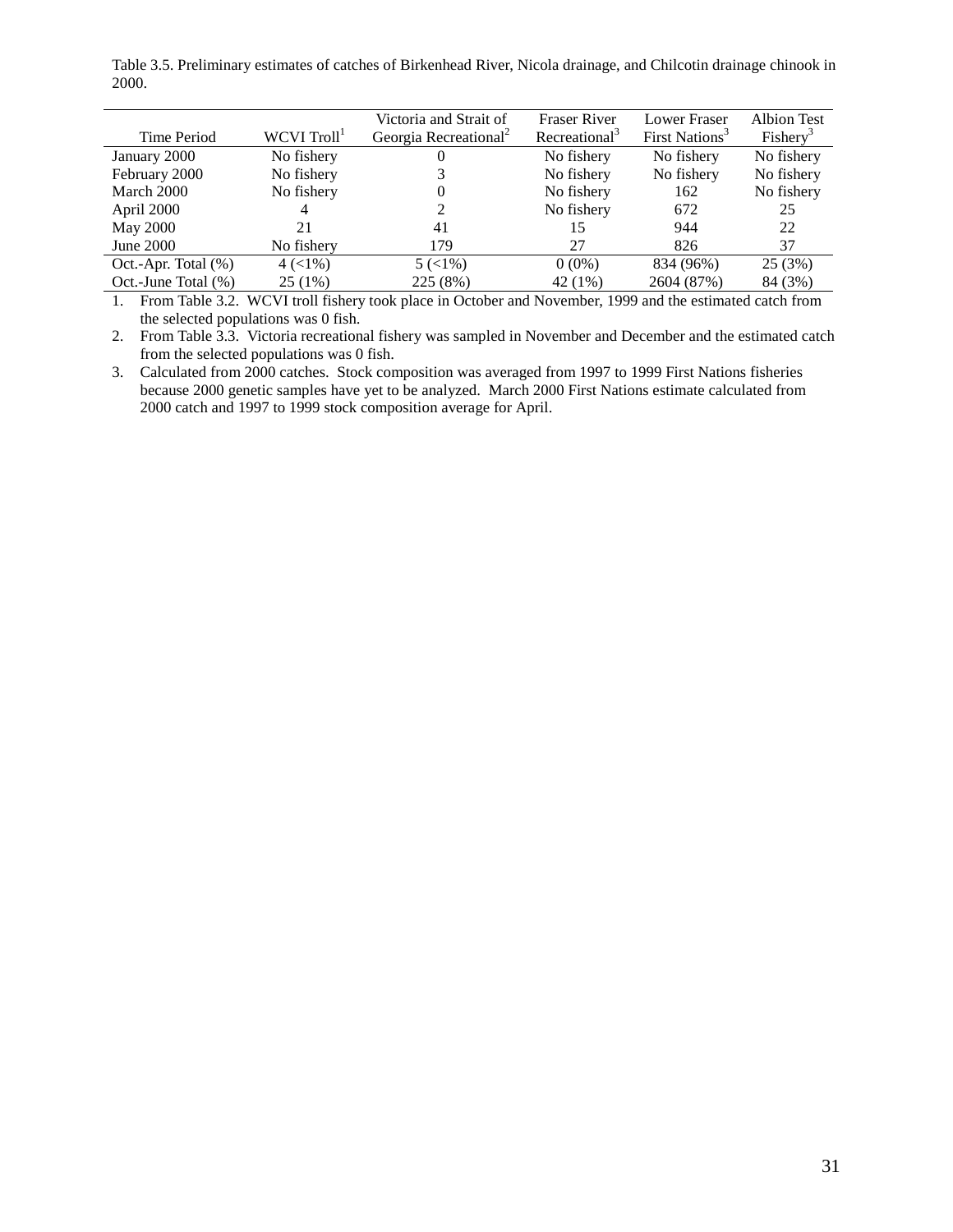## **8 Figures**



Figure 1.1. Time series of chinook escapements for the Chinook Technical Committee (CTC) populations in the Fraser River spring-run aggregate. Populations included in the CTC spring-run aggregate are defined in Figure 2.1.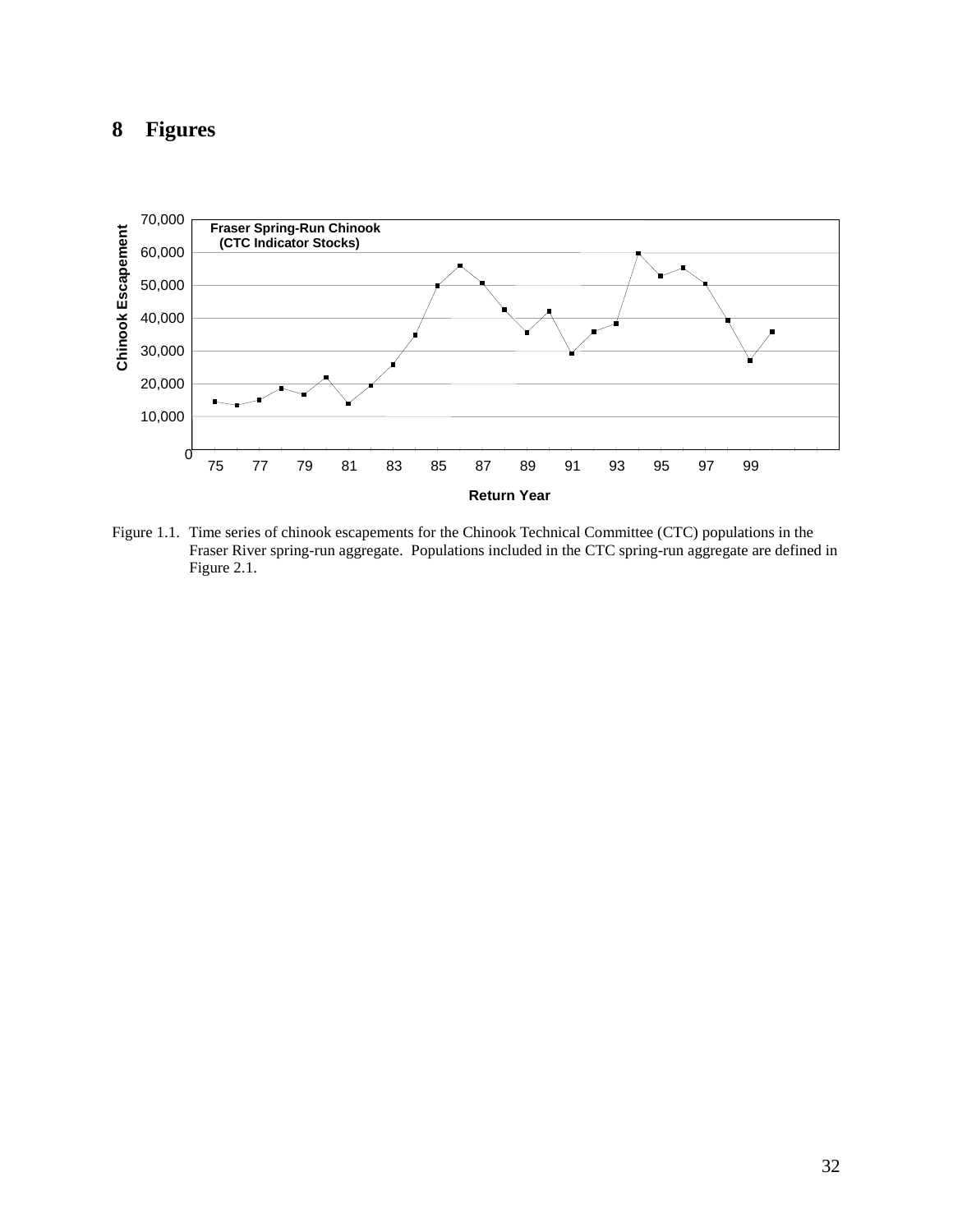

Figure 2.1. Locations of chinook populations included in the Fraser River spring-run aggregate. Shaded boxes indicated the populations considered in this report.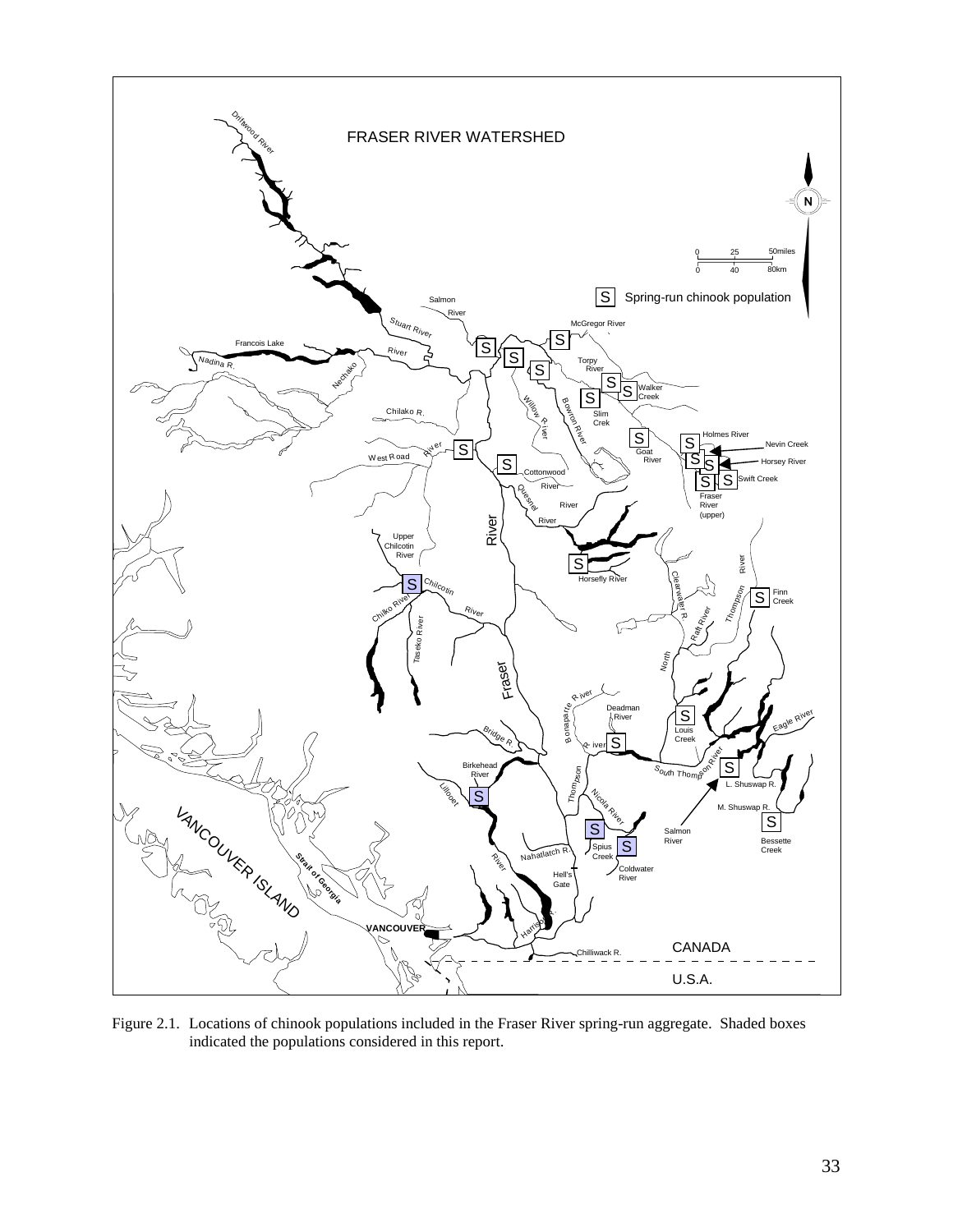

**Estimated escapements for Coldwater River and Spius Creek, 1986 to 2000**

(b)

**Estimated escapements to Upper Chilcotin and Birkenhead rivers, 1986 - 2000**



Figure 3.1. Estimated escapements to Spius Creek and Coldwater River (a), and upper Chilcotin and Birkenhead rivers (b), 1986 to 2000.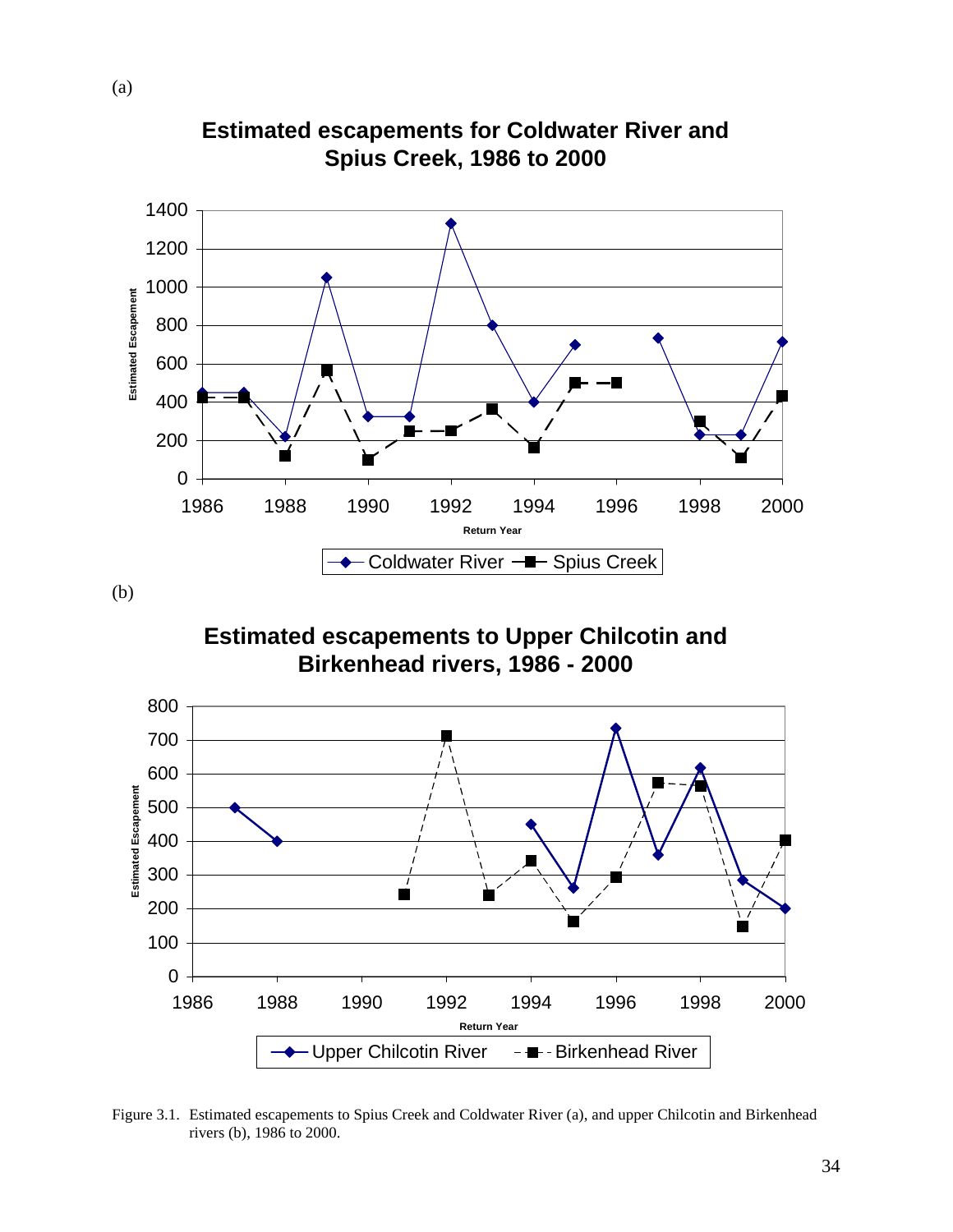

Figure 3.2. Historical chinook catches in the Area 29 commercial and First Nations fisheries, 1952 to 2000.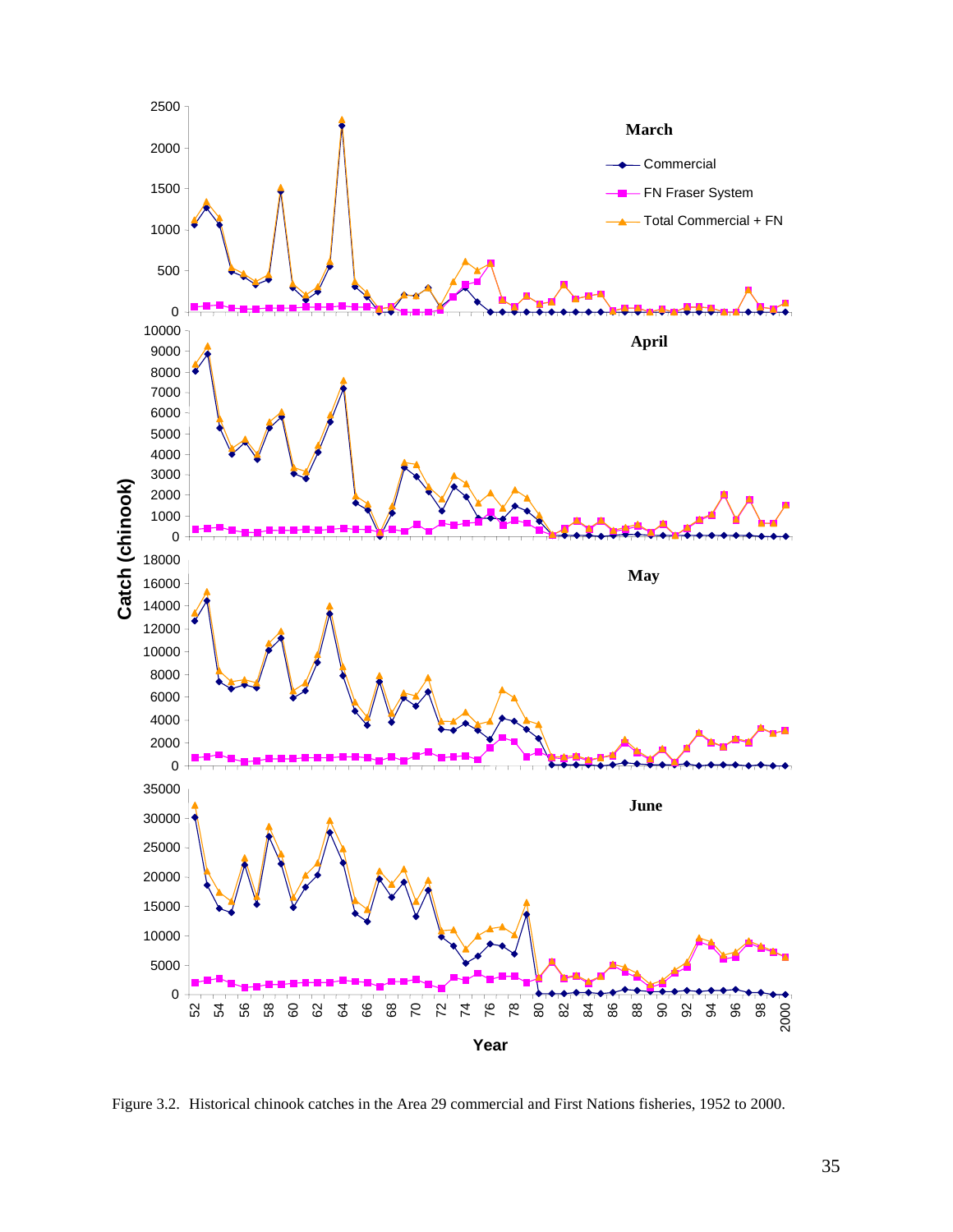

Figure 3.3. The percentages of upper Fraser, Thompson and all Fraser chinook stocks in the recreational fishery samples at Victoria (Statistical Area 19) determined from DNA analysis. The percentages of all Fraser stocks are plotted on the secondary (i.e. right) axis.



Figure 3.4. The percentages of Coldwater/Nicola/Spius and Lower/Upper Chilcotin chinook stocks in the recreational fishery samples at Victoria (Statistical Area 19) determined from DNA analysis. Birkenhead population not detected in mixtures.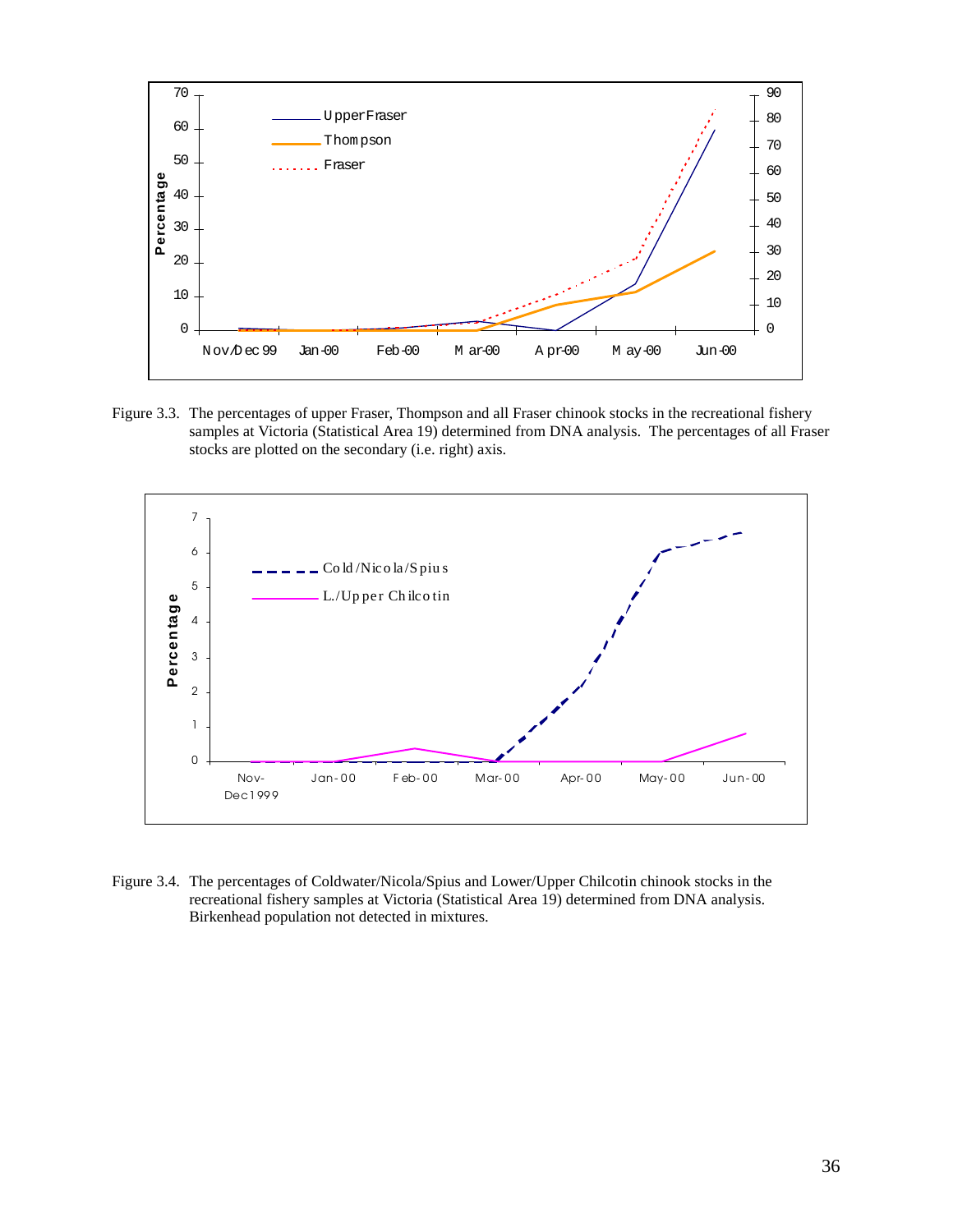

Figure 3.5. Observed CWT recoveries of Coldwater River and Spius Creek in the Spences Bridge recreational fishery, 1993 to 2000.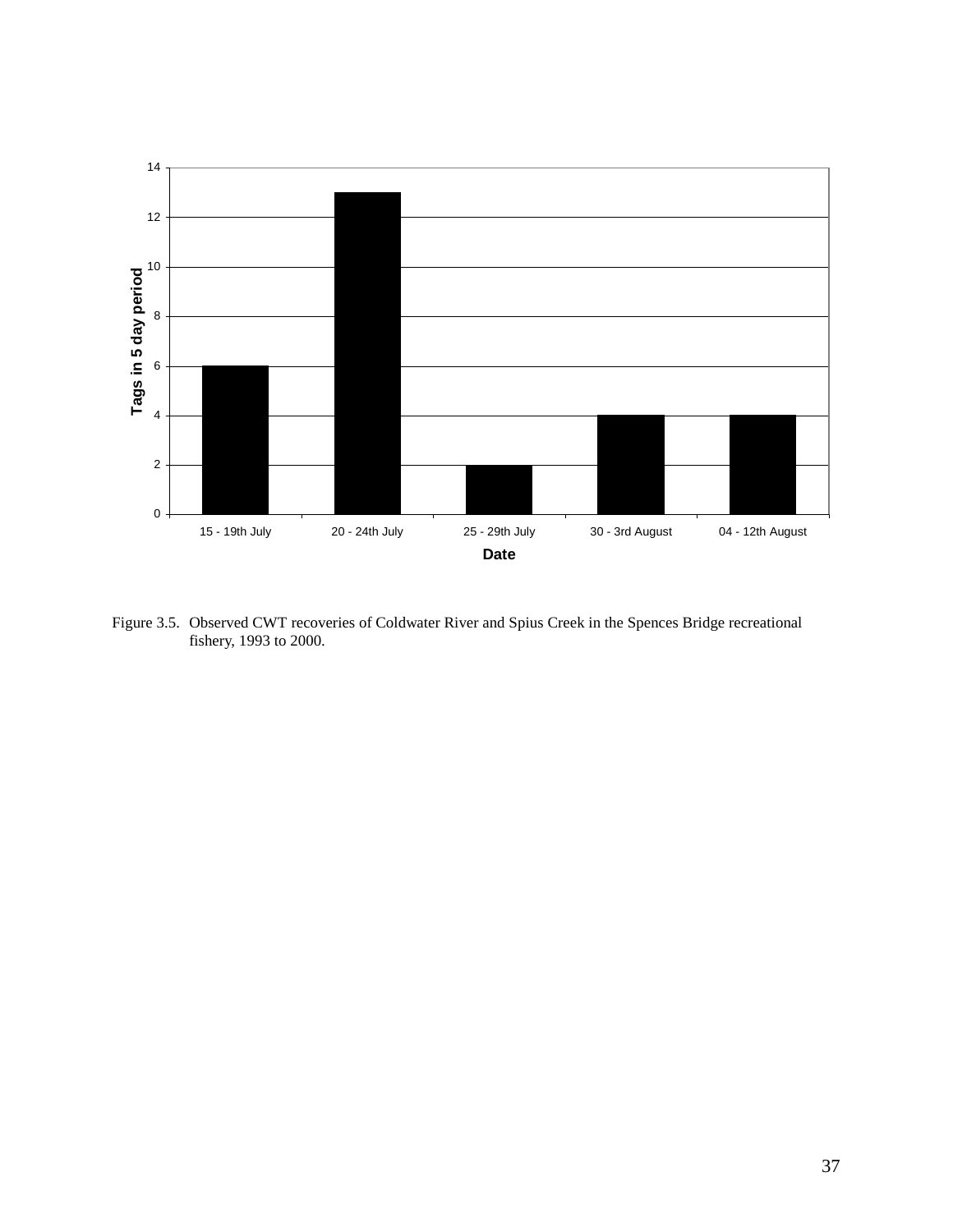

Figure 3.6. The percentage of the lower Fraser First Nation fishery sample (left hand panels) and estimated harvests (right hand panels) of: Birkenhead, Coldwater/Nicola/Spius, lower/upper Chilcotin, and Stuart/Nechako drainage stocks. Standard deviations for the percentages of the fishery sample and estimated harvest are in Appendix 5).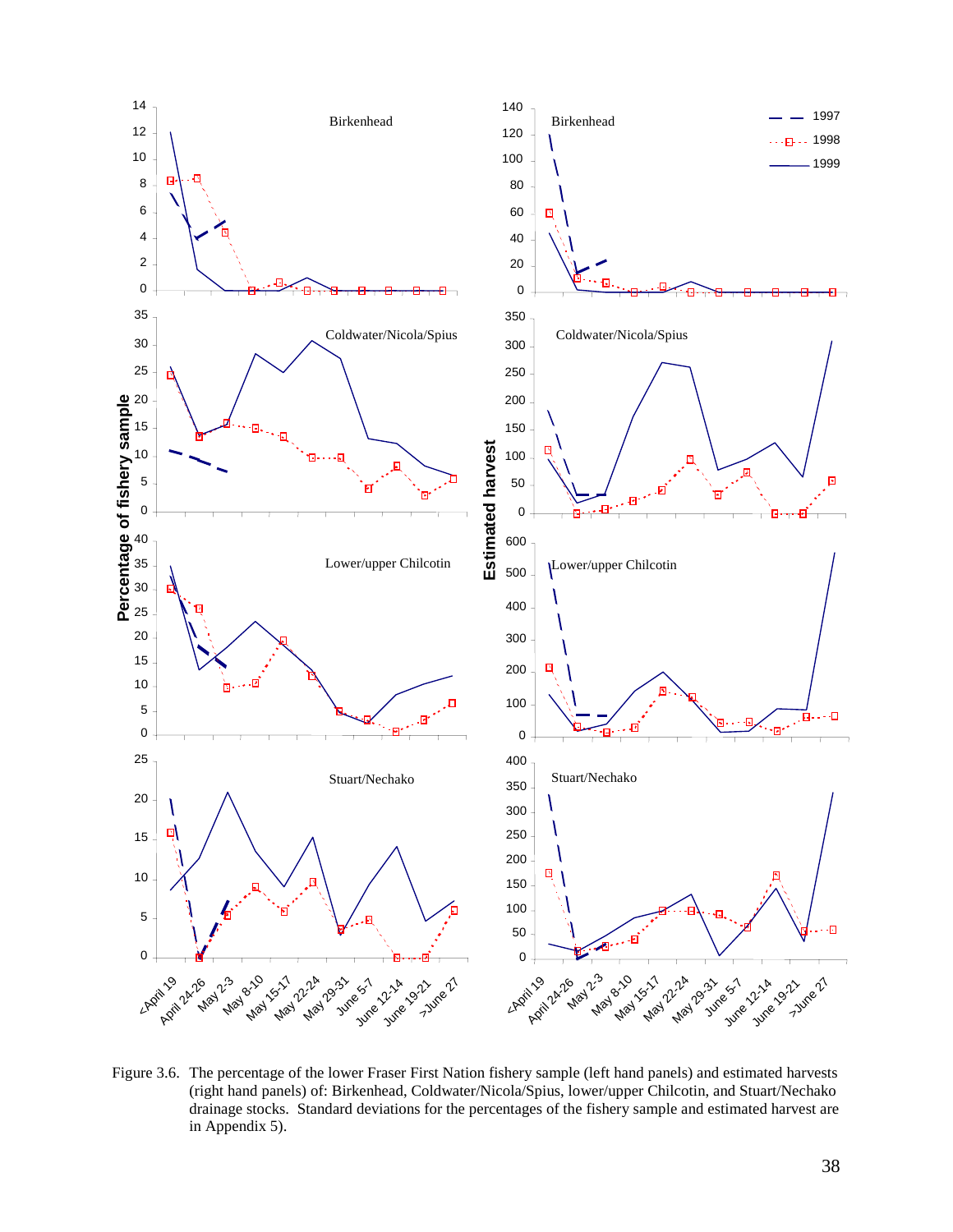

**Recoveries, by week of Spius Creek and Coldwater River CWTs in Lwr. River FN Fisheries, 1995 - 2000**

Figure 3.7. Observed CWT recoveries, by week of Coldwater River and Spius Creek in the lower Fraser First Nations fishery, 1995 to 2000.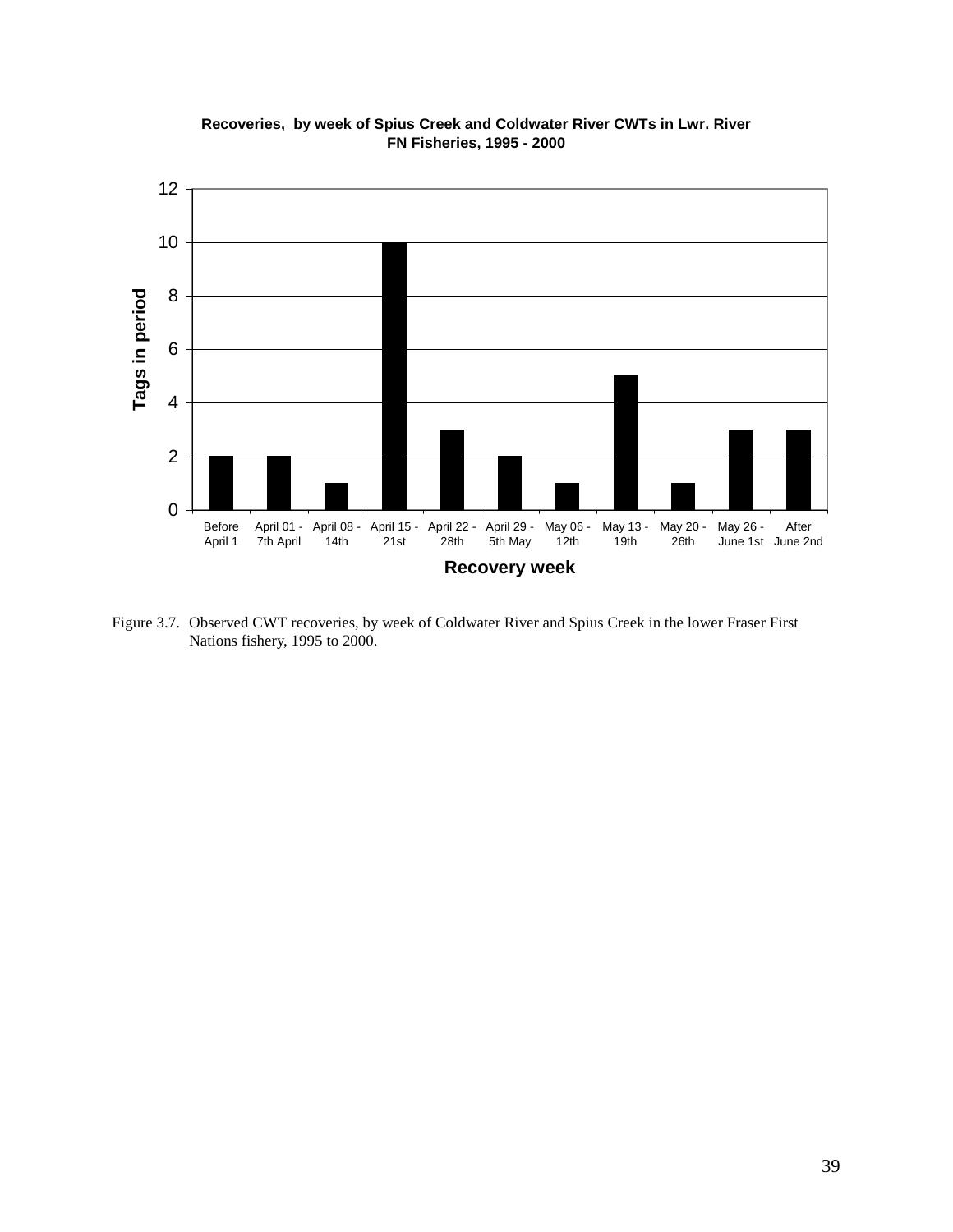# **9 Appendices**

|                                | Appendix 1A. CWT releases and observed recoveries for Spius Creek, Coldwater River and Birkenhead River for |  |                     |  |
|--------------------------------|-------------------------------------------------------------------------------------------------------------|--|---------------------|--|
| brood years $1984$ to $1996$ . |                                                                                                             |  |                     |  |
|                                |                                                                                                             |  | Observed Deceyories |  |

|                         |         |                      |                      |                |                              | <b>Observed Recoveries</b> |                  |                  |
|-------------------------|---------|----------------------|----------------------|----------------|------------------------------|----------------------------|------------------|------------------|
| Stock                   | Tagcode | <b>Brood</b><br>Year | No. tags<br>released | Rel.<br>Stage  | Recovery<br>Year(s)          | Ocean                      | <b>FW</b>        | Escapement       |
|                         |         |                      |                      |                |                              |                            |                  |                  |
| Spius Creek             |         |                      |                      |                |                              |                            |                  |                  |
|                         | 181226  | 1992                 | 47,264               | smolt          | 1996 - 1997                  | $\boldsymbol{0}$           | $\overline{4}$   | 11               |
|                         | 182734  | 1995                 | 47,160               | smolt          | 1998 - 2000                  | $\boldsymbol{0}$           | 6                | $\mathbf{1}$     |
|                         | 183352  | 1996                 | 49,201               | smolt          | 1999 - 2000                  | 1                          | 9                | $\boldsymbol{0}$ |
|                         | Total   |                      | 143,625              |                |                              | 1                          | 19               | 12               |
| Coldwater River         | 022817  | 1984                 |                      | 22,227 fed fry | 1986 - 1988                  | 1                          | $\boldsymbol{0}$ | 10               |
|                         | 022818  | 1984                 |                      | 41,073 fed fry | 1987 - 1988                  | $\mathbf{1}$               | $\boldsymbol{0}$ | 14               |
|                         | 024607  | 1986                 |                      | 50,787 fed fry | 1989 - 1990                  | $\sqrt{2}$                 | 3                | 16               |
|                         | 025517  | 1988                 |                      | 50,416 fed fry | 1990 - 1992                  | $\mathbf{1}$               | $\mathbf{1}$     | $\tau$           |
|                         | 020742  | 1989                 | 24,961               | smolt          | 1993                         | $\boldsymbol{0}$           | $\mathbf{1}$     | 25               |
|                         | 020743  | 1989                 | 25,032               | smolt          | 1992 - 1993                  | 2                          | $\boldsymbol{0}$ | 29               |
|                         | 180301  | 1990                 | 24,815               | smolt          | 1994                         | $\overline{c}$             | $\sqrt{5}$       | 14               |
|                         | 180302  | 1990                 | 24,920               | smolt          | 1993 - 1995                  | 1                          | 5                | 21               |
|                         | 180850  | 1991                 | 71,767               | smolt          | 1995 - 1996                  | 1                          | 26               | 45               |
|                         | 181225  | 1992                 | 47,561               | smolt          | 1996 - 1997                  | $\boldsymbol{0}$           | $\boldsymbol{0}$ | $\overline{4}$   |
|                         | 181754  | 1992                 | 22,547               | smolt          | 1995 - 1996                  | 1                          | $\boldsymbol{0}$ | 3                |
|                         | 180857  | 1993                 | 20,423               | smolt          | 1997                         | $\boldsymbol{0}$           | $\boldsymbol{2}$ | $\boldsymbol{7}$ |
|                         | 181525  | 1994                 | 20,826               | smolt          | 1998                         | $\boldsymbol{0}$           | $\mathfrak{2}$   | 12               |
|                         | 181526  | 1994                 | 21,241               | smolt          | 1998                         | $\boldsymbol{0}$           | $\boldsymbol{0}$ | $\,8\,$          |
|                         | 182241  | 1994                 | 25,608               | smolt          | 1998                         | $\boldsymbol{0}$           | $\overline{c}$   | $\sqrt{5}$       |
|                         | 183350  | 1995                 | 41,059               | smolt          | 1999                         | $\boldsymbol{0}$           | 10               | $\boldsymbol{0}$ |
|                         | Total   |                      | 535,263              |                |                              | 12                         | 57               | 220              |
|                         |         |                      |                      |                |                              |                            |                  |                  |
| <b>Birkenhead River</b> | 023234  | 1984                 |                      | 35,398 fed fry | 1988 - 1989<br>1986,<br>1988 | 4                          | $\boldsymbol{0}$ | $\boldsymbol{7}$ |
|                         | 023235  | 1984                 |                      | 35,846 fed fry | - 1989                       | 3                          | $\boldsymbol{0}$ | 11               |
|                         | 023318  | 1984                 |                      | 23,487 fed fry | 1989 - 1990                  | 1                          | $\boldsymbol{0}$ | $\mathbf{1}$     |
|                         | 023319  | 1984                 |                      | 17,671 fed fry | 1989                         | $\boldsymbol{0}$           | 0                | $\mathbf{1}$     |
|                         | 023713  | 1985                 | 49,460 fed fry       |                | 1987 - 1991                  | 5                          | $\boldsymbol{0}$ | 4                |
|                         | 023714  | 1985                 | 42,543 fed fry       |                | none                         | $\boldsymbol{0}$           | $\boldsymbol{0}$ | $\boldsymbol{0}$ |
|                         | 024320  | 1986                 |                      | 48,150 fed fry | none                         | $\boldsymbol{0}$           | $\boldsymbol{0}$ | $\boldsymbol{0}$ |
|                         | 024321  | 1986                 |                      | 50,695 fed fry | 1990 - 1991                  | 6                          | $\boldsymbol{0}$ | $\mathbf{1}$     |
|                         | 024725  | 1987                 |                      | 24,400 fed fry | 1991                         | 1                          | $\boldsymbol{0}$ | $\boldsymbol{0}$ |
|                         | 024726  | 1987                 |                      | 24,433 fed fry | none                         | $\boldsymbol{0}$           | 0                | $\boldsymbol{0}$ |
|                         | 025408  | 1988                 |                      | 50,833 fed fry | 1991 - 1993                  | 9                          | $\boldsymbol{0}$ | $\boldsymbol{0}$ |
|                         | 025840  | 1988                 |                      | 23,287 fed fry | none                         | $\boldsymbol{0}$           | $\boldsymbol{0}$ | $\boldsymbol{0}$ |
|                         | 025841  | 1988                 | 23,849 fed fry       |                | none                         | $\boldsymbol{0}$           | $\boldsymbol{0}$ | $\boldsymbol{0}$ |
|                         | 025842  | 1988                 |                      | 23,538 fed fry | none                         | 0                          | 0                | $\overline{0}$   |
|                         | 020732  | 1989                 | 25,184 fed fry       |                | none                         | $\boldsymbol{0}$           | $\boldsymbol{0}$ | $\boldsymbol{0}$ |
|                         | 020733  | 1989                 |                      | 25,067 fed fry | 1993                         | $\boldsymbol{0}$           | $\boldsymbol{0}$ | 1                |
|                         | 020734  | 1989                 |                      | 24,977 fed fry | 1993 - 1995                  |                            | $\boldsymbol{0}$ |                  |
|                         | 020735  | 1989                 |                      | 25,042 fed fry | 1993 - 1994                  | 8<br>7                     | $\boldsymbol{0}$ | 6                |
|                         | 021463  |                      |                      |                |                              |                            |                  | 9<br>7           |
|                         |         | 1990                 |                      | 25,197 fed fry | 1994 - 1995                  | 3                          | $\boldsymbol{0}$ |                  |
|                         | 021527  | 1990                 |                      | 42,686 fed fry | none                         | $\boldsymbol{0}$           | $\boldsymbol{0}$ | $\boldsymbol{0}$ |
|                         | 180728  | 1991                 | 27,125               | smolt          | 1994                         | 1                          | $\boldsymbol{0}$ | $\boldsymbol{0}$ |
|                         | 180738  | 1992                 | 16,900               | smolt          | 1996 - 1997                  | 4                          | $\boldsymbol{0}$ | $\boldsymbol{0}$ |
|                         | 181514  | 1995                 | 40,392               | smolt          | 1999 - 2000                  | 17                         | 0                | $\boldsymbol{0}$ |
|                         | Total   |                      | 726,160              |                |                              | 69                         | $\boldsymbol{0}$ | 48               |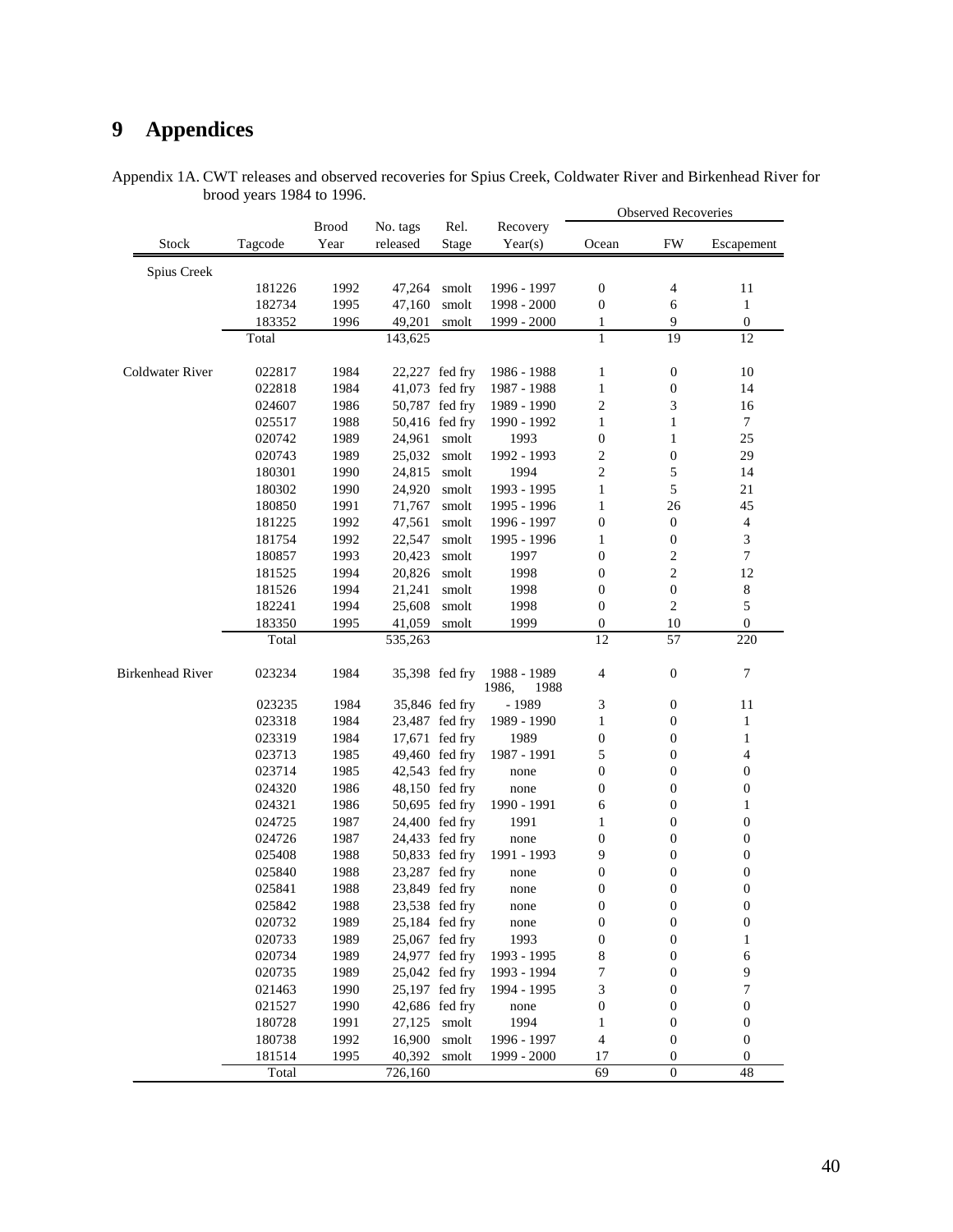| Recovery               |         | Sport                        | Stat           |      |       | Recovery             | Observed       |
|------------------------|---------|------------------------------|----------------|------|-------|----------------------|----------------|
| Year                   | Tagcode | Location                     | Area           | Lat  | Long  | Date                 | Recoveries     |
| <b>Coldwater River</b> |         |                              |                |      |       |                      |                |
| 1993                   | 020743  | <b>MALCOLM ISLAND</b>        | 012            | 5038 | 12653 | $Jun-06$             | $\mathbf{1}$   |
| 1994                   | 180301  | JOHNSTONE BLUFF              | 013            | 5021 | 12506 | $Jun-05$             | $\mathbf{1}$   |
| 1989                   | 024607  | <b>BEECHEY HEAD</b>          | 020            | 4818 | 12340 | $Jun-28$             | $\mathbf{1}$   |
| 1993                   | 020743  | <b>CHURCH ISLAND</b>         | 020            | 4818 | 12335 | Apr-24               | 1              |
| 1994                   | 180301  | <b>CHURCH ISLAND</b>         | 020            | 4818 | 12335 | $May-07$             | $\mathbf{1}$   |
| 1995                   | 180850  | <b>CHURCH ISLAND</b>         | 020            | 4818 | 12335 | May-24               | $\mathbf{1}$   |
| 1994                   | 180302  | FRASER:BROWNSVILLE           | 029            | 4910 | 12240 | $Jul-31$             | $\mathbf{1}$   |
| 1989                   | 024607  | <b>FRASER: ABOVE MISSION</b> | 0FW            | 4909 | 12215 | Jul-07               | $\mathbf{1}$   |
| 1990                   | 024607  | THOMPSON:SPENCES BR          | 0FW            | 5025 |       | 12121 July - day unk | $\mathbf{1}$   |
| 1990                   | 024607  | <b>THOMPSON RIVER</b>        | 0FW            | 5041 | 12020 | Aug-05               | $\mathbf{1}$   |
| 1990                   | 025517  | <b>FRASER: ABOVE HOPE</b>    | 0FW            | 4900 | 12100 | Jul-09               | $\mathbf{1}$   |
| 1993                   | 020742  | <b>THOMPSON RIVER</b>        | 0FW            | 5041 | 12020 | Jul-17               | $\mathbf{1}$   |
| 1994                   | 180301  | <b>NICOLA RIVER</b>          | 0FW            | 5026 | 12119 | both Jul-23          | $\mathfrak{2}$ |
| 1994                   | 180301  | THOMPSON RIVER               | $0\mathrm{FW}$ | 5041 | 12020 | $Jul-17$             | $\mathbf{1}$   |
| 1994                   | 180301  | THOMPSON RIVER               | $0\mathrm{FW}$ | 5041 | 12020 | $Jul-25$             | $\mathbf{1}$   |
| 1994                   | 180302  | THOMPSON RIVER               | $0\mathrm{FW}$ | 5041 | 12020 | Jul-18, $-23$        | $\mathfrak{2}$ |
| 1994                   | 180302  | THOMPSON RIVER               | 0FW            | 5041 | 12020 | $Jul-24$             | $\mathbf{1}$   |
| 1994                   | 180302  | <b>THOMPSON RIVER</b>        | 0FW            | 5041 | 12020 | $Jul-31$             | $\mathbf{1}$   |
| 1995                   | 180850  | <b>FRASER: ABOVE MISSION</b> | 0FW            | 4909 | 12215 | $Jun-18$             | $\mathbf{1}$   |
| 1995                   | 180850  | <b>FRASER: ABOVE MISSION</b> | 0FW            | 4909 | 12215 | $Jun-30$             | 1              |
| 1995                   | 180850  | FRASER:SPUZZUM CREEK         | 0FW            | 4940 | 12125 | $Jun-02$             | 1              |
| 1995                   | 180850  | FRASER: YALE                 | $0\mathrm{FW}$ | 4934 | 12126 | $Jun-04$             | $\mathbf{1}$   |
| 1995                   | 180850  | NICOLA RIVER                 | $0\mathrm{FW}$ | 5026 | 12119 | $Jul-15$             | $\mathbf{1}$   |
| 1995                   | 180850  | <b>NICOLA RIVER</b>          | $0\mathrm{FW}$ | 5026 | 12119 | $Jul-18$             | $\mathbf{1}$   |
| 1995                   | 180850  | THOMPSON RIVER               | 0FW            | 5041 | 12020 | both Jul-22          | $\mathfrak{2}$ |
| 1996                   | 180850  | THOMPSON:SPENCES BR          | 0FW            | 5025 | 12121 | $Jul-20$             | $\mathbf{1}$   |
| 1996                   | 180850  | <b>THOMPSON RIVER</b>        | 0FW            | 5041 | 12020 | $Jul-22$             | $\mathbf{1}$   |
| 1997                   | 180857  | <b>FRASER: ABOVE MISSION</b> | 0FW            | 4909 | 12215 | $Jun-23$             | $\mathbf{1}$   |
| 1999                   | 183350  | <b>FRASER: YALE</b>          | 0FW            | 4934 | 12126 | $Jun-02$             | $\mathbf{1}$   |
| 1999                   | 183350  | FRASER: YALE                 | 0FW            | 4934 | 12126 | $Jun-29$             | $\mathbf{1}$   |
| 1999                   | 183350  | FRASER: WINGDAM BAR          | 0FW            | 4911 | 12201 | $Jul-15$             | $\mathbf{1}$   |
|                        |         |                              |                |      |       | Jul-31,              |                |
| 1999                   | 183350  | THOMPSON RIVER               | 0FW            | 5041 | 12020 | Aug-1                | $\mathfrak{2}$ |

Appendix 1B. Observed recreational fishery CWT recoveries of Coldwater River, Spius Creek, and Birkenhead River chinook, 1989 to 2000.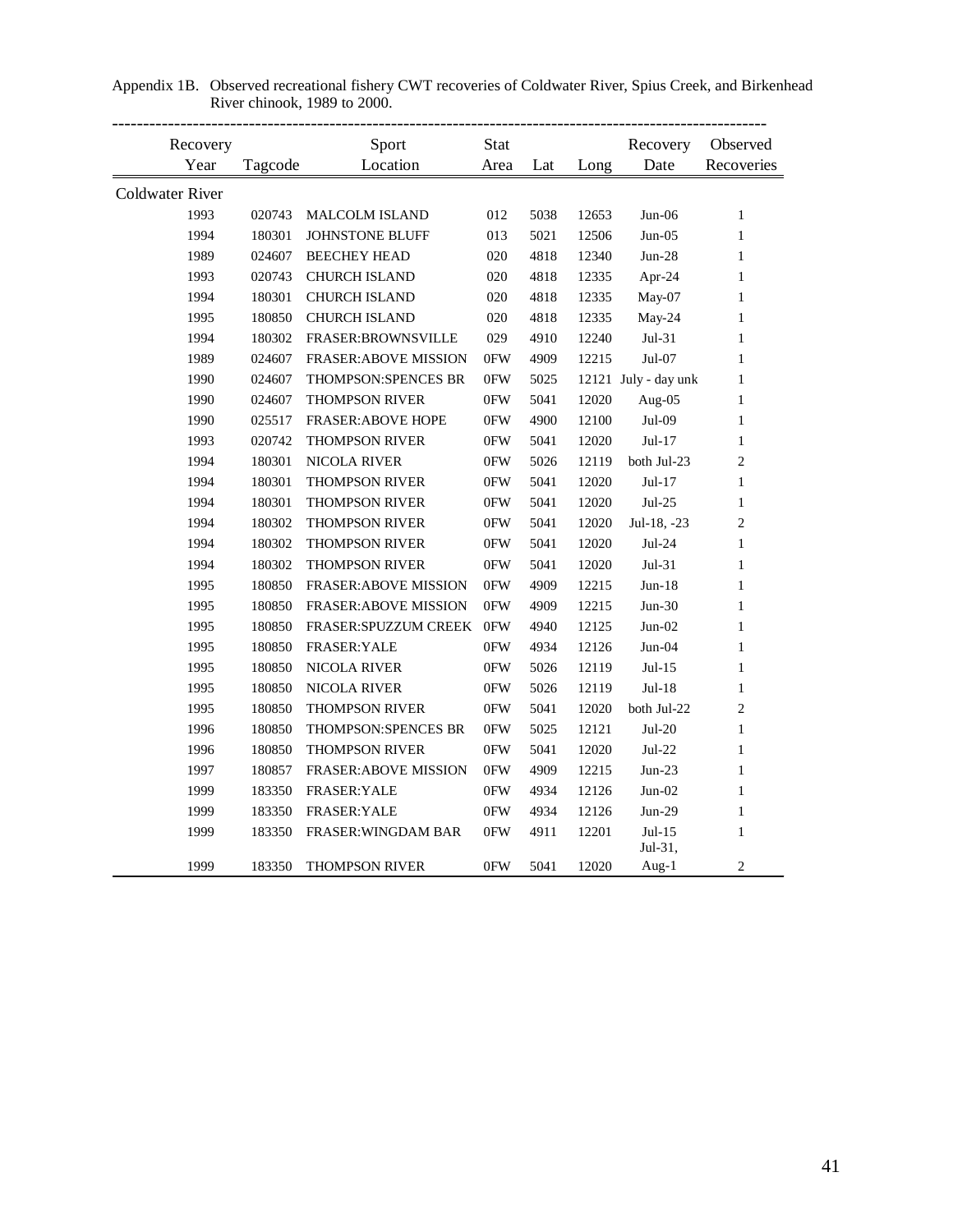| Recovery                |         | Sport                       | Stat |      |       | Recovery             | Observed     |
|-------------------------|---------|-----------------------------|------|------|-------|----------------------|--------------|
| Year                    | Tagcode | Location                    | Area | Lat  | Long  | Date                 | Recoveries   |
| Spius Creek             |         |                             |      |      |       |                      |              |
| 2000                    |         | 183352 DENMAN ISLAND        | 014  | 4935 | 12445 | $Jun-28$             | $\mathbf{1}$ |
| 1996                    | 181226  | THOM PSON: SPENCES BR       | 0FW  | 5025 | 12121 | $Jul-20$             | 1            |
| 1996                    | 181226  | THOM PSON: SPENCES BR       | 0FW  | 5025 | 12121 | $Jul-22$             | 1            |
| 1999                    | 182734  | <b>FRASER:YALE</b>          | 0FW  | 4934 | 12126 | Jun-22, $-26$        | 2            |
| 1999                    | 182734  | NICOLA RIVER                | 0FW  | 5026 |       | 12119 Jul-31, Aug-01 | 2            |
| 1999                    | 183352  | <b>NICOLA RIVER</b>         | 0FW  | 5026 | 12119 | Aug-08               | $\mathbf{1}$ |
| 2000                    | 183352  | <b>NICOLA RIVER</b>         | 0FW  | 5026 | 12119 | Aug- $12$            | 1            |
| 2000                    | 183352  | <b>THOM PSON:SPENCES BR</b> | 0FW  | 5025 | 12121 | Aug-05               | 1            |
| 2000                    | 183352  | <b>NICOLA RIVER</b>         | 0FW  | 5026 | 12119 | $Jul-29$             | 1            |
| 2000                    | 183352  | THOM PSON: SPENCES BR       | 0FW  | 5025 | 12121 | $Jul-23$             | $\mathbf{1}$ |
| 2000                    | 183352  | <b>THOM PSON:SPENCES BR</b> | 0FW  | 5025 | 12121 | $Jul-22$             | 2            |
| 2000                    | 183352  | CHILLIWACK R. MOUTH         | 0FW  | 4911 | 12157 | $Jun-30$             | 1            |
| <b>Birkenhead River</b> |         |                             |      |      |       |                      |              |
| 1989                    | 023235  | <b>ALBERT HEAD</b>          | 19B  | 4823 | 12329 | $Mar-18$             | 1            |
| 1991                    | 024321  | <b>HULKS</b>                | 015  | 4952 | 12434 | Feb-07               | 1            |
| 1991                    | 024321  | <b>SARGEANT BAY</b>         | 029  | 4928 | 12351 | Feb-24               | 1            |
| 1992                    | 025408  | <b>HULKS</b>                | 015  | 4952 | 12434 | $Oct-25$             | $\mathbf{1}$ |
| 1993                    | 025408  | <b>HUTT ISLAND</b>          | 028  | 4925 | 12323 | $Jan-17$             | 1            |
| 1994                    | 180728  | <b>SALMON POINT</b>         | 014  | 4953 | 12507 | $M$ ay -29           | $\mathbf{1}$ |
| 1994                    | 020735  | <b>GABRIOLA PASSAGE</b>     | 017  | 4908 | 12343 | $M$ ar-14            | 1            |
| 1994                    | 020734  | <b>GIBSONS LANDING</b>      | 028  | 4923 | 12330 | Apr- $14$            | 1            |
| 1999                    |         | 181514 BEHM CANAL, AK       | 020  | 4818 | 12340 | $Jun-13$             | 1            |

#### Appendix 1B cntd. Observed recreational fishery CWT recoveries of Coldwater River, Spius Creek, and Birkenhead River chinook, 1989 to 2000.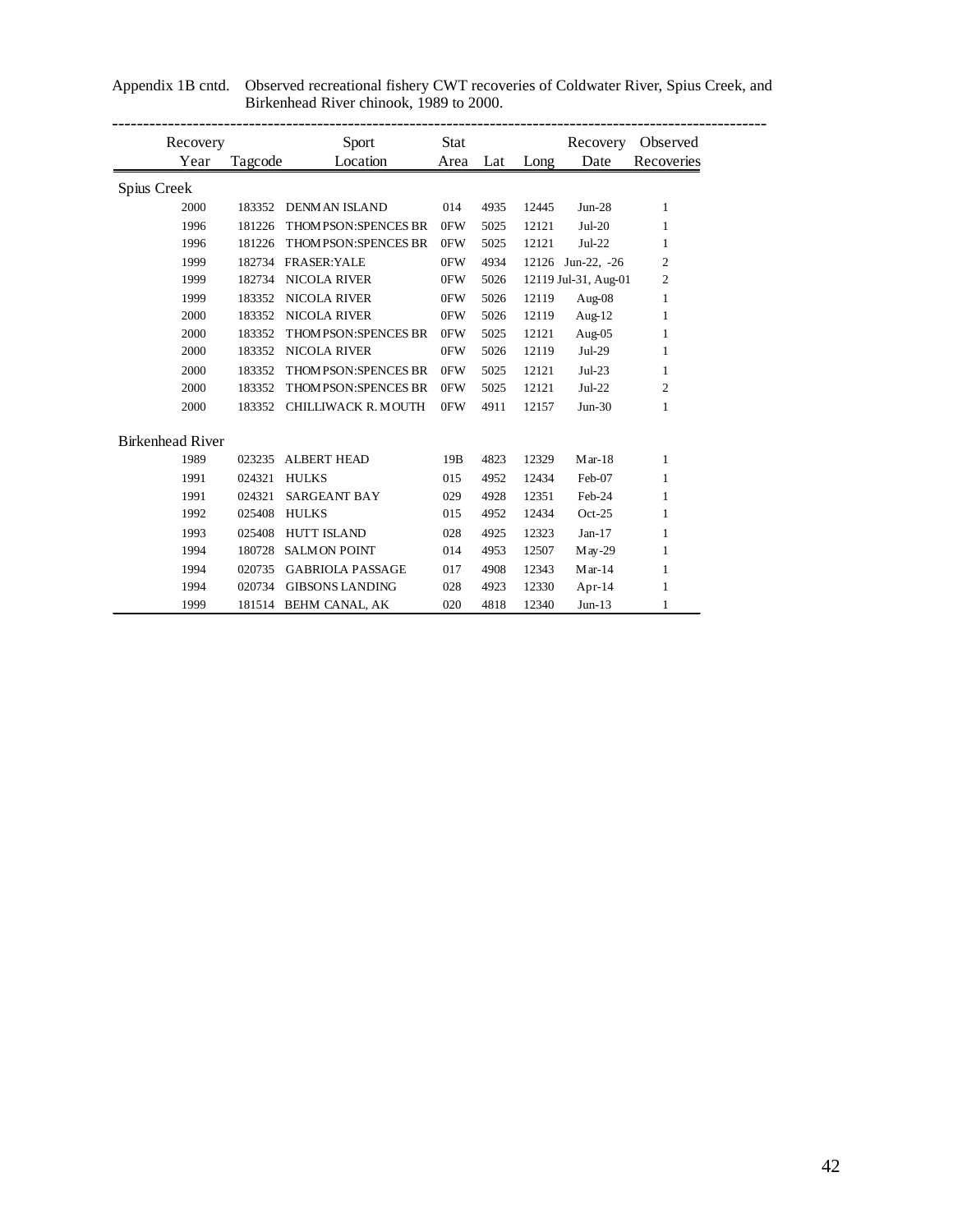| Recovery               |         | Fishery                 | Recovery            | Observed           |                |
|------------------------|---------|-------------------------|---------------------|--------------------|----------------|
| Year                   | Tagcode | Location                | <b>Stat</b><br>Area | Date               | Recoveries     |
| <b>Coldwater River</b> |         |                         |                     |                    |                |
| 1995                   | 180850  | Katzie Landing Station  | 0FW                 | 13-May-95          | $\mathbf{1}$   |
| 1995                   | 180850  | Katzie Landing Station  | 0FW                 | 22-Apr-95          | $\overline{2}$ |
| 1995                   | 180850  | Katzie Landing Station  | 0FW                 | 29-Apr-95          | $\mathbf{1}$   |
| 1995                   | 180850  | Katzie Landing Station  | 0FW                 | 8-Apr-95           | 1              |
| 1995                   | 180850  | Katzie Landing Station  | 0FW                 | 20-May-95          | 1              |
| 1995                   | 180301  | Katzie Landing Station  | 0FW                 | 15-Apr-95          | $\mathbf{1}$   |
| 1995                   | 180302  | Katzie Landing Station  | 0FW                 | 15-Apr-95          | $\mathbf{1}$   |
| 1995                   | 180850  | Fraser: Spuzzum Creek   |                     | 0FW May-28, 29, 30 | 3              |
| 1996                   | 180850  | Lower Fraser FN Gillnet | 0FW                 | 5-May-96           | 1              |
| 1996                   | 180850  | <b>Bowmans Mill</b>     | 0FW                 | 17-Apr-96          | $\mathbf{1}$   |
| 1996                   | 180850  | Lower Fraser FN Gillnet | 0FW                 | 7-Apr-96           | $\mathbf{1}$   |
| 1996                   | 180850  | Lower Fraser FN Gillnet | 0FW                 | 11-May-96          | $\mathbf{1}$   |
| 1996                   | 180850  | Coquihalla              | 0FW                 | 15-Apr-96          | 1              |
| 1996                   | 180850  | Lower Fraser FN Gillnet | 0FW                 | 7-Apr-96           | 1              |
| 1996                   | 180850  | Lower Fraser FN Gillnet | 0FW                 | 28-Apr-96          | $\mathbf{1}$   |
| 1997                   | 180857  | Lower Fraser FN Gillnet | 0FW                 | 20-Mar-97          | $\mathbf{1}$   |
| 1998                   | 181525  | Fraser R. Yale          | 0FW                 | 19-Apr-98          | $\overline{2}$ |
| 1998                   | 182241  | Fraser R. Yale          | 0FW                 | 16-May-98          | $\mathbf{1}$   |
| 1998                   | 182241  | Fraser R. Yale          | 0FW                 | 17-May-98          | $\mathbf{1}$   |
| 1999                   | 183350  | Fraser R. Yale          | 0FW                 | 15-Apr-99          | $\mathbf{1}$   |
| 1999                   | 183350  | Fraser R. Yale          | 0FW                 | 15-May-99          | $\mathbf{2}$   |
| 1999                   | 183350  | Fraser R. Yale          | 0FW                 | 2-Jul-99           | $\mathbf{1}$   |
| 2000                   | 183350  | Fraser R. Yale          | 0FW                 | 26-Mar-00          | $\mathbf{1}$   |
| Spius Creek            |         |                         |                     |                    |                |
| 1996                   | 181226  | Sawmill Creek           | 0FW                 | 26-Aug-96          | $\mathbf{1}$   |
| 1997                   | 181226  | Cheam landing Station   | 0FW                 | 19-Apr-97          | 1              |
| 1999                   | 182734  | Fraser River, Yale      | 0FW                 | 27-Jun-99          | $\mathbf{1}$   |
| 2000                   | 183352  | Fraser River, Yale      | 0FW                 | 15-Apr-00          | 1              |
| 2000                   | 181226  | Fraser River, Yale      | 0FW                 | 16-Apr-00          | 1              |

| Appendix 1C. Observed CWT recoveries of Coldwater River and Spius Creek chinook in the lower Fraser First |
|-----------------------------------------------------------------------------------------------------------|
| Nations fishery, 1995 to 2000.                                                                            |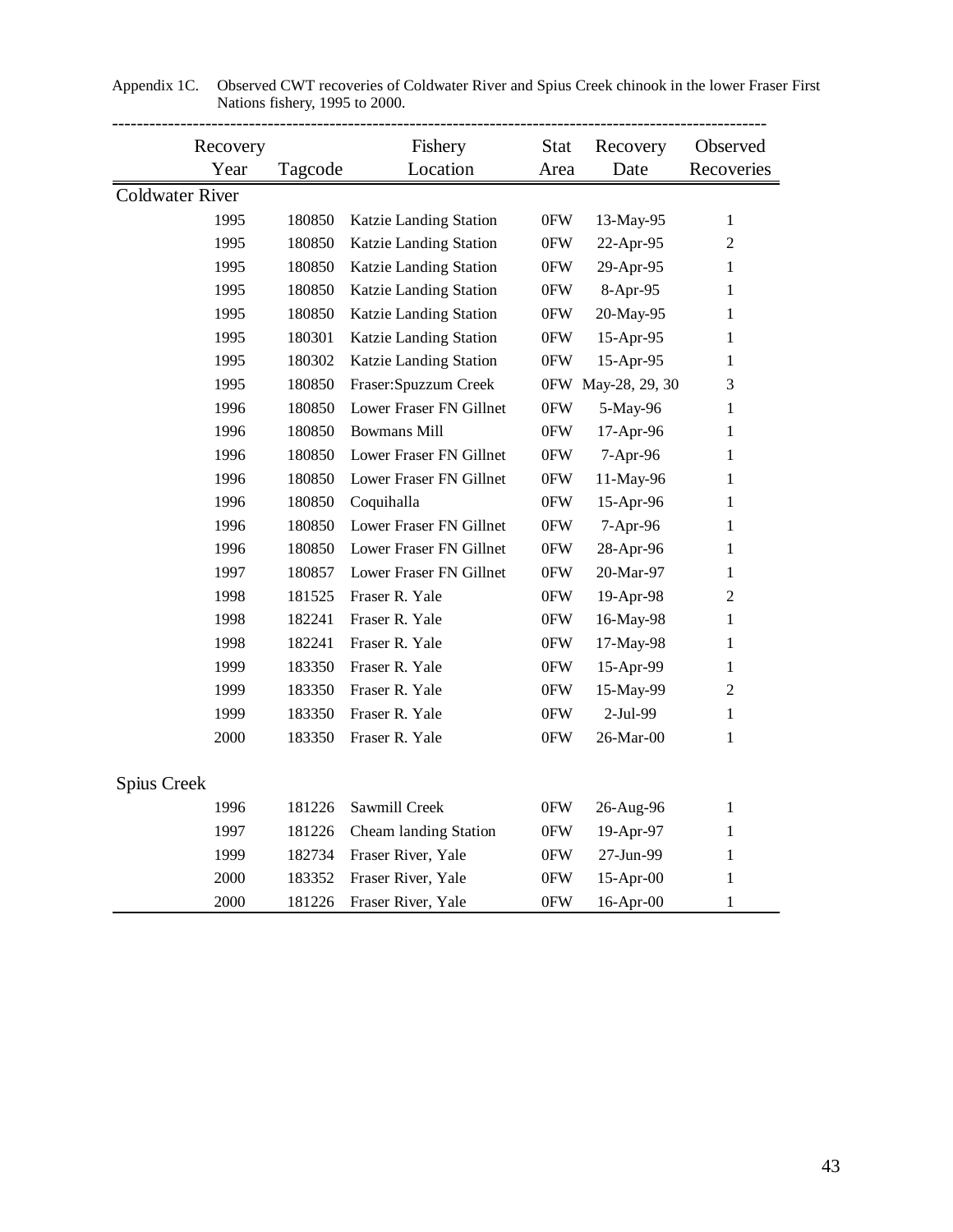|              | $\alpha$ chinoon by focation from 1980 to 1999.<br><b>Recovery</b> |                                        | <b>Tag</b>       |                                                    | <b>Statistical</b> |
|--------------|--------------------------------------------------------------------|----------------------------------------|------------------|----------------------------------------------------|--------------------|
| Year         | <b>Month</b>                                                       | <b>Week</b>                            | Code             | <b>Catch Region</b>                                | Area               |
| Coldwater    |                                                                    |                                        |                  |                                                    |                    |
| 1990         | $\mathfrak s$                                                      | $\mathbf{1}$                           | 024607           | Albion Test Fishery                                | 29                 |
| 1986         | 8                                                                  | 3                                      | 022817           | Central Coast Net, Canada                          | 8                  |
|              |                                                                    |                                        |                  |                                                    |                    |
| Birkenhead   |                                                                    |                                        |                  |                                                    |                    |
|              |                                                                    |                                        |                  |                                                    |                    |
| 1986         | 8                                                                  | 1                                      | 023235           | Central Coast Net, Canada                          | 8                  |
| 1987         | 8                                                                  | $\mathfrak{Z}$                         | 023713           | Georgia Strait Net, Canada                         | 16                 |
| 1988         | $\tau$                                                             | $\mathbf{2}$                           | 023234           | Northwest Troll, Alaska                            | Unk                |
| 1988         | 7                                                                  | $\mathfrak{Z}$                         | 023234           | Northeast Troll, Alaska                            | Unk                |
| 1988         | 10                                                                 | $\mathbf{2}$                           | 023235           | Northeast Troll, Alaska                            | 110                |
| 1989         | 1                                                                  | $\overline{4}$                         | 023234           | Northwest Troll, Alaska                            | 113                |
| 1989         | 7<br>$\boldsymbol{7}$                                              | $\overline{c}$<br>$\mathbf{1}$         | 023234           | Northeast Troll, Alaska                            | 109                |
| 1989<br>1989 | $\boldsymbol{7}$                                                   | $\mathbf{2}$                           | 023318<br>023713 | Northern Troll, Canada<br>Northeast Troll, Alaska  | 6<br>109           |
| 1989         | $\boldsymbol{7}$                                                   | $\mathfrak{Z}$                         | 023713           | Northern Troll, Canada                             | 2W                 |
| 1990         | 6                                                                  | 3                                      | 024321           | A111G, Alaska                                      | 111                |
| 1990         | $\tau$                                                             | $\mathbf{1}$                           | 024321           | Southwest Troll, Alaska                            | 103                |
| 1991         | $\tau$                                                             | $\mathbf{1}$                           | 023713           | Northeast Troll, Alaska                            | 109                |
| 1991         | 10                                                                 | $\overline{4}$                         | 024321           | Northwest Troll, Alaska                            | 113                |
| 1991         | $\overline{4}$                                                     | $\sqrt{2}$                             | 024321           | <b>Albion Test Fishery</b>                         | 29                 |
| 1991         | 10                                                                 | 5                                      | 024725           | Northwest Troll, Alaska                            | 113                |
| 1991         | 11                                                                 | $\mathbf{2}$                           | 025408           | Northwest Troll, Alaska                            | 114                |
| 1991         | 11                                                                 | $\mathbf{2}$                           | 025408           | Northwest Troll, Alaska                            | 114                |
| 1991         | 11                                                                 | $\mathbf{2}$                           | 025408           | Northwest Troll, Alaska                            | 114                |
| 1991         | 10                                                                 | $\mathbf{2}$                           | 025408           | Northeast Troll, Alaska                            | 112                |
| 1992         | $\mathbf{2}$                                                       | $\mathbf{1}$                           | 025408           | Northwest Troll, Alaska                            | 113                |
| 1992         | 11                                                                 | $\mathbf{1}$                           | 025408           | Northwest Troll, Alaska                            | 113                |
| 1992         | $\tau$                                                             | $\sqrt{2}$                             | 025408           | Northwest Troll, Alaska                            | Unk                |
| 1993         | 12                                                                 | $\overline{2}$                         | 020735           | Northwest Troll, Alaska                            | 113                |
| 1993         | 12                                                                 | $\sqrt{2}$                             | 020735           | Northwest Troll, Alaska                            | 113                |
| 1993         | 11                                                                 | $\overline{4}$                         | 020735           | Northwest Troll, Alaska                            | 113                |
| 1993         | 11                                                                 | $\overline{4}$                         | 020735           | Northwest Troll, Alaska                            | 113                |
| 1993         | 8<br>$\tau$                                                        | $\mathbf{2}$<br>$\sqrt{2}$             | 020734           | Area 2G, Alaska                                    | 223                |
| 1993<br>1993 | 11                                                                 | $\overline{4}$                         | 020734<br>020734 | Northwest Troll, Alaska<br>Northwest Troll, Alaska | 113<br>113         |
| 1993         | 10                                                                 | 5                                      | 020734           | Northwest Troll, Alaska                            | 113                |
| 1993         | 10                                                                 | 5                                      | 020734           | Northwest Troll, Alaska                            | 113                |
| 1994         | 9                                                                  | $\mathfrak{Z}$                         | 020735           | Northwest Troll, Alaska                            | 189                |
| 1994         | 9                                                                  | $\mathbf{1}$                           | 020734           | Northwest Troll, Alaska                            | 113                |
| 1994         | 9                                                                  | $\mathbf{1}$                           | 020734           | Northwest Troll, Alaska                            | 113                |
| 1994         | 12                                                                 | $\mathbf{1}$                           | 021463           | Northwest Troll, Alaska                            | 113                |
| 1994         | 11                                                                 | $\mathbf{2}$                           | 021463           | Northwest Troll, Alaska                            | 113                |
| 1994         | $\tau$                                                             | 1                                      | 021463           | Northern Troll, Canada                             | 03                 |
| 1996         | 11                                                                 | $\mathbf{1}$                           | 180738           | Northwest Troll, Alaska                            | 113                |
| 1996         | 11                                                                 | $\,1$                                  | 180738           | Northwest Troll, Alaska                            | 113                |
| 1996         | 10                                                                 | 5                                      | 180738           | Northwest Troll, Alaska                            | 113                |
| 1997         | 7                                                                  | $\sqrt{2}$                             | 180738           | Northwest Troll, Alaska                            | 113                |
| 1999         | $\,8$                                                              | 1                                      | 181514           | Area 4S, Alaska                                    | 262                |
| 1999         | $\tau$                                                             | $\mathbf{1}$                           | 181514           | Area 4S, Alaska                                    | Unk.               |
| 1999         | 12                                                                 | $\,1$                                  | 181514           | Northwest Troll, Alaska                            | 113                |
| 1999         | 11                                                                 | $\overline{\mathcal{L}}$               | 181514           | Northwest Troll, Alaska                            | 113                |
| 1999         | 11                                                                 | 3                                      | 181514           | Northwest Troll, Alaska                            | 113                |
| 1999         | 10                                                                 | 5                                      | 181514           | Northwest Troll, Alaska                            | 113                |
| 1999         | 10                                                                 | 5                                      | 181514           | Northwest Troll, Alaska                            | 113                |
| 1999         | 10                                                                 | 5                                      | 181514           | Northwest Troll, Alaska                            | 113                |
| 2000<br>2000 | 8<br>$\,8\,$                                                       | $\sqrt{2}$<br>$\overline{\mathcal{L}}$ | 181514           | Northwest Troll, Alaska                            | Unk                |
| 2000         | 9                                                                  | $\mathbf{1}$                           | 181514<br>181514 | Northwest Troll, Alaska<br>Northwest Troll, Alaska | Unk<br>Unk         |
| $2000\,$     | 9                                                                  | $\mathbf{1}$                           | 181514           | Northwest Troll, Alaska                            | 113                |
| 2000         | 9                                                                  | 3                                      | 181514           | Northwest Troll, Alaska                            | 113                |
| 2000         | 10                                                                 | $\overline{\mathbf{4}}$                | 181514           | Northwest Troll, Alaska                            | 113                |
| 2000         | 10                                                                 | $\overline{\mathcal{L}}$               | 181514           | Northwest Troll, Alaska                            | 113                |
| 2000         | 10                                                                 | 5                                      | 181514           | Northwest Troll, Alaska                            | 113                |

Appendix 1D. Observed commercial and test fishery CWT recoveries of Coldwater and Birkenhead river origin chinook by location from 1986 to 1999.  $\overline{\phantom{a}}$ 

Unk indicates the statistical area was blank in the MRP database.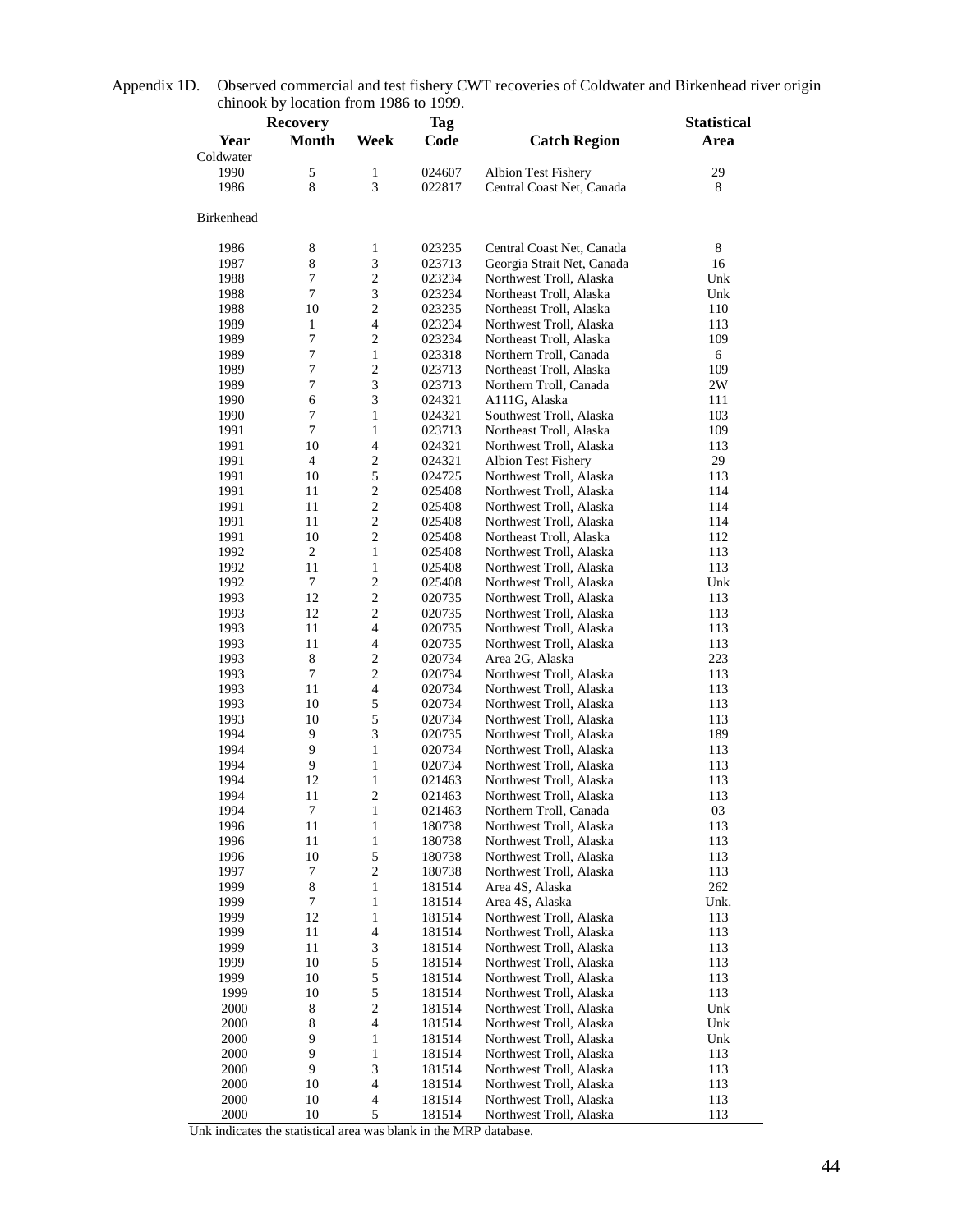Chinook salmon baselines by population and regional groupings used for mixed-population Appendix 2.<br>analysis.

|                 | Number of   |                                                                                        |
|-----------------|-------------|----------------------------------------------------------------------------------------|
| <b>Baseline</b> | populations | <b>Populations</b>                                                                     |
| Fraser          | 48          | Upper Fraser (UPFR): Bowron, Dome, Fontoniko, Goat, Holmes, Horsey,                    |
|                 |             | Indianpoint, MacGregor, Nechako, Salmon-PG, Slim, Stuart, Swift, Tete Jeune,           |
|                 |             | Willow Mid-upper Fraser (MUFR): Birkenhead, Blackwater, Bridge, Chilcotin,             |
|                 |             | Chilko, Cottonwood, Elkin, Endako, Horsefly, Lower Chilcotin, Portage, Quesnel,        |
|                 |             | Taseko, Upper Chilcotin <i>North Thompson (NOTH)</i> : Clearwater, Finn, Louis,        |
|                 |             | Mahood, Raft South Thompson (SOTH): Eagle, Lower Shuswap, Little River, Lower          |
|                 |             | Adams, Middle Shuswap, Salmon-SA, South Thompson Lower Thompson                        |
|                 |             | (LWTH): Bonaparte, Coldwater, Deadman, Nicola, Spius Lower Fraser                      |
|                 |             | (LWFR): Harrison, White Chilliwack                                                     |
| Southern        | 108         | All of the above plus                                                                  |
|                 |             | Northern Mainland (NOMN): Atnarko, Chuckwalla, Kilbella, Kidala, Kitimat,              |
|                 |             | Nusatsum, Saloompt, Upper Atnarko Southern Mainland (SOMN): Bute, Devereux,            |
|                 |             | Klinakini, Squamish, Wannock Western Vancouver Island (WCVI): Conuma,                  |
|                 |             | Kennedy, Marble, Nahmint, Nitinat, Robertson, Sarita, Stamp River, Thornton,           |
|                 |             | Tranquille <i>Eastern Vancouver Island (ECVI)</i> : Big Qualicum, Chemainus, Cowichan, |
|                 |             | Little Qualicum, Nanaimo(Fall), Nanaimo(Summer), Nimpkish, Puntledge(Fall),            |
|                 |             | Puntledge(Summer), Quatse, Quinsam Puget Sound :Green, Nooksack, Samish,               |
|                 |             | Skagit, Skykomish, Stillaguamish, White Juan de Fuca : Elwha Coastal Washington:       |
|                 |             | Hoh, Queets, Quinault, Solduc Lower Columbia : Abernathy, Coweeman Mid-Upper           |
|                 |             | Columbia : Chewack, Chiwawa, Naches, Silmilkameen, Twisp Wenatchee Snake:              |
|                 |             | Lyon's Ferry, Snake, Tucannon Oregon : Trask(Spring), Trask(Fall), North Santiam       |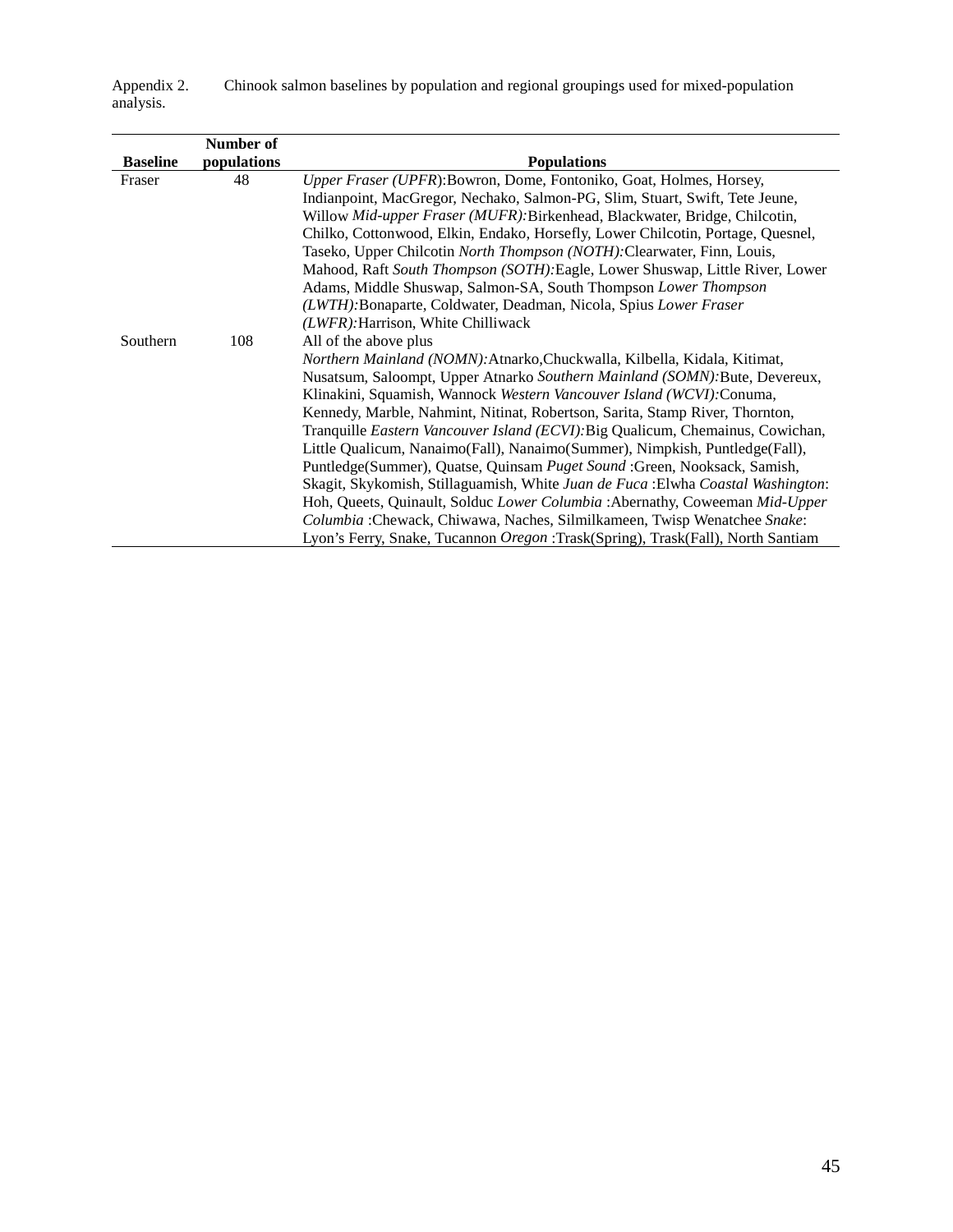Appendix 3A. Review of escapement estimation and time series for the selected early-timed populations.

#### 9.1 Coldwater River

Escapements of chinook salmon to the Coldwater River have been estimated since the early 1940's. Documentation of inspection dates, enumeration methods, and actual numbers of fish observed has been inconsistent, incomplete, and in some instances, non-existent. The intensity of effort expended to estimate escapements, and the reliability of the estimates are extremely variable, and the escapement estimation methods were frequently not recorded.

The existence of two timing components within the watershed further compounds the difficulty in estimating escapements for populations of the Nicola / Coldwater / Spius drainage. Tributary estimates prior to 1984 did not differentiate between the early and late components, however since then, both components have usually been estimated annually.

Chinook escapements to the Coldwater River (Appendix 3B; Figure 3.1a) during the 1970's and early 1980's were based on spot checks throughout the season. The actual numbers of fish observed were not recorded. Consequently, escapement estimates are likely unreliable. All estimates from 1970 to 1982 were recorded in the BC-16s as ranges. Escapement estimates varied from 100-300 fish (1972, 1974, 1979, and 1981) to 1000-2000 fish (1975) (Appendix Table 3B). Estimates did not differentiate between timing components, thus the estimates are of limited value.

Broodstock collection activities by Spius Creek Hatchery, starting in 1984, provided a basis for more consistent annual escapement estimates. Neither observed counts nor tallies of fish removed for broodstock were recorded in 1984 or 1985, and no escapement estimates were recorded. Streamwalks and broodstock collections during 1986 resulted in an early component escapement estimate of 450 – 500 chinook. Broodstock numbers were not reported, but a streamwalk count of 1,356 chinook was noted (probably included late component fish). How the early and late component escapement estimates were calculated was undocumented. During field operations in 1987, 233 fish were observed, and the estimate was similar to the previous year (400 – 500 fish). Based on broodstock collections and fish observed for 1988 through 1992, escapement estimates ranged from 220 (1988) to 1332 (1992).

Beginning in 1993, regular streamwalks conducted by Nicola Watershed Stewardship Fisheries Authority (NWSFA), in combination with continuing broodstock collections by Spius Creek Hatchery and observations from DFO Fishery Officers, provided raw chinook counts. As in previous years, the escapement estimation methods were usually not reported. For cases where documentation exists, escapement was estimated by reporting live fish and carcasses observed, and adding a multiple of an empty redd count (where one redd was associated with one spawning pair).

Observations recorded from 1993 and 1995 resulted in three separate escapement estimates for the early component, one from each group working on the system. For 1993, escapement estimates were 762, 800, and 1,500, while for 1995 estimates were 304, 700, and 1050. Escapement for 1994 was estimated at 275 and 300 – 500 chinook from DFO and Spius Creek Hatchery, respectively. The escapement estimate for 1996 (2,358) was extrapolated from NWSFA streamwalk data; however a large influx of late component fish was reported for the survey period, making identification of the early component extremely difficult. The early component for 1997 was estimated at 735 fish, while for 1998, NWSFA estimated escapement at 166 fish, and an estimate of 300 was entered into the BC16 database.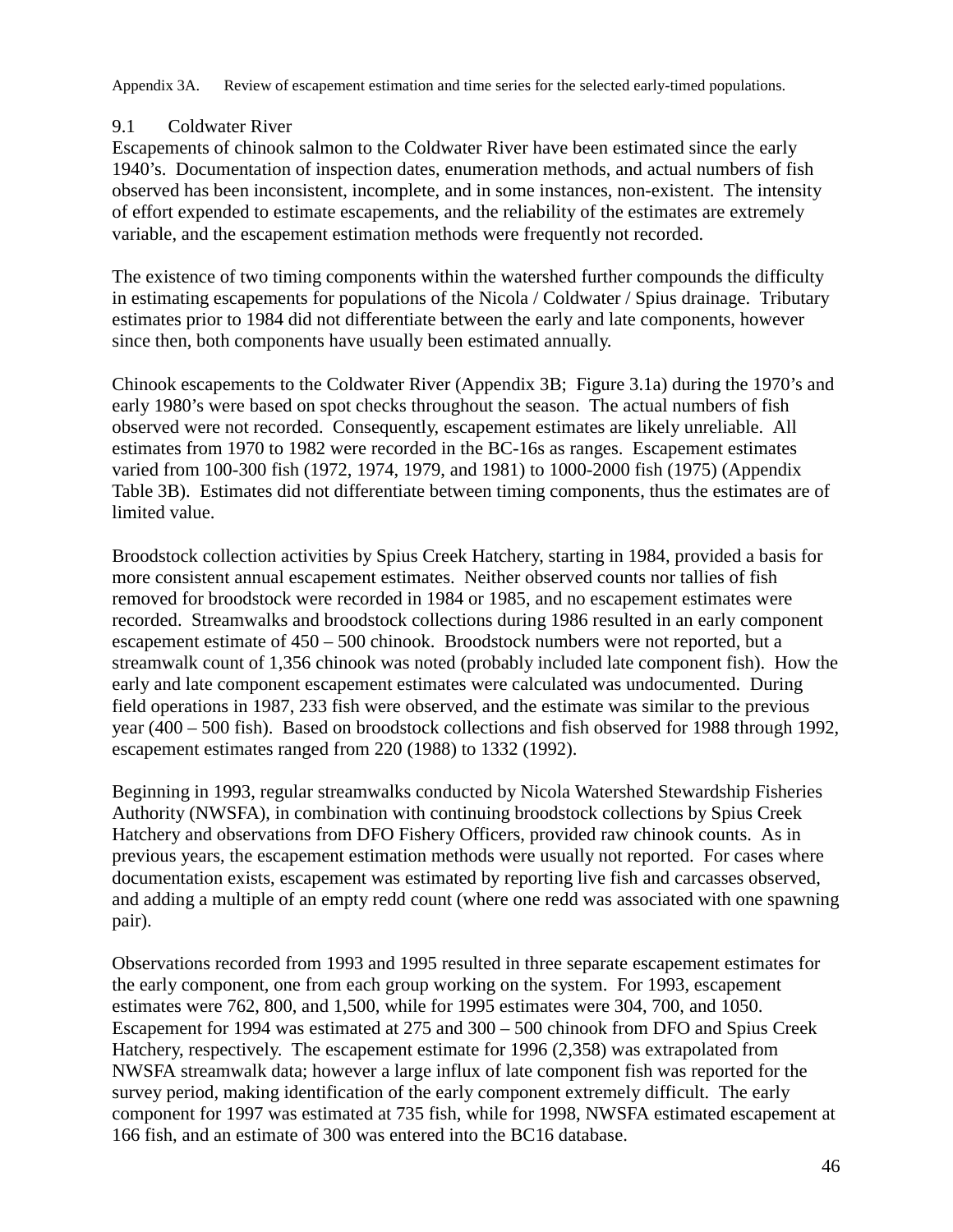Aerial enumeration by the DFO Stock Assessment Division began in August 1999. Overflights and continued streamwalks by NWSFA yielded two escapement estimates for the early component. The streamwalk data are unclear, due to the probability of overlap with the late component; however escapement was estimated at less than 200 fish. Two aerial counts resulted in estimates for both the early and late components, with the former estimated at 267 fish. Preliminary aerial surveys from 2000 indicate an increased escapement over the previous two years to a level similar to 1997 (715). A maximum of 1,000 chinook was estimated from streamwalk data.

Despite the quality of the estimates in previous years, it is likely that escapements to Coldwater River have declined over the past few years. Of particular concern are the 1998 and 1999 estimates, although the escapements appear to have rebounded in 2000. We currently do not have any basis upon which to determine biologically based escapement goals, however, given the size of the system (90 km), and the apparently significant amount of available spawning habitat, escapements of 100-300 fish (<4 fish/km) seem inadequate.

#### 9.2 Spius Creek

Escapement estimation of the early component population in Spius Creek has a similar history to the Coldwater River. Escapement estimates for Spius Creek are summarised in Appendix 3C and Figure 3.1a. During the 1970s, escapement estimates ranged from 50 (1979) to 850 (1975). As with Coldwater River, early estimates were based on undocumented field data and the calculation methods were unknown, limiting the utility of the estimates. Through the early 1970's (1970 – 1975), the timing of the run as reported in the BC16s, indicates that escapement estimates represent the early component.

Personnel shortages within DFO in the early 1980's resulted in infrequent field assessments. Escapement estimates ranged from  $100 - 300$  fish for this period, with the exception of 1983 (50) – 100 fish). Broodstock collections by the Spius Creek Hatchery beginning in 1986 increased the frequency and intensity of observations. Estimates from 1986 through 1992 ranged from less than 100 (1990) to a maximum of 530 – 600 (1989). Continued broodstock collections, and the introduction of an aerial enumeration program by the DFO Stock Assessment Division (1999) produced more reliable, consistent escapement estimates. Despite these efforts, gaps exist in recent enumeration and estimate documentation. The 1993 return was estimated at 365 and 900 fish by Spius Creek Hatchery and DFO Fishery Officers, respectively, although no actual numbers of fish observed were reported by either. Broodstock collections during 1994 indicated very low escapement, subsequently confirmed by an extensive streamwalk survey. The escapement estimates for 1995, 1996, and 1998 were 300 – 500, 500, and 300 chinook, respectively. No information is available for 1997. Spius Creek Hatchery provided an escapement estimate of 300 fish based on observations during broodstock collections in 1998. Two aerial surveys and observations by hatchery personnel during 1999 estimated escapement at 109 chinook. The estimate was based on an expansion of the peak live count, including hatchery broodstock collections. Similarly, in 2000, aerial surveys and streamwalks provided preliminary escapement estimates of 432 and 200 fish, respectively,.

Despite the quality of the estimates in previous years, it is likely that escapements to Spius Creek have declined over the past few years. Of particular concern are the 1998 and 1999 estimates, although the escapements appear to have rebounded in 2000. As for the Coldwater River, we currently do not have any basis upon which to determine biologically based escapement goals.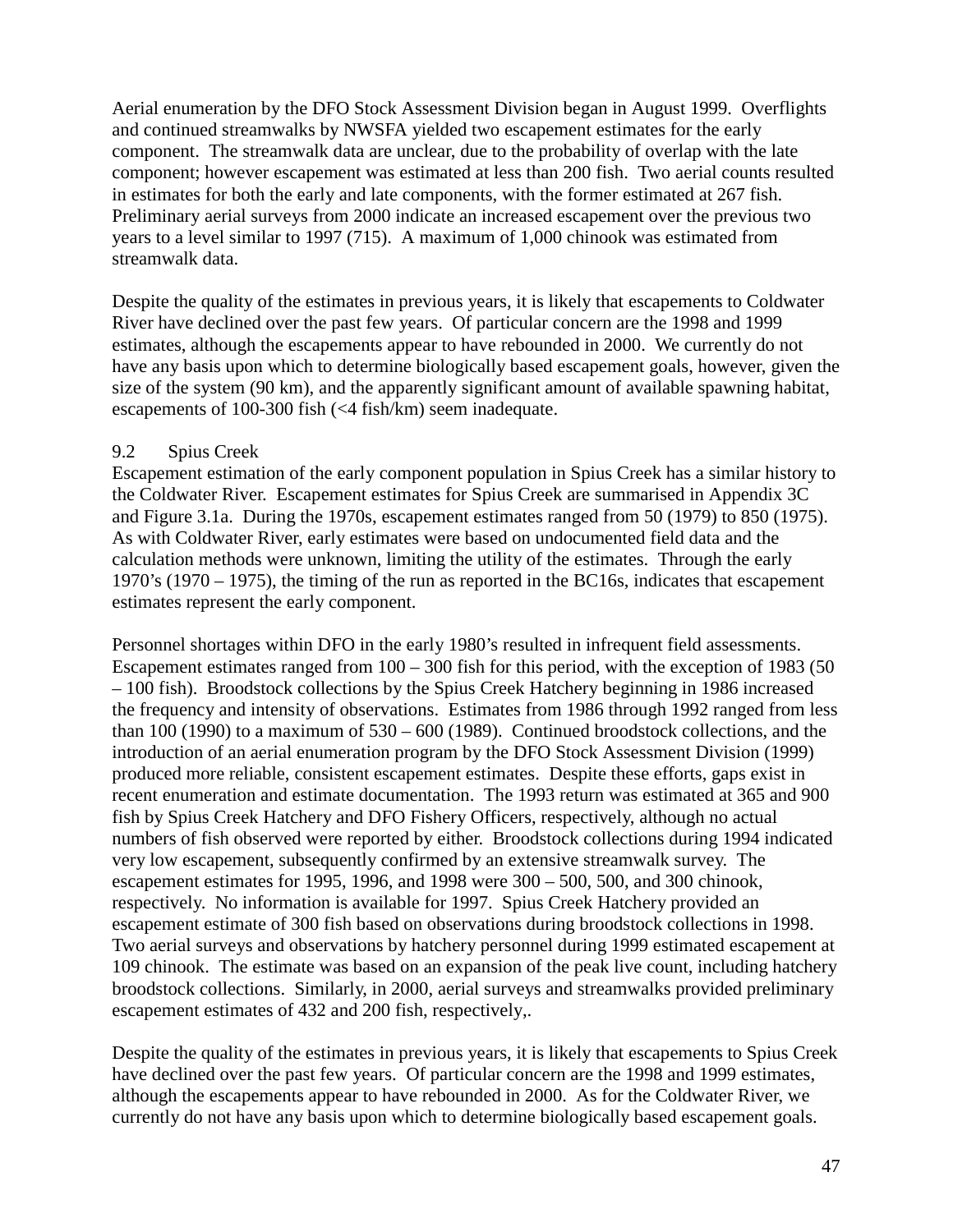However, given its size (50 km), and the apparently significant amount of available spawning habitat, especially in Maka Creek, escapements of 100-300 fish (<6 fish/km) seem inadequate.

#### 9.3 Upper Chilcotin River

Chinook escapement estimates for the upper Chilcotin River population (Appendix 3C; Figure 3.1b) have, in the past, been included in estimates for the lower Chilcotin River population. Inspections prior to 1994 were sporadic, and no inspections were undertaken from 1977 to 1985, due to personnel and budget limitations. Aerial surveys and spot-checks in 1987 and 1988 produced escapement estimates of 500 and 400 fish, respectively, although the data upon which these figures were based is undocumented. Since 1994, aerial surveys have provided more reliable escapement estimates specific to the upper reaches of the river (i.e. above Chilcotin Lake). Estimates ranged from a low of 262 (1995) to a maximum of 735 (1996). A preliminary escapement estimate of 201 has been calculated from aerial counts conducted during 2000.

Improvements in escapement survey frequency since 1994 have yielded estimates in which we have some confidence. Low estimates such as those in 1995 and 2000 are likely cause for concern. As for Spius and Coldwater, we have no biologically based escapement goals for this system, however, given its size (100 km) and the quality of the habitat, escapements of under 400 fish (<4 fish/km) seem inadequate.

#### 9.4 Birkenhead River

Streamwalk surveys of the Birkenhead River have been conducted annually since 1991 (Appendix 3E; Figure 3.1b) by Hugh Naylor, Pemberton Fish and Game Club. Data available include visual counts and broodstock collections. Escapement estimates calculated from these data range from a low of 147 fish (1999), to a maximum of 713 (1992). Observations from one aerial survey and a streamwalk survey estimated escapements of 189 and 404, respectively, for 2000. Estimates for this system should be treated cautiously, as they are based on single event enumeration, i.e. one walk per season.

Of the four systems, we have most confidence in the time series of escapement data for Birkenhead, given that it has been collected in a very consistent manner since 1991. There is no apparent trend in the Birkenhead data, although as for the other streams, years of low escapements (e.g. 1995 and 1999; <3 fish/km) may be cause for concern given its size (60 km).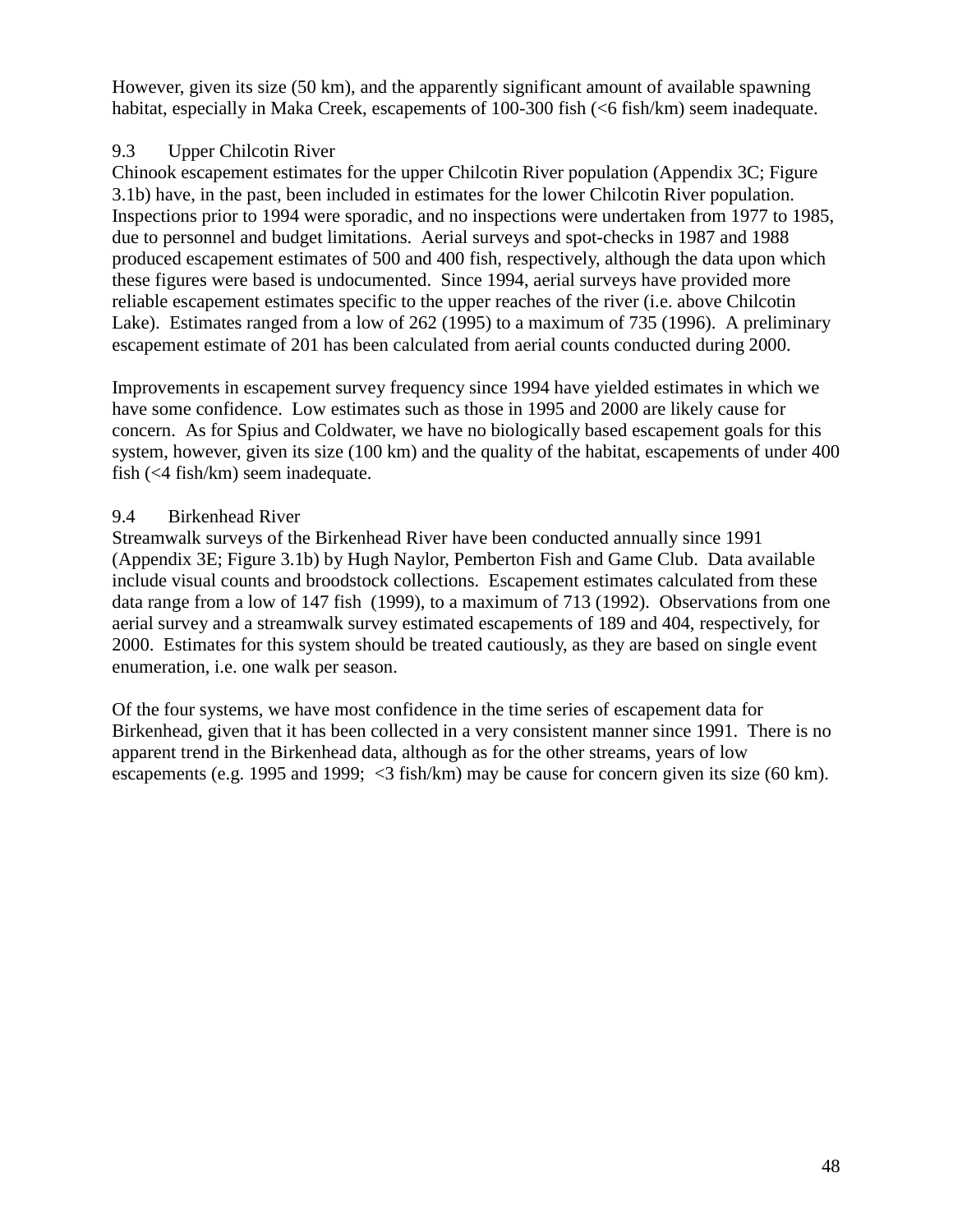| Year | Dates Inspected                                       | <b>Escapement Estimate</b>       | Raw count observed            | Methodology                 | Source             | Estimate Useful |
|------|-------------------------------------------------------|----------------------------------|-------------------------------|-----------------------------|--------------------|-----------------|
| 1970 | Throughout season                                     | $500 - 1000$                     | Not recorded                  | Spotchecks                  | <b>BC16</b>        | N <sub>o</sub>  |
| 1971 | Throughout season                                     | $300 - 500(350)$                 | Not recorded                  | Spotchecks                  | <b>BC16</b>        | No              |
| 1972 | Throughout season                                     | $100 - 300(100)$                 | Not recorded                  | Spotchecks                  | <b>BC16</b>        | N <sub>o</sub>  |
| 1973 | Throughout season                                     | $500 - 1000(1000)$               | Not recorded                  | Spotchecks                  | <b>BC16</b>        | No              |
| 1974 | Throughout season                                     | $100 - 300(300)$                 | Not recorded                  | Spotchecks                  | <b>BC16</b>        | N <sub>o</sub>  |
| 1975 | Throughout season                                     | $1000 - 2000(1500)$              | Not recorded                  | Spotchecks                  | <b>BC16</b>        | N <sub>o</sub>  |
| 1976 | Throughout season                                     | $300 - 500(400)$                 | Not recorded                  | Spotchecks                  | <b>BC16</b>        | N <sub>o</sub>  |
| 1977 | Regularly                                             | $500 - 1000(600)$                | Not recorded                  | Spotchecks                  | <b>BC16</b>        | $\rm No$        |
| 1978 | Regularly                                             | $500 - 1000(750)$                | Not recorded                  | Spotchecks                  | <b>BC16</b>        | N <sub>o</sub>  |
| 1979 | Throughout season                                     | $100 - 300(300)$                 | Not recorded                  | Spotchecks                  | <b>BC16</b>        | N <sub>o</sub>  |
| 1980 | Periodically                                          | $500 - 1000$                     | Not recorded                  | Spotchecks                  | <b>BC16</b>        | N <sub>o</sub>  |
| 1981 | Infrequently                                          | $100 - 300(200)$                 | Not recorded                  | Spotchecks                  | <b>BC16</b>        | N <sub>o</sub>  |
| 1982 | Regularly through                                     | $500 - 1000(800)$                | Not recorded                  | Spotchecks                  | <b>BC16</b>        | No              |
|      | summer,<br>occasionally in fall                       |                                  |                               |                             |                    |                 |
| 1983 | Occasionally                                          | 300                              | Not recorded                  | Not recorded                | C.I.T.C.           | N <sub>o</sub>  |
| 1984 | July 17-Oct. 13 (6)                                   | Early - Unknown<br>Summer - 350  | Not recorded                  | Aerial / Walks              | <b>BC16</b>        | N <sub>o</sub>  |
| 1985 | Sept. 9-21 (2)                                        | Early - Unknown<br>Summer - 1500 | Not recorded                  | Aerial / Walks              | <b>BC16</b>        | N <sub>o</sub>  |
| 1986 | Jun. 18-Aug. 13                                       | $Early-450$                      | 1356                          | Aerial / Walks              | <b>BC16</b>        | Yes             |
|      | Aug. 1-20 / Sep. 6                                    | Summer - 1650                    |                               |                             |                    |                 |
| 1987 | June 12-Aug. 14 (15)                                  | Early - $400 - 500$              | 233                           | Walks                       | Spius Cr. Hatchery | Yes             |
|      |                                                       | Summer - 100                     |                               |                             |                    |                 |
| 1988 | Jun. 24-Jul. 28<br>Aug. (16)                          | Early - 220                      | Not recorded/59 (broodstock)  | Walks/Broodstock<br>capture | Spius Cr. Hatchery | Yes             |
| 1989 | Jun. 17-Aug. 3                                        | Early - 1050                     | Not recorded/151 (broodstock) | Aerial / Walks              | Spius Cr. Hatchery | Yes             |
| 1990 | Jul. 4-Aug. 16                                        | Early - 350/<300                 | Not recorded/61 (broodstock)  | Walks/Broodstock            | Spius Cr. Hatchery | Yes             |
|      |                                                       |                                  |                               | capture                     |                    |                 |
| 1991 | Jul. 19-Aug. 14                                       | Early - 325                      | Not recorded/74 (broodstock)  | Walks/Broodstock<br>capture | Spius Cr. Hatchery | Yes             |
| 1992 | Jun. 11-Aug. 10                                       | Early - 1332                     | Not recorded/102 (broodstock) | Walks/Broodstock            | Spius Cr. Hatchery | Yes             |
|      |                                                       |                                  |                               | capture                     |                    |                 |
| 1993 | Jul. 13-Aug. 7/Aug. 23- Early - 762, 800, 1500<br>26/ |                                  | 456, 95 (broodstock)          | Walks<br>Broodstock capture | NWSFA/Spius        | Yes             |
| 1994 | Sept. 13<br>Jul. 28-Aug. 16                           | Early - 275/300 - 500            | Not recorded                  | Walks<br>Broodstock capture | NWSFA/Spius        | Yes             |

Appendix 3B. Estimated chinook escapements to the Coldwater River and a subjective evaluation of the utility of the estimate for time series analysis, 1970 to 2000.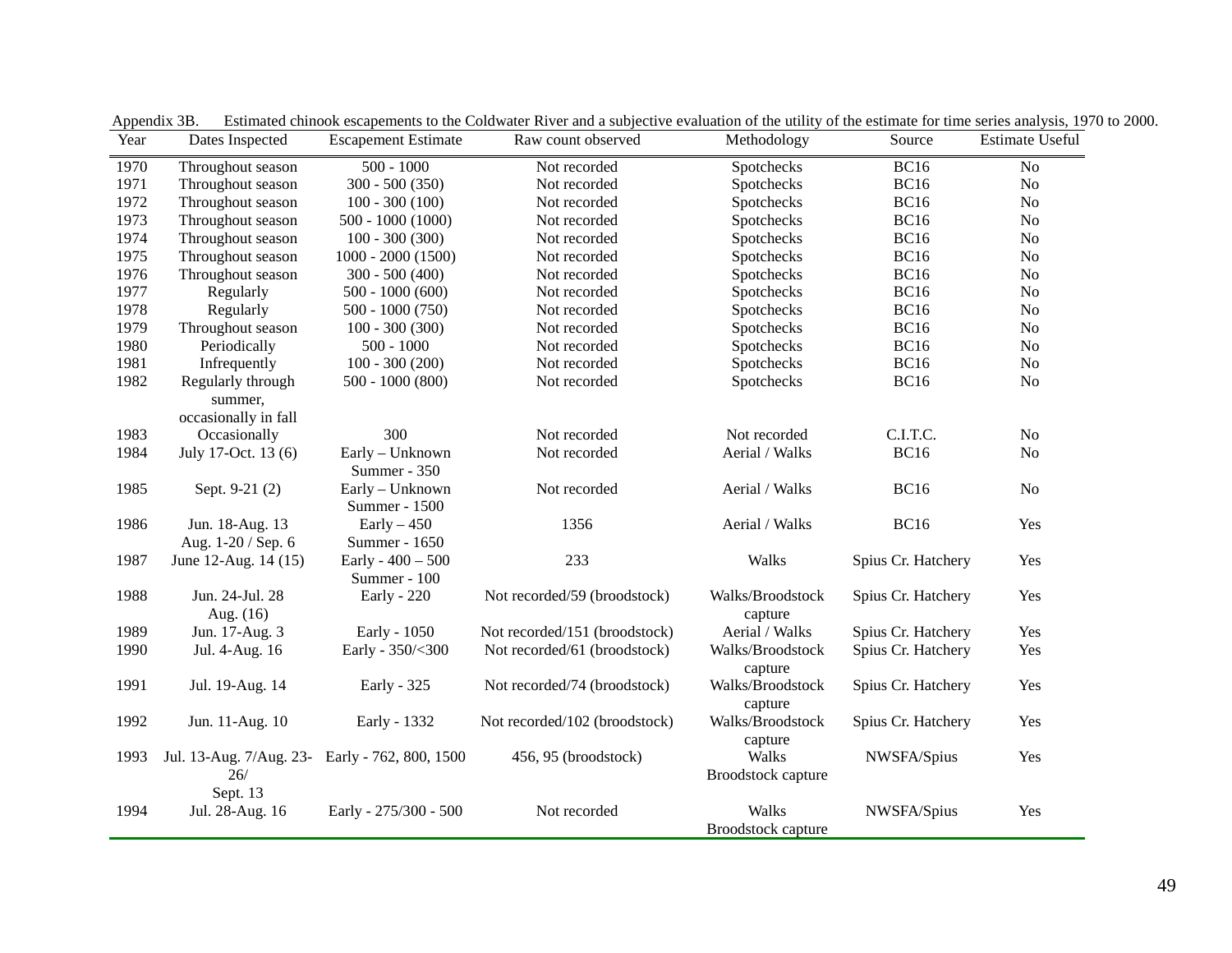| Year | Dates Inspected          | <b>Escapement Estimate</b> | Raw count observed | Methodology               | Source      | <b>Estimate Useful</b> |
|------|--------------------------|----------------------------|--------------------|---------------------------|-------------|------------------------|
| 1995 | Jul. 25-29               | Early - 304/700/1050       | 680                | Walks                     | NWSFA/Spius | Yes                    |
|      | August 15,27,28,29, Oct. |                            |                    | <b>Broodstock capture</b> |             |                        |
|      | 6                        |                            |                    |                           |             |                        |
| 1996 | Jul. 24-Aug. 6/Aug. 19-  | 2358                       | 1530               | Walks                     | NWSFA/Spius | N <sub>0</sub>         |
|      | 21                       |                            |                    | <b>Broodstock capture</b> |             |                        |
|      | Aug. 27-29               |                            |                    |                           |             |                        |
| 1997 | Jul. 23-Aug. 27/Aug. 27- | Early - 735                | 221                | <b>Streamwalks</b>        | NWSFA/Spius | Yes                    |
|      | 29                       |                            |                    |                           |             |                        |
| 1998 | Aug. 20-22/26-28/Sep. 1  | Early - 166 - 300          | 80                 | <b>Streamwalks</b>        | NWSFA/Spius | Yes                    |
| 1999 | Aug. 18/23-25/26/Aug.    | Early - $<$ 200 - 267      | Early $-135$       | Streamwalks/Aerial        | NWSFA/Spius | Yes                    |
|      | $31$ -Sep. 3             | Summer - 237               | Summer - 154       |                           |             |                        |
|      | Sep. 5,9,12,15,19        |                            |                    |                           |             |                        |
| 2000 | Aug. 18-21/23-25/28-30   | 1000/715                   | 1150/1113          | Streamwalks/Aerial        | NWSFA/DFO - | Yes                    |
|      | Aug. 18,23,30            | (Preliminary)              |                    |                           | StAD        |                        |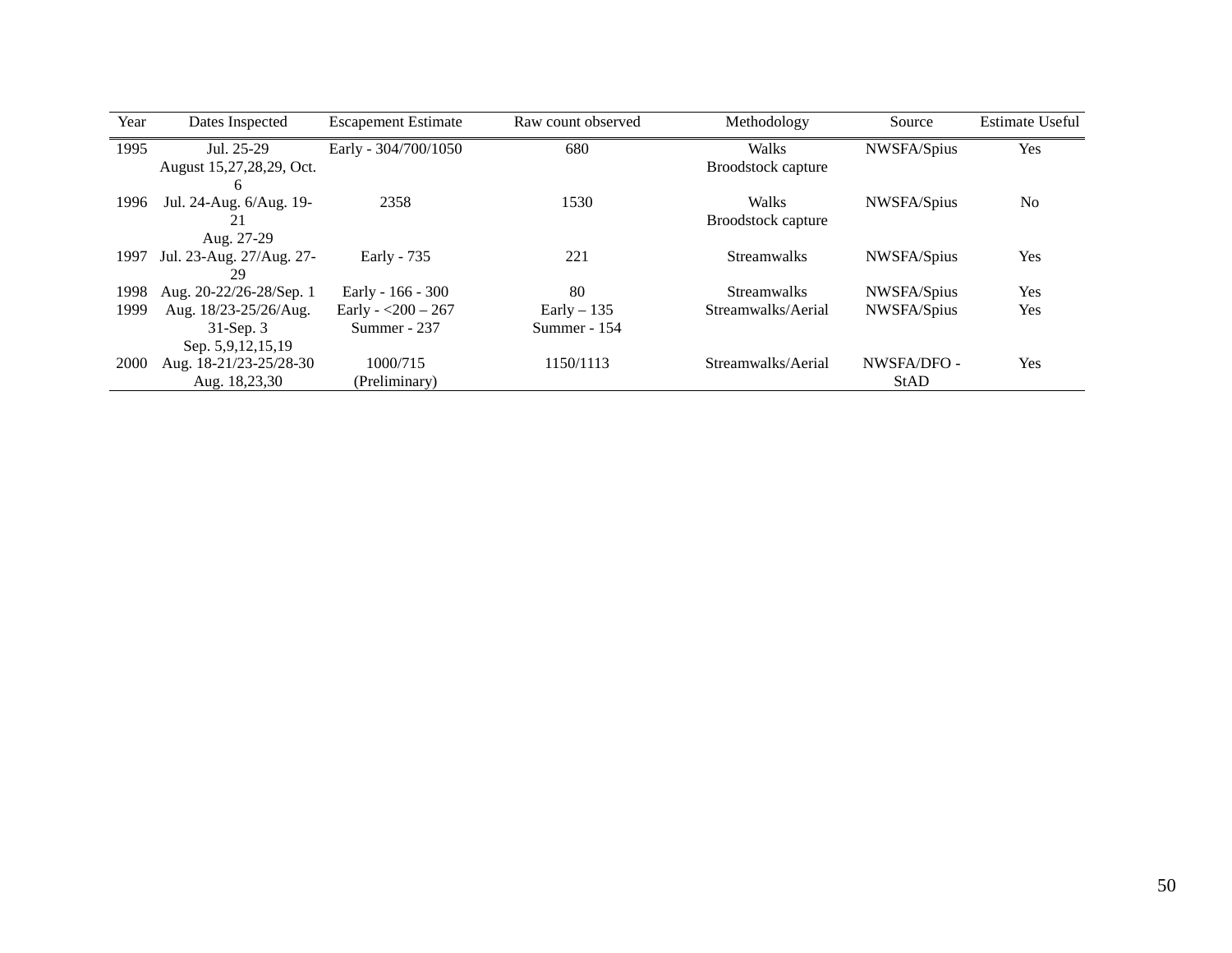|             |                                 | <b>Escapement</b> |                       |                           |                    |                |  |  |
|-------------|---------------------------------|-------------------|-----------------------|---------------------------|--------------------|----------------|--|--|
| <b>Year</b> | <b>Dates Inspected</b>          | estimate          | Raw count observed    | <b>Methodology</b>        | <b>Source</b>      | <b>Useful</b>  |  |  |
| 1970        | Throughout season               | $500 - 1000(750)$ | Not recorded          | Spotchecks                | <b>BC16</b>        | Yes            |  |  |
| 1971        | Throughout season               | $300 - 500(500)$  | Not recorded          | Spotchecks                | <b>BC16</b>        | Yes            |  |  |
| 1972        | Throughout season               | $300 - 500(400)$  | Not recorded          | Spotchecks                | <b>BC16</b>        | Yes            |  |  |
| 1973        | Throughout season               | $500 - 1000(500)$ | Not recorded          | Spotchecks                | <b>BC16</b>        | Yes            |  |  |
| 1974        | Throughout season               | $500 - 1000(500)$ | Not recorded          | Spotchecks                | <b>BC16</b>        | Yes            |  |  |
| 1975        | Not recorded                    | $500 - 1000(850)$ | Not recorded          | Spotchecks                | <b>BC16</b>        | Yes            |  |  |
| 1976        | Throughout season               | $100 - 300(200)$  | Not recorded          | Spotchecks                | <b>BC16</b>        | N <sub>o</sub> |  |  |
| 1977        | Throughout season               | $100 - 300(150)$  | Not recorded          | Spotchecks                | <b>BC16</b>        | No             |  |  |
| 1978        | Jul. 27, Aug. 25, Sep. 6, 8, 18 | $50 - 100(80)$    | Not recorded          | Spotchecks                | <b>BC16</b>        | N <sub>o</sub> |  |  |
| 1979        | Sept. 19                        | $1 - 50(50)$      | Not recorded          | Spotchecks                | <b>BC16</b>        | N <sub>o</sub> |  |  |
| 1980        | Not recorded                    | $100 - 300$       | Not recorded          | Aerial                    | <b>BC16</b>        | N <sub>o</sub> |  |  |
| 1981        | Infrequently                    | $100 - 300(100)$  | Not recorded          | Not recorded              | <b>BC16</b>        | N <sub>o</sub> |  |  |
| 1982        | Infrequently                    | $100 - 300(200)$  | Not recorded          | Not recorded              | <b>BC16</b>        | N <sub>o</sub> |  |  |
| 1983        | Infrequently                    | $50 - 100$        | 55                    | Not recorded              | C.I.T.C.           | N <sub>o</sub> |  |  |
| 1984        | Not recorded                    | 210               | Not recorded          | Not recorded              | C.I.T.C.           | No             |  |  |
| 1985        | Jul. 15 - Dec. 10               | No estimate       | Not recorded          | Aerial/Streamwalk         | <b>BC16</b>        | N <sub>o</sub> |  |  |
| 1986        | Jun. 17 - Aug. 15, Sep.         | $350 - 500$       | 138 (broodstock)      | Broodstock capture        | Spius Cr. Hatchery | Yes            |  |  |
| 1987        | May 27- Aug. 11                 | $350 - 500$       | 113 (broodstock)      | Broodstock capture        | Spius Cr. Hatchery | Yes            |  |  |
| 1988        | Jun. 23- Aug. 11                | 120               | 29 (broodstock)       | <b>Broodstock capture</b> | Spius Cr. Hatchery | Yes            |  |  |
| 1989        | Jun. 9 - Aug. 10                | $530 - 600$       | 140 (broodstock)      | Broodstock capture        | Spius Cr. Hatchery | Yes            |  |  |
| 1990        | Jun. 15 - Jul. 30               | < 100             | Not recorded/no brood | Broodstock capture        | Spius Cr. Hatchery | Yes            |  |  |
| 1991        | Jun. 17 - Jul. 29               | 248               | 78 (broodstock)       | Broodstock capture        | Spius Cr. Hatchery | Yes            |  |  |
| 1992        | Jun. 1 - Aug. 6                 | 250               | 73 (broodstock)       | Broodstock capture        | Spius Cr. Hatchery | Yes            |  |  |
| 1993        | Jun. 4 - Aug. 21/Sep. 13        | 365/900           | Not recorded          | Aerial/Broodstock capture | Spius Cr. Hatchery | Yes            |  |  |
| 1994        | Jun. 27 - Aug. 20               | 120/150/162       | Not recorded          | Walk/Broodstock capture   | Spius Cr. Hatchery | Yes            |  |  |
| 1995        | Jun. 22 - Jul. 22               | 310/500           | 308                   | Broodstock capture        | Spius Cr. Hatchery | Yes            |  |  |
| 1996        | Jun. 19 - Aug. 7                | 500               | Not recorded          | Broodstock capture        | Spius Cr. Hatchery | Yes            |  |  |
| 1997        | Jun. 14 - Jul. 25               | No estimate       | Not recorded          | Broodstock capture        | Spius Cr. Hatchery | N <sub>o</sub> |  |  |
| 1998        | Not recorded                    | 300               | Not recorded          | Broodstock capture        | Spius Cr. Hatchery | Yes            |  |  |
| 1999        | Aug. 18, 26, Sep. 5, 9, 2, 15,  | 109               | 34/57 (broodstock)    | Aerial/Broodstock capture | Spius Cr. Hatchery | Yes            |  |  |
|             | 19                              |                   |                       |                           |                    |                |  |  |
| 2000        | Aug. 18, 23, 30                 | 200/432           | 810                   | Streamwalk/Aerial         | NWSFA/DFO - StAD   | Yes            |  |  |
|             |                                 | (Preliminary)     |                       |                           |                    |                |  |  |

Appendix 3C. Estimate chinook escapement to Spius Creek and a subjective evaluation of the utility of the estimate for time series analysis, 1970 to 2000.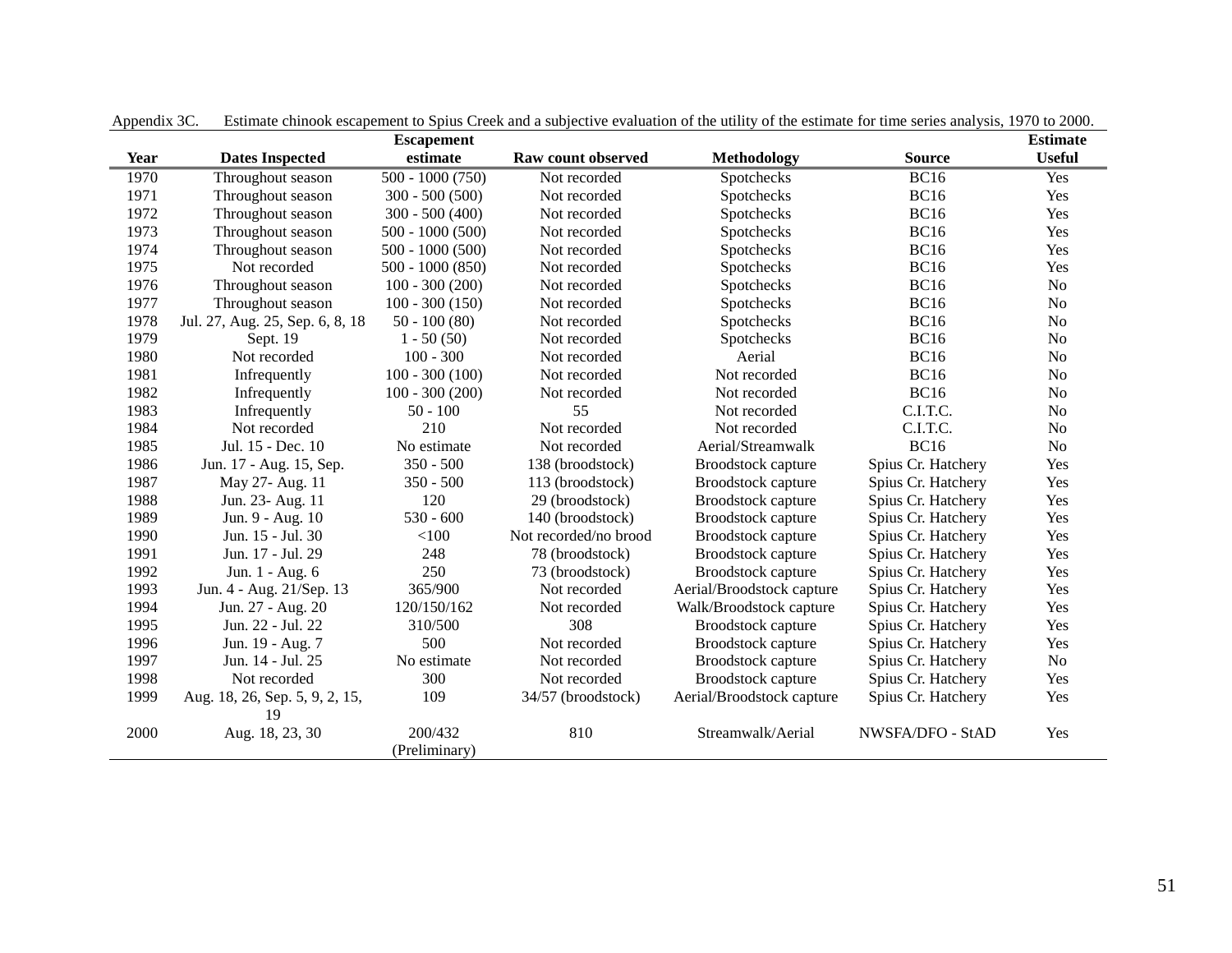| Year | Dates inspected     | <b>Escapement Estimate</b> | <b>Raw Count Observed</b> | Methodology         | <b>Source</b> | <b>Estimate useful</b> |
|------|---------------------|----------------------------|---------------------------|---------------------|---------------|------------------------|
| 1970 | August. 21          | Included in Lower          |                           | Spotchecks          | <b>BC16</b>   | No                     |
| 1971 | Sept. 4, 9          | Included in Lower          |                           | Spotchecks          | <b>BC16</b>   | No                     |
| 1972 | Aug. 26, Sept. 15   | $\mathbf{0}$               | $\boldsymbol{0}$          | Spotchecks          | <b>BC16</b>   | N <sub>o</sub>         |
| 1973 | Aug. 2, 9, 13       | Included in Lower          |                           | Spotchecks          | <b>BC16</b>   | No                     |
| 1974 | Not inspected       |                            |                           |                     |               | No                     |
| 1975 | Not inspected       |                            |                           |                     |               | N <sub>o</sub>         |
| 1976 | Aug. 18, Sept. 3    | Incl. In Lower             |                           | Spotchecks          | <b>BC16</b>   | No                     |
| 1977 | Not inspected       |                            |                           |                     |               | No                     |
| 1978 | Not inspected       |                            |                           |                     |               | N <sub>o</sub>         |
| 1979 | Not inspected       |                            |                           | Aerial              |               | N <sub>o</sub>         |
| 1980 | Not inspected       |                            |                           |                     |               | No                     |
| 1981 | Not inspected       |                            |                           |                     |               | N <sub>o</sub>         |
| 1982 | Not inspected       |                            |                           |                     |               | N <sub>o</sub>         |
| 1983 | Not inspected       |                            |                           |                     |               | N <sub>o</sub>         |
| 1984 | Not inspected       |                            |                           |                     |               | N <sub>o</sub>         |
| 1985 | Not inspected       |                            |                           |                     |               | No                     |
| 1986 | Aug. 27, 30         | Included in Lower          | 300                       | Aerial / Spotchecks | <b>BC16</b>   | No                     |
| 1987 | Aug. 20, Sept. 2    | 500                        | Not recorded              | Aerial / Spotchecks | <b>BC16</b>   | Yes                    |
| 1988 | Aug. 20, Sept. 2    | 400                        | Not recorded              | Aerial              | <b>BC16</b>   | Yes                    |
| 1989 | Not inspected       |                            |                           |                     |               | No                     |
| 1990 | Not inspected       |                            |                           |                     |               | No                     |
| 1991 | Not inspected       |                            |                           |                     |               | No                     |
| 1992 | Not inspected       |                            |                           |                     |               | No                     |
| 1993 | No Records          |                            |                           |                     |               | No                     |
| 1994 | Sept. 2             | 450                        | Not recorded              | Aerial              | <b>BC16</b>   | Yes                    |
| 1995 | Aug. 24,30          | 262                        | Not recorded              | Aerial              | <b>BC16</b>   | Yes                    |
| 1996 | Aug. 14, 27         | 735                        | 484                       | Aerial              | <b>BC16</b>   | Yes                    |
| 1997 | Aug. 13, 18, 26     | 360                        | 233                       | Aerial              | <b>BC16</b>   | Yes                    |
| 1998 | Aug. 07, 14, 21     | 618                        | 383                       | Aerial              | <b>BC16</b>   | Yes                    |
| 1999 | Aug. 10, 17, 23, 30 | 285                        | 185                       | Aerial              | <b>BC16</b>   | Yes                    |
| 2000 | Aug. 11, 16, 20, 24 | 201(Preliminary)           | 104                       | Aerial              | DFO - StAD    | Yes                    |

Appendix 3D. Estimated chinook escapement to the upper Chilcotin River and a subjective evaluation of the utility of the estimate for time series analysis, 1970 to 2000.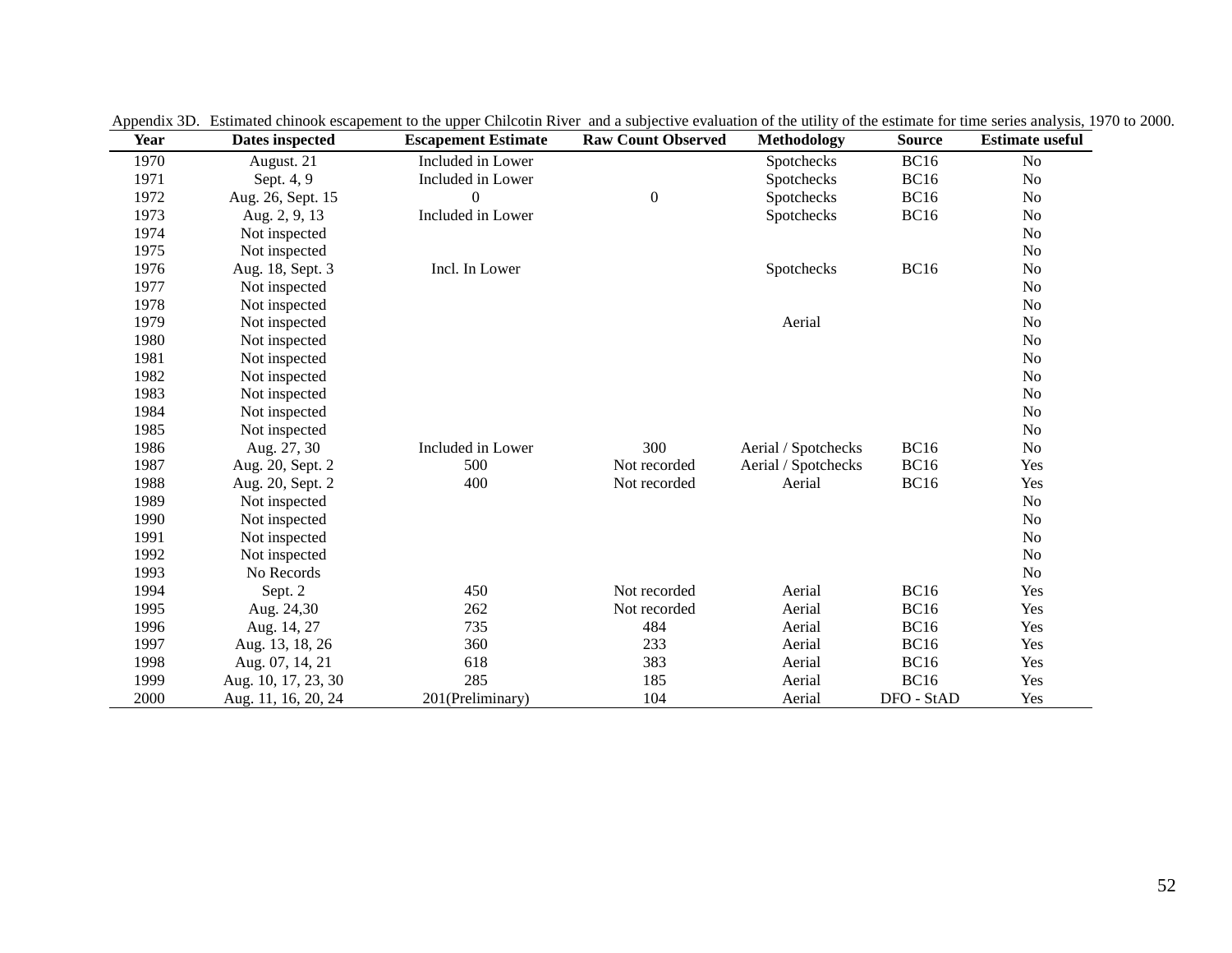|             | <b>Dates</b>                  | <b>Escapement</b> | <b>Raw Count</b> |                   |                      | <b>Estimate</b> |
|-------------|-------------------------------|-------------------|------------------|-------------------|----------------------|-----------------|
| <b>Year</b> | <b>Inspected</b>              | <b>Estimate</b>   | <b>Observed</b>  | Methodology       | <b>Source</b>        | <b>Useful</b>   |
| 1991        | Sep. $12 + - 1$ day           | 242               | 144              | Streamwalk        | H. Naylor            | Yes             |
| 1992        | Sep. $12 + - 1$ day           | 713               | 446              | Streamwalk        | H. Naylor            | Yes             |
| 1993        | Sep. $12 +/- 1$ day           | 241               | 138              | <b>Streamwalk</b> | H. Naylor            | Yes             |
| 1994        | Sep. $12 +/- 1$ day           | 343               | 205              | <b>Streamwalk</b> | H. Naylor            | Yes             |
| 1995        | Sep. $12 + - 1$ day           | 162               | 91               | Streamwalk        | H. Naylor            | Yes             |
| 1996        | Sep. $12 +/- 1$ day           | 293               | 171              | Streamwalk        | H. Naylor            | Yes             |
| 1997        | Sep. $12 +/- 1$ day           | 573               | 353              | Streamwalk        | H. Naylor            | Yes             |
| 1998        | Sep. $12 + - 1$ day           | 565               | 348              | Streamwalk        | H. Naylor            | Yes             |
| 1999        | Sep. $12 + - 1$ day           | 147               | 81               | <b>Streamwalk</b> | H. Naylor            | Yes             |
| 2000        | Sep. $6/$ Sep. $12 +/- 1$ day | 189/404           | 123/242          | Aerial/Streamwalk | DFO - StAD/H. Naylor | Yes             |

Appendix 3E. Estimated chinook escapement to the Birkenhead River and a subjective evaluation of the utility of the estimate for time series analysis, 1991 to 2000.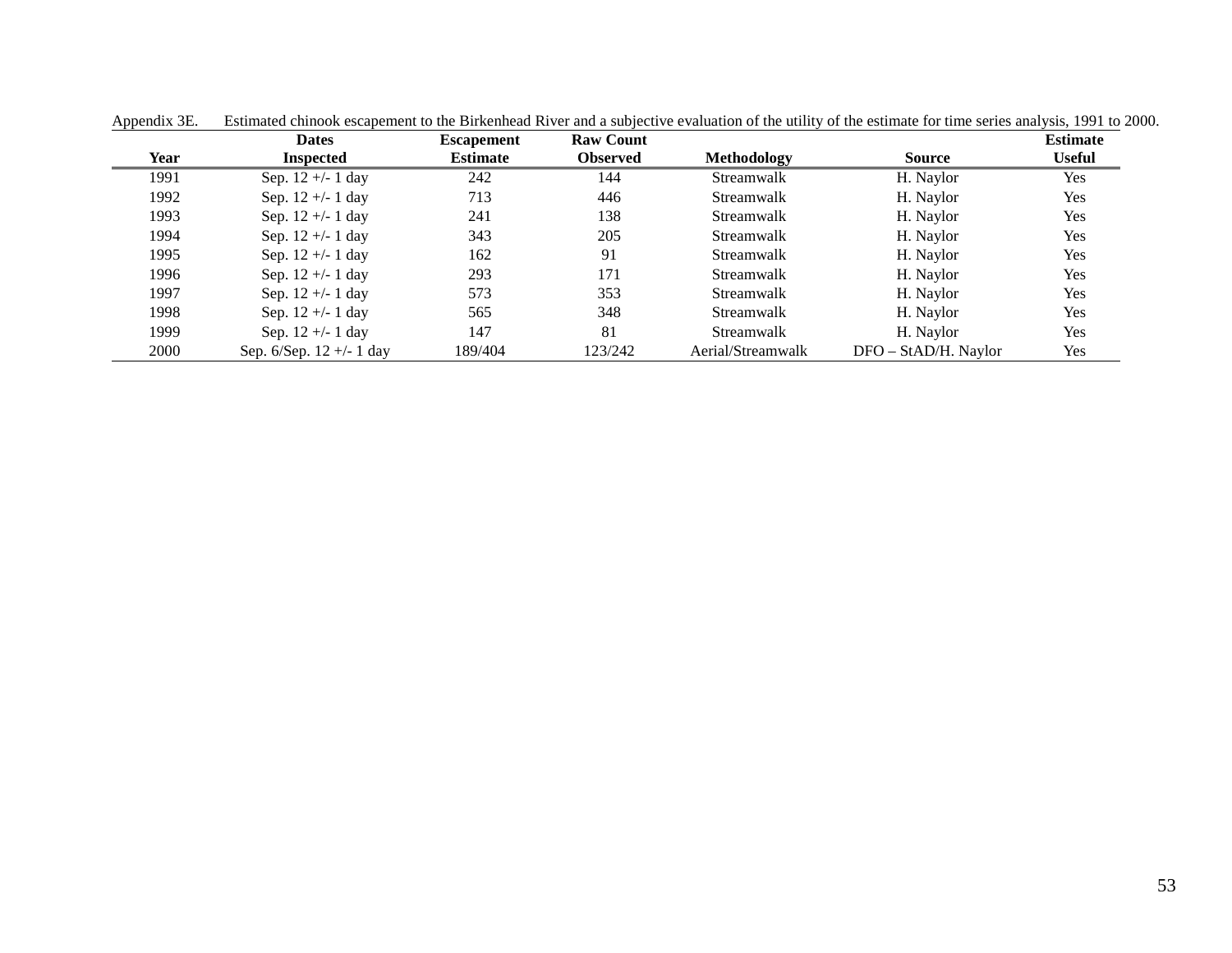|  | Appendix 4. Estimated percentage stock compositions of chinook salmon from the Albion test fishery, 1995. |  |  |  |  |
|--|-----------------------------------------------------------------------------------------------------------|--|--|--|--|
|  |                                                                                                           |  |  |  |  |

|                                   | April 14-30        |                 | May 1-31     |                |  |  |  |
|-----------------------------------|--------------------|-----------------|--------------|----------------|--|--|--|
|                                   | $n = 44(44)$       |                 | $n = 94(94)$ |                |  |  |  |
|                                   | Percentage         | SD              | Percentage   | SD             |  |  |  |
| Harrison                          | 1.8                | (2.4)           | 0.0          | (0.0)          |  |  |  |
| <b>Birkenhead</b><br>W Chilliwack | 2.3<br>0.0         | (2.0)<br>(0.2)  | 0.0<br>0.0   | (0.0)          |  |  |  |
| Stave                             | 0.0                | (0.6)           | 0.0          | (0.0)<br>(0.0) |  |  |  |
| Bonaparte                         | 0.0                | (0.5)           | 2.5          | (1.7)          |  |  |  |
| Coldwater                         | 3.7                | (3.2)           | $0.0\,$      | (0.8)          |  |  |  |
| Deadman                           | 0.0                | (0.7)           | 0.0          | (0.4)          |  |  |  |
| Nicola                            | 1.5                | (2.1)           | 0.0          | (0.9)          |  |  |  |
| Spius                             | $0.0\,$            | (2.7)           | 0.0          | (0.4)          |  |  |  |
| Blackwater                        | 0.0                | (1.6)           | 3.2          | (1.9)          |  |  |  |
| <b>Bridge</b>                     | 11.1               | (8.0)           | 1.5          | (3.6)          |  |  |  |
| Chilcotin                         | 8.7                | (6.3)           | 0.0          | (0.6)          |  |  |  |
| Chilko                            | 0.0                | (2.2)           | 0.0          | (1.4)          |  |  |  |
| Cottonwood                        | 0.0                | (1.8)           | 4.6          | (2.4)          |  |  |  |
| Elkin                             | $0.0\,$            | (1.0)           | 0.0          | (1.9)          |  |  |  |
| Endako                            | 1.9                | (2.6)           | 6.4          | (3.0)          |  |  |  |
| Horsefly                          | $0.0\,$            | (0.9)           | 0.0          | (0.4)          |  |  |  |
| L.Chilcotin                       | 18.6               | (6.4)           | 4.6          | (2.6)          |  |  |  |
| Portage                           | 0.0                | (0.0)           | 0.0          | (0.0)          |  |  |  |
| Quesnel                           | 3.1                | (5.5)           | 0.8          | (4.4)          |  |  |  |
| Taseko                            | 0.0                | (1.5)           | 1.6          | (1.8)          |  |  |  |
| U. Chilcot                        | 10.7               | (5.0)           | 6.2          | (2.3)          |  |  |  |
| Clearwater (Thom)                 | 0.0                | (0.9)           | $0.0\,$      | (0.2)          |  |  |  |
| Finn                              | $0.0\,$            | (0.0)           | 0.0          | (0.2)          |  |  |  |
| Louis                             | 0.0                | (0.0)           | 1.0          | (0.8)          |  |  |  |
| Mahood                            | $0.0\,$            | (0.0)           | 1.0          | (0.2)          |  |  |  |
| Raft                              | 3.6                | (4.3)           | 0.0<br>0.0   | (0.0)          |  |  |  |
| Eagle<br>L Shuswap                | $0.0\,$<br>$0.0\,$ | (0.0)<br>(0.0)  | 1.1          | (0.0)<br>(0.9) |  |  |  |
| U_AdamsTransp                     | $0.0\,$            | (0.0)           | 0.0          | (0.0)          |  |  |  |
| Little R                          | 0.0                | (0.6)           | 0.0          | (0.0)          |  |  |  |
| Lower Adams                       | 0.0                | (0.6)           | 0.0          | (0.0)          |  |  |  |
| M Shuswap                         | 0.0                | (0.0)           | 0.0          | (0.0)          |  |  |  |
| Salmon@SA                         | $0.0\,$            | (0.0)           | 0.0          | (0.0)          |  |  |  |
| South Thom                        | 0.0                | (0.0)           | 0.0          | (0.0)          |  |  |  |
| Bowron                            | 0.0                | (3.0)           | 2.9          | (4.6)          |  |  |  |
| Dome                              | $0.0\,$            | (1.8)           | 4.8          | (4.6)          |  |  |  |
| TeteJeune                         | 2.4                | (3.9)           | 2.9          | (2.5)          |  |  |  |
| Willow                            | $0.0\,$            | (1.1)           | 7.7          | (3.9)          |  |  |  |
| Fontoniko                         | $0.0\,$            | (0.1)           | $0.0\,$      | (0.1)          |  |  |  |
| Goat                              | $0.0\,$            | (0.5)           | 0.3          | (1.0)          |  |  |  |
| Holmes                            | 9.8                | (5.2)           | 2.8          | (3.7)          |  |  |  |
| Horsey                            | $0.0\,$            | (0.0)           | 0.0          | (0.2)          |  |  |  |
| Indianpoint                       | $0.0\,$            | (1.1)           | 1.2          | (1.5)          |  |  |  |
| MacGregor                         | 0.0                | (1.1)           | 14.3         | (5.0)          |  |  |  |
| Nechako                           | 10.6               | (8.1)           | 12.2         | (5.9)          |  |  |  |
| Salmon@PG                         | 10.3               | (6.0)           | 3.8          | (3.8)          |  |  |  |
| Slim                              | 0.0                | (2.0)           | 2.7          | (2.7)          |  |  |  |
| Stuart                            | $0.0\,$            | (7.2)           | 10.0         | (4.4)          |  |  |  |
| Swift                             | $0.0\,$            | (1.7)           | 0.0          | (0.6)          |  |  |  |
|                                   |                    |                 |              |                |  |  |  |
| <b>UPFR</b><br>MUFR               | 33.1<br>54.0       | (9.5)<br>(10.5) | 65.5<br>29.0 | (8.3)<br>(8.1) |  |  |  |
| LWFR                              | 1.8                | (2.4)           | $0.0\,$      | (0.0)          |  |  |  |
| NOTH                              | 3.6                | (4.4)           | 2.0          | (0.9)          |  |  |  |
| <b>SOTH</b>                       | $0.0\,$            | (0.8)           | 1.1          | (0.9)          |  |  |  |
| <b>LWTH</b>                       | 5.2                | (3.5)           | 2.5          | (1.7)          |  |  |  |
|                                   |                    |                 |              |                |  |  |  |
| Birk                              | 2.3                | (2.0)           | 0.0          | (0.0)          |  |  |  |
| Cold/Spius/Nicola                 | 5.2                | (3.5)           | $0.0\,$      | (1.3)          |  |  |  |
| Up./Lower Chilcotin               | 38.0               | (8.8)           | 10.9         | (3.0)          |  |  |  |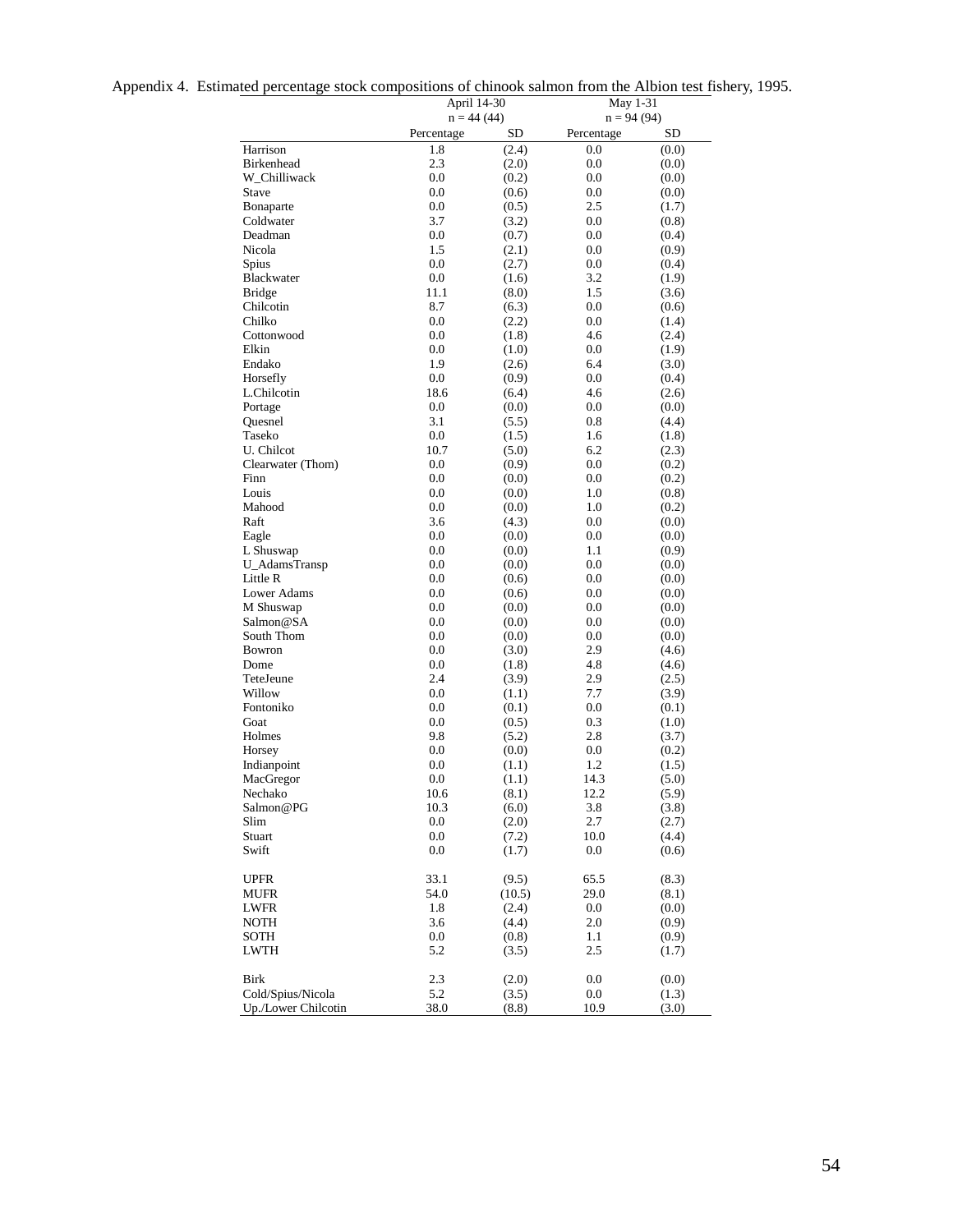|                          |            | <b>SWVI Troll</b> |             |            | <b>NWVI Troll</b>            |                        |                        |                         |            |  |  |  |
|--------------------------|------------|-------------------|-------------|------------|------------------------------|------------------------|------------------------|-------------------------|------------|--|--|--|
|                          | Apr-May-98 | Apr-May-00        | Oct-Nov-98  |            | Oct-Nov-99 Apr-May-98        | Apr-00                 | May-00                 | Oct-Nov-98   Oct-Nov-99 |            |  |  |  |
| N                        | 112        | 180               | 65          | 203        | 125                          | 104                    | 376                    | 126                     | 200        |  |  |  |
| <b>UPFR</b>              | 0.7(1.6)   | 2.2(1.8)          | 3.9(3.3)    | 0.0(0.9)   | 0.0(1.3)                     | 0.9(1.5)               | 11.7(2.3)              | 4.5(2.1)                | 0.0(1.0)   |  |  |  |
| <b>MUFR</b>              | 2.5(1.8)   | 1.5(1.0)          | 6.4(4.6)    | 0.0(0.4)   | 0.8(1.6)                     | 2.1(2.1)               | 6.6(1.8)               | 0.0(0.5)                | 0.3(0.3)   |  |  |  |
| LWFR                     | 0.0(2.4)   | 10.6(2.8)         | 0.0(2.0)    | 23.1(3.5)  | 9.2(3.5)                     | 19.2(5.0)              | 27.3(2.5)              | 5.8(3.3)                | 26.9(4.4)  |  |  |  |
| <b>NOTH</b>              | 0.0(0.6)   | 0.0(0.6)          | 0.0(2.1)    | 0.0(0.5)   | 0.0(1.6)                     | 1.4(1.5)               | 3.1(1.1)               | 0.2(1.1)                | 0.0(0.1)   |  |  |  |
| <b>SOTH</b>              | 0.7(1.6)   | 3.3(1.9)          | 0.0(1.9)    | 0.0(0.7)   | 3.9(2.1)                     | 3.3(1.7)               | 0.8(0.7)               | 0.0(0.8)                | 0.0(0.6)   |  |  |  |
| <b>LWTH</b>              | 0.0(1.2)   | 1.7(0.8)          | 0.0(2.4)    | 0.0(0.0)   | 0.0(0.7)                     | $\overline{1.1}$ (1.3) | $\overline{0.6}$ (0.4) | 0.0(0.3)                | 0.0(0.3)   |  |  |  |
| <b>ECVI</b>              | 1.7(4.8)   | 3.3(3.4)          | 16.6(6.9)   | 5.9(3.2)   | 5.7(3.8)                     | 2.8(4.0)               | 3.7(1.3)               | 5.3(3.9)                | 9.3(3.8)   |  |  |  |
| <b>WCVI</b>              | 2.3(1.8)   | 1.2(1.1)          | 1.1(3.7)    | 0.0(0.4)   | $\overline{1.1}$ (1.9)       | 2.3(1.8)               | 0.3(0.5)               | $\overline{1.4}$ (1.6)  | 0.0(0.7)   |  |  |  |
| <b>SOMN</b>              | 3.0(2.8)   | 3.9(2.0)          | 12.1(7.6)   | 2.5(1.3)   | 2.4(3.6)                     | 6.8(2.9)               | 0.7(0.8)               | 1.1(2.0)                | 1.3(1.1)   |  |  |  |
| <b>NOMN</b>              | 1.8(3.6)   | 1.3(2.0)          | 3.9(4.8)    | 3.8(2.0)   | 4.7(3.2)                     | 0.0(2.7)               | 13.6(2.3)              | 2.6(2.3)                | 0.0(1.1)   |  |  |  |
| <b>Puget Sound</b>       | 59.8 (6.3) | 38.9 (4.4)        | 25.7 (11.4) | 44.6 (4.3) | 46.8(6.3)                    | 31.3(6.0)              | 7.6(1.7)               | 71.5(6.6)               | 47.1 (4.9) |  |  |  |
| Juan de Fuca             | 0.0(0.8)   | 0.6(0.6)          | 0.0(3.4)    | 1.1(1.0)   | 0.0(1.4)                     | 0.0(0.9)               | 0.0(0.5)               | 0.0(1.0)                | 0.2(0.5)   |  |  |  |
| Coastal Wash             | 2.2(2.4)   | 2.4(1.7)          | 11.6(7.5)   | 3.6(1.8)   | 3.6(1.8)                     | 1.2(1.4)               | 1.1(1.0)               | 0.0(0.8)                | 0.8(1.0)   |  |  |  |
| Lower Columb             | 18.6 (4.6) | 11.8(2.3)         | 14.7(6.8)   | 10.3(2.6)  | 7.9(2.9)                     | 2.4(1.3)               | 3.7(1.2)               | 5.5(2.5)                | 6.7(1.9)   |  |  |  |
| Mid/Up Colum             | 3.6(2.9)   | 7.5(3.1)          | 4.1(5.2)    | 3.8(1.6)   | 9.2(3.8)                     | 12.9(3.9)              | 10.6(1.8)              | 0.0(1.4)                | 1.7(1.7)   |  |  |  |
| Snake                    | 0.0(1.9)   | 7.1(2.4)          | 0.0(3.8)    | 1.3(1.0)   | 2.2(2.2)                     | 8.3(3.2)               | 4.2(1.1)               | 1.2(1.8)                | 5.7(1.9)   |  |  |  |
| Oregon                   | 3.2(1.9)   | 2.7(1.2)          | 0.0(4.2)    | 0.0(0.6)   | 2.8(2.0)                     | 4.1(1.8)               | 4.6(1.2)               | 0.9(1.2)                | 0.0(0.1)   |  |  |  |
| $\Sigma$ Vancouver Isl.  | 4.0(5.2)   | 4.5(3.6)          | 17.8(8.1)   | 5.9(3.2)   | 6.7(3.9)                     | 5.1(4.4)               | 3.9(1.4)               | 6.7(4.0)                | 9.3(3.9)   |  |  |  |
| $\Sigma$ Fraser          | 3.8(4.1)   | 19.2(3.7)         | 10.2(6.5)   | 23.1(3.6)  | 13.8(4.0)                    | 28.0(5.7)              | 50.0(2.9)              | 10.5(4.1)               | 27.2(3.6)  |  |  |  |
| Mainland coast           | 4.8(4.1)   | 5.2(2.7)          | 15.9(9.1)   | 6.2(2.5)   | 7.0(4.3)                     | 6.8(3.6)               | 14.3(2.3)              | 3.7(2.9)                | 1.4(1.6)   |  |  |  |
| Columbia                 | 22.2(5.8)  | 26.5(4.0)         | 18.8(8.9)   | 15.4(2.8)  | 19.3(5.1)                    | 23.5(4.1)              | 18.6(2.1)              | 6.7(3.1)                | 14.1(2.9)  |  |  |  |
| $\Sigma$ non-Columbia US | 65.2 (6.5) | 44.6 (4.8)        | 37.3(12.8)  | 49.4 (4.2) | 53.2(6.1)                    | $36.7(6.0)$ 13.2 (2.3) |                        | 72.4 (6.6)              | 48.1 (4.8) |  |  |  |
| $\Sigma$ Canadian        | 12.7(6.2)  | 28.9(4.8)         | 43.9 (12.7) | 35.3(4.9)  | 27.8(6.6)                    | 39.8(5.9)              | 68.2(2.7)              | 20.9(6.1)               | 37.9(4.6)  |  |  |  |
| U.S.<br>Σ                | 87.4 (6.2) | 71.1(4.8)         | 56.1 (12.7) | 64.7 (4.9) | 72.2(6.6)                    | 60.2(5.9)              | 31.8(2.7)              | 79.1 (6.1)              | 62.1(4.9)  |  |  |  |
|                          |            |                   |             |            |                              |                        |                        |                         |            |  |  |  |
| $\Sigma$ Other           | 97.5(1.6)  | 100.0(0.4)        | 98.9 (4.3)  |            | $100.0$ (0.0) $ 100.0$ (1.1) | 99.4 (1.2)             | 98.7(0.7)              | 100.0(0.3)              | 100.0(0.0) |  |  |  |
| Birkenhead               | 0.0(0.0)   | 0.0(0.0)          | 0.0(2.1)    | 0.0(0.0)   | 0.0(0.0)                     | 0.0(0.0)               | 0.0(0.0)               | 0.0(0.0)                | 0.0(0.0)   |  |  |  |
| Cold/Nicola/Spius        | 0.0(0.0)   | 0.0(0.4)          | 0.0(1.6)    | 0.0(0.0)   | 0.0(0.6)                     | 0.0(0.8)               | 0.0(0.0)               | 0.0(0.2)                | 0.0(0.0)   |  |  |  |
| Low./Upper Chilcotin     | 2.5(1.6)   | 0.0(0.0)          | 1.1(3.4)    | 0.0(0.0)   | 0.0(1.0)                     | 0.6(0.8)               | 1.3(0.7)               | 0.0(0.1)                | 0.0(0.0)   |  |  |  |

Appendix 5. Estimated percentage stock compositions of chinook salmon from the WCVI troll fishery in southern (SWVI) and northern (NWVI) areas for target stocks. Stock compositions were estimated with a 108-population southern baseline. Standard deviation is in parentheses and was estimated from 100 bootstrap resamplings of both the baseline and mixtures.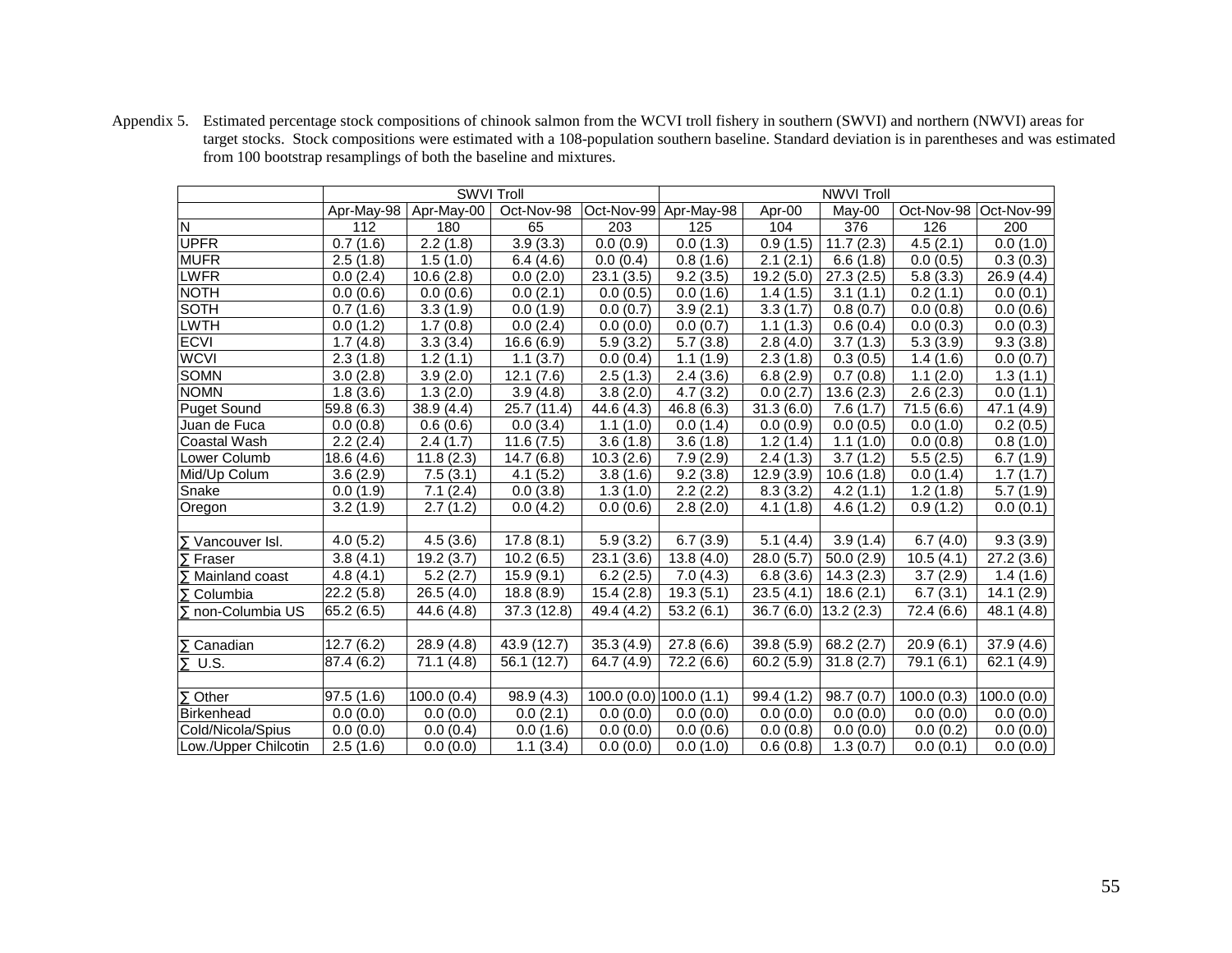Appendix 6. Estimated percentage stock compositions of chinook salmon from recreational fisheries by region and for target stocks. Stock compositions were estimated with a 108-population southern baseline. Standard deviation is in parentheses and was estimated from 100 bootstrap resamplings of both the baseline and mixtures.

|                          | Victoria   |            |            |                            |            |            | Sechelt    | Powell R.           | Vancouver  | Campbell R.     | Nanaimo     |            |
|--------------------------|------------|------------|------------|----------------------------|------------|------------|------------|---------------------|------------|-----------------|-------------|------------|
|                          | Nov-Dec-99 | Jan-00     | Feb-00     | Mar-00                     | Apr-00     | May-00     | Jun-00     | Apr-May-            | Apr-May-   | Apr-May-        | May-June-00 | June-00    |
|                          |            |            |            |                            |            |            |            | Jun-00              | 00         | 00              |             |            |
| N                        | 117        | 155        | 267        | 29                         | 37         | 48         | 102        | 33                  | 46         | $\overline{12}$ | 121         | 57         |
| UPFR                     | 0.0(0.7)   | 0.0(0.4)   | 0.2(0.4)   | 0.0(2.2)                   | 0.0(0.0)   | 9.8(4.8)   | 51.0(5.8)  | 0.0(0.0)            | 0.0(0.2)   | 0.0(3.3)        | 2.5(2.2)    | 0.0(1.5)   |
| <b>MUFR</b>              | 0.6(0.9)   | 0.0(0.4)   | 0.4(0.5)   | 2.9(3.1)                   | 0.0(1.2)   | 3.9(3.0)   | 8.5(3.4)   | 0.0(0.5)            | 0.0(0.0)   | 15.5(9.2)       | 1.0(1.3)    | 0.0(0.5)   |
| <b>LWFR</b>              | 0.0(1.5)   | 0.0(1.0)   | 0.8(1.1)   | 0.0(2.0)                   | 6.5(4.8)   | 2.4(2.3)   | 0.9(1.4)   | 12.5(7.8)           | 0.0(0.1)   | 0.0(0.7)        | 24.9(4.3)   | 58.8 (6.4) |
| <b>NOTH</b>              | 0.0(0.5)   | 0.0(0.1)   | 0.0(0.0)   | 0.0(0.0)                   | 0.0(0.0)   | 3.1(2.8)   | 7.6(3.2)   | 2.9(2.8)            | 0.0(0.0)   | 0.0(0.1)        | 0.0(0.1)    | 0.0(0.0)   |
| SOTH                     | 0.0(0.3)   | 0.0(0.5)   | 0.0(0.2)   | 0.0(1.7)                   | 2.3(3.7)   | 0.0(1.7)   | 6.1(2.3)   | 2.9(2.8)            | 0.0(0.0)   | 0.0(0.1)        | 7.6(2.6)    | 0.2(1.6)   |
| LWTH                     | 0.0(0.0)   | 0.0(0.3)   | 0.0(0.1)   | 0.0(0.0)                   | 5.2(4.9)   | 8.4(4.4)   | 9.9(3.3)   | 0.0(0.0)            | 0.0(0.0)   | 0.0(0.1)        | 0.4(0.8)    | 1.9(1.8)   |
| <b>ECVI</b>              | 9.7(5.3)   | 2.0(3.0)   | 9.3(3.9)   | 1.8(7.8)                   | 2.1(5.8)   | 0.0(4.9)   | 1.1(2.2)   | 41.4(9.5)           | 84.4 (5.6) | 15.9 (14.7)     | 50.8(5.4)   | 14.9(6.3)  |
| <b>WCVI</b>              | 1.5(1.6)   | 0.0(0.7)   | 0.0(0.1)   | 0.5(4.2)                   | 0.0(1.0)   | 0.0(0.5)   | 0.0(0.0)   | 0.0(0.0)            | 0.0(1.5)   | 0.0(1.7)        | 0.8(0.9)    | 0.0(0.0)   |
| <b>SOMN</b>              | 3.1(2.6)   | 0.0(0.8)   | 0.0(0.3)   | 0.0(1.1)                   | 0.0(1.4)   | 0.0(0.2)   | 0.0(0.1)   | 9.0(5.1)            | 6.4(3.6)   | 30.7 (13.7)     | 1.8(1.4)    | 0.3(2.5)   |
| <b>NOMN</b>              | 1.9(3.1)   | 1.5(2.6)   | 0.8(1.0)   | 0.0(3.6)                   | 0.0(1.3)   | 2.1(2.0)   | 0.0(0.3)   | 0.9(2.4)            | 0.0(2.0)   | 0.0(2.2)        | 0.0(1.2)    | 0.0(2.9)   |
| <b>Puget Sound</b>       | 75.5(6.1)  | 93.6(4.6)  | 85.6 (4.3) | 91.6(9.3)                  | 81.3(8.5)  | 64.9(8.9)  | 9.8(3.5)   | 30.4(9.9)           | 7.1(4.4)   | 22.5(12.0)      | 9.3(2.8)    | 23.9(6.8)  |
| Juan de Fuca             | 0.0(0.0)   | 0.0(0.6)   | 0.6(1.0)   | 0.0(0.0)                   | 0.0(0.5)   | 0.0(0.8)   | 3.0(1.4)   | 0.0(0.0)            | 2.2(2.0)   | 0.0(1.7)        | 0.0(0.3)    | 0.0(0.5)   |
| Coastal Wash             | 0.0(1.2)   | 1.3(1.1)   | 1.5(0.8)   | 0.0(1.7)                   | 0.0(0.6)   | 0.0(0.9)   | 0.0(0.2)   | 0.0(0.3)            | 0.0(0.8)   | 0.0(0.1)        | 0.0(0.3)    | 0.0(0.0)   |
| Lower Columb             | 1.5(1.3)   | 1.1(1.0)   | 0.0(0.4)   | 0.0(0.0)                   | 0.0(1.9)   | 0.0(1.2)   | 0.0(0.5)   | 0.0(0.4)            | 0.0(0.2)   | 7.7(5.2)        | 0.3(0.6)    | 0.0(0.0)   |
| Mid/Up Colum             | 5.6(3.1)   | 0.5(0.8)   | 0.4(0.8)   | 3.2(3.2)                   | 0.0(1.8)   | 3.2(2.8)   | 1.0(0.8)   | 0.0(0.9)            | 0.0(0.0)   | 7.7(6.6)        | 0.8(0.6)    | 0.0(0.6)   |
| Snake                    | 0.0(0.9)   | 0.0(0.9)   | 0.4(0.4)   | 0.0(1.5)                   | 0.0(0.4)   | 0.0(1.2)   | 1.0(0.5)   | 0.0(0.1)            | 0.0(0.0)   | 0.0(1.9)        | 0.0(0.6)    | 0.0(0.2)   |
| Oregon                   | 0.7(0.8)   | 0.0(0.3)   | 0.0(0.2)   | 0.0(0.0)                   | 2.6(2.5)   | 2.1(1.7)   | 0.0(0.0)   | 0.0(0.0)            | 0.0(0.0)   | 0.0(0.1)        | 0.0(0.3)    | 0.0(0.0)   |
|                          |            |            |            |                            |            |            |            |                     |            |                 |             |            |
| $\Sigma$ Vancouver Isl.  | 11.2(5.5)  | 2.0(3.1)   | 9.3(3.8)   | 2.3(8.0)                   | 2.1(5.7)   | 0.0(4.9)   | 1.1(2.2)   | 41.4(9.5)           | 84.4 (5.5) | 15.9 (14.5)     | 51.6(5.3)   | 14.9(6.3)  |
| Σ<br>Fraser              | 0.6(1.9)   | 0.0(1.3)   | 1.4(1.3)   | 2.9(3.9)                   | 14.0(6.5)  | 27.7(6.3)  | 84.1 (3.9) | 18.4(8.3)           | 0.0(0.2)   | 15.5(9.4)       | 36.3(5.1)   | 61.0(6.7)  |
| Mainland coast           | 5.0(4.0)   | 1.5(2.7)   | 0.8(1.0)   | 0.0(3.7)                   | 0.0(1.9)   | 2.1(2.0)   | 0.0(0.3)   | 9.8(5.7)            | 6.4(3.8)   | 30.7(13.7)      | 1.8(1.7)    | 0.3(3.5)   |
| $\Sigma$ Columbia        | 7.0(3.4)   | 1.5(1.4)   | 0.8(0.9)   | 3.2(3.6)                   | 0.0(2.6)   | 3.2(3.4)   | 2.0(1.1)   | 0.0(1.0)            | 0.0(0.2)   | 15.4(9.2)       | 1.1(1.0)    | 0.0(0.7)   |
| $\Sigma$ non-Columbia US | 76.2 (6.0) | 94.9(4.5)  | 87.7 (4.2) | 91.6(9.0)                  | 84.0(8.8)  | 67.0(9.1)  | 12.8(3.7)  | 30.4(9.9)           | 9.2(4.7)   | 22.5(12.3)      | 9.3(2.8)    | 23.9(6.8)  |
|                          |            |            |            |                            |            |            |            |                     |            |                 |             |            |
| $\Sigma$ Canadian        | 16.8(5.9)  | 3.6(4.4)   | 11.5(4.0)  | 5.1(8.9)                   | 16.0(8.4)  | 29.8(8.5)  | 85.2(3.5)  | 69.6 (9.9)          | 90.8(4.7)  | 62.1 (14.1)     | 89.7 (2.9)  | 76.1 (6.8) |
| $\Sigma$ U.S.            | 83.2 (5.9) | 96.4(4.4)  | 88.5 (4.0) | 94.9(8.9)                  | 84.0 (8.4) | 70.2 (8.5) | 14.8(3.5)  | 30.4(9.9)           | 9.2(4.7)   | 37.9 (14.1)     | 10.3(2.9)   | 23.9(6.8)  |
|                          |            |            |            |                            |            |            |            |                     |            |                 |             |            |
| $\Sigma$ Other           | 100.0(0.0) | 100.0(0.3) |            | 99.6 $(0.4)$ 100.0 $(0.0)$ | 97.9(4.0)  | 93.9(4.0)  |            | 92.6(3.0)100.0(0.0) | 100.0(0.0) | 100.0(0.0)      | 99.6(0.8)   | 98.1(2.0)  |
| Birkenhead               | 0.0(0.0)   | 0.0(0.0)   | 0.0(0.0)   | 0.0(0.0)                   | 0.0(0.0)   | 0.0(0.0)   | 0.0(0.0)   | 0.0(0.0)            | 0.0(0.0)   | 0.0(0.0)        | 0.0(0.0)    | 0.0(0.0)   |
| Cold/Nicola/Spius        | 0.0(0.0)   | 0.0(0.0)   | 0.0(0.0)   | 0.0(0.0)                   | 2.1(4.0)   | 6.1(3.5)   | 6.6(2.8)   | 0.0(0.0)            | 0.0(0.0)   | 0.0(0.0)        | 0.4(0.6)    | 1.9(2.0)   |
| L./Upper Chilcotin       | 0.0(0.0)   | 0.0(0.3)   | 0.4(0.4)   | 0.0(0.0)                   | 0.0(0.0)   | 0.0(1.5)   | 0.8(1.0)   | 0.0(0.0)            | 0.0(0.0)   | 0.0(0.0)        | 0.0(0.4)    | 0.0(0.0)   |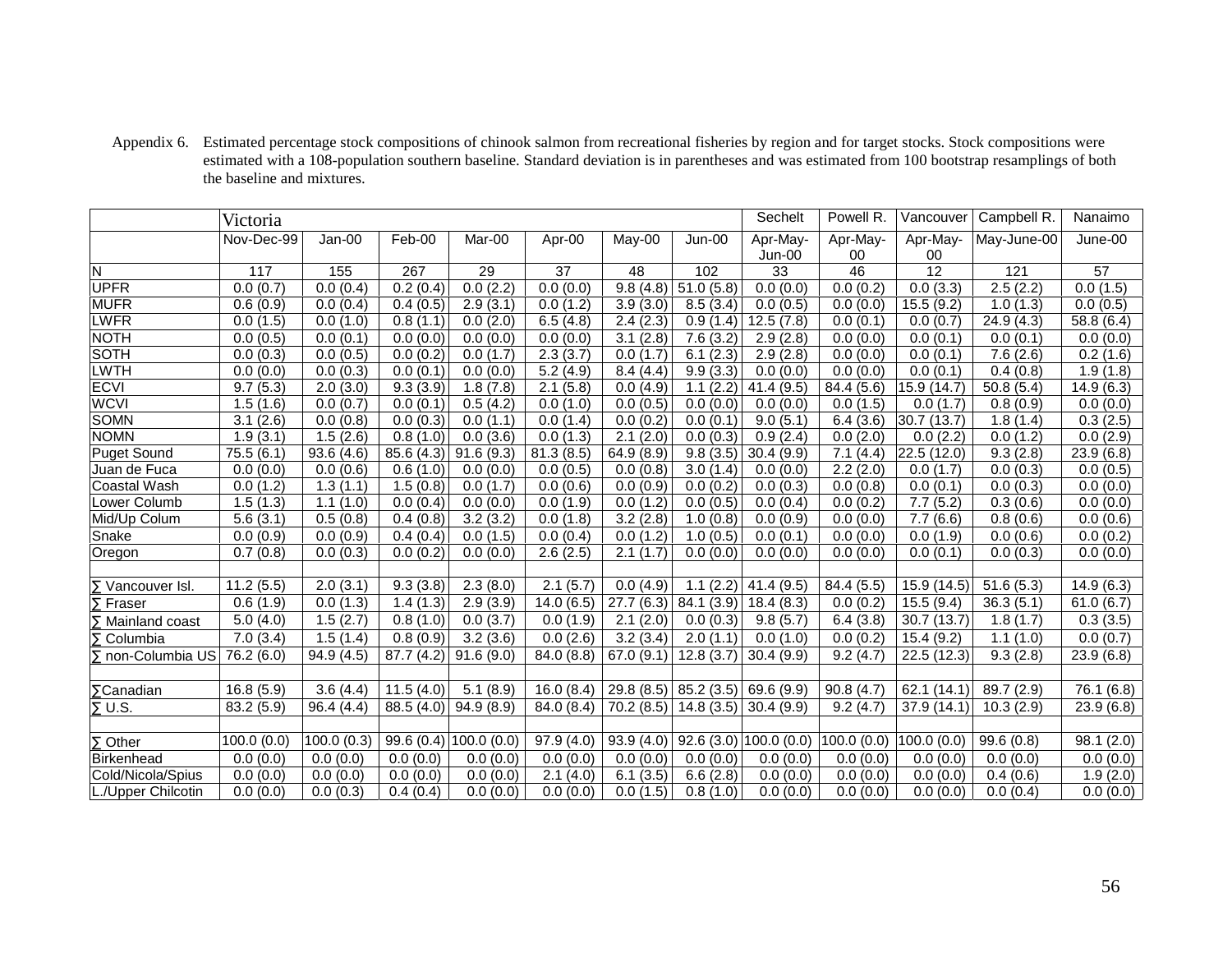Appendix 7. Estimated percentage stock compositions of chinook salmon from the lower Fraser First Nations fishery from 1997 to 1999. Stock compositions were estimated with a 48-population Fraser baseline. Standard deviation is in parentheses and was estimated from 100 bootstrap resamplings of both the baseline and mixtures.

|                        | <april 19<="" th=""><th colspan="3">April 24-26</th><th></th><th>May 2-3</th><th></th><th></th><th>May 8-10</th><th colspan="2">May 15-17</th></april> |                       |                         | April 24-26           |                        |                       |                          | May 2-3                 |                       |                        | May 8-10              | May 15-17             |                          |
|------------------------|--------------------------------------------------------------------------------------------------------------------------------------------------------|-----------------------|-------------------------|-----------------------|------------------------|-----------------------|--------------------------|-------------------------|-----------------------|------------------------|-----------------------|-----------------------|--------------------------|
|                        | 1997                                                                                                                                                   | 1998                  | 1999                    | 1997                  | 1998                   | 1999                  | 1997                     | 1998                    | 1999                  | 1998                   | 1999                  | 1998                  | 1999                     |
| N                      | 115                                                                                                                                                    | 114                   | 142                     | 29                    | 30                     | 191                   | 51                       | 50                      | 62                    | 119                    | 137                   | 164                   | 126                      |
| Harrison               | 2.3(2.2)                                                                                                                                               | 0.0(0.2)              | 0.0(0.1)                | 0.0(2.6)              | 0.0(0.0)               | 0.1(0.7)              | 0.8(4.6)                 | 0.0(1.2)                | 0.0(0.0)              | 0.0(0.0)               | 0.0(0.3)              | 0.0(0.3)              | 0.0(0.0)                 |
| Birkenhead             | 7.2(2.9)                                                                                                                                               | 8.4(2.5)              | 12.1(2.7)               | 4.0(4.2)              | 8.6(5.7)               | 1.6(0.8)              | 5.3(3.1)                 | 4.4(2.7)                | 0.0(0.0)              | 0.0(0.0)               | 0.0(0.0)              | 0.6(1.1)              | 0.0(0.0)                 |
| W Chilliwack           | 2.5(2.3)                                                                                                                                               | 0.0(0.6)              | 0.0(0.7)                | 0.0(3.3)              | 0.0(0.0)               | 0.6(0.6)              | 0.0(1.1)                 | 0.0(0.0)                | 0.0(0.3)              | 0.0(0.0)               | 0.0(0.3)              | 0.0(0.6)              | 0.0(0.1)                 |
| Bonaparte              | 0.1(3.1)                                                                                                                                               | 0.8(3.3)              | 0.0(0.9)                | 0.0(4.0)              | 0.0(0.1)               | 4.2(1.8)              | 0.0(2.9)                 | 0.0(0.0)                | 8.7(5.5)              | 0.0(3.4)               | 0.0(2.5)              | 0.0(1.6)              | 3.5(2.5)                 |
| Cold/Spius/Nicola      | 11.1(5.6)                                                                                                                                              | 24.6(5.3)             | 26.0(5.2)               | 9.4(5.9)              | 13.5(7.6)              | 13.8(2.6)             | 7.3(5.4)                 | 16.0(7.0)               | 15.6(6.1)             | 15.0 (5.8)             | 28.4 (4.8)            | 13.5(4.0)             | 25.1(4.7)                |
| Deadman                | 8.5(4.9)                                                                                                                                               | 2.5(3.4)              | 0.0(1.4)                | 0.0(2.5)              | 0.0(2.8)               | 0.0(0.9)              | 9.5(5.1)                 | 0.2(2.2)                | 5.5(4.5)              | 7.7(4.3)               | 3.3(2.8)              | 0.0(1.4)              | 3.0(3.0)                 |
| Blackwater             | 0.0(1.3)                                                                                                                                               | 3.8(3.4)              | 0.0(2.9)                | 0.0(0.9)              | 0.0(1.8)               | 4.1(1.5)              | 0.0(1.7)                 | 0.0(3.4)                | 5.5(2.6)              | 0.0(0.6)               | 4.3(1.9)              | 1.7(1.9)              | 3.4(1.5)                 |
| <b>Bridge</b>          | 0.0(4.2)                                                                                                                                               | 4.0(6.5)              | 2.5(2.5)                | 9.6(7.3)              | 0.1(8.5)               | 7.4(4.2)              | 5.9(7.2)                 | 0.0(8.8)                | 2.6(4.4)              | 1.7(5.6)               | 6.8(5.5)              | 6.3(5.3)              | 1.6(5.0)                 |
| Up./Lower Chilcot      | 32.3(6.2)                                                                                                                                              | 30.3(6.2)             | 34.8(6.0)               | 18.5 (10.3)           | 26.2 (11.3)            | 13.4(2.8)             | 13.9(7.7)                | 9.7(5.7)                | 18.1(6.2)             | 10.7(4.0)              | 23.3(4.6)             | 19.6 (4.5)            | 18.6 (4.4)               |
| Chilko                 | 0.0(0.3)                                                                                                                                               | 0.0(0.2)              | 1.3(1.2)                | 0.0(2.1)              | 0.0(1.1)               | 0.7(0.8)              | 9.0(5.6)                 | 0.0(2.6)                | 0.0(0.4)              | 2.6(3.3)               | 0.0(1.3)              | 0.0(0.2)              | 0.0(0.8)                 |
| Cottonwood             | 4.4(2.3)                                                                                                                                               | 3.2(2.1)              | 0.0(1.4)                | 20.8 (10.0)           | 8.2(6.5)               | 9.4(2.2)              | 8.9(5.4)                 | 20.2(8.4)               | 1.4(2.7)              | 10.5(5.1)              | 1.9(1.4)              | 17.5(4.5)             | 14.9 (4.0)               |
| Elkin                  | 0.0(0.0)                                                                                                                                               | 0.0(0.2)              | 0.0(0.2)                | 0.0(2.2)              | 0.0(0.0)               | 0.0(0.0)              | 0.0(3.1)                 | 0.0(0.0)                | 0.0(0.3)              | 0.0(0.2)               | 0.0(0.3)              | 0.0(0.0)              | $0.\overline{0}$ $(0.1)$ |
| Endako                 | 1.5(2.1)                                                                                                                                               | 2.7(2.4)              | 0.0(0.0)                | 0.0(3.3)              | 0.0(5.7)               | 3.8(1.5)              | 0.9(4.2)                 | 3.7(3.9)                | 0.0(1.6)              | 2.7(3.0)               | 0.0(1.1)              | 1.5(3.2)              | 0.0(0.8)                 |
| Horsefly               | 0.0(1.0)                                                                                                                                               | 0.0(0.2)              | 0.0(0.6)                | 0.0(4.6)              | 0.0(1.0)               | 0.0(0.2)              | 0.0(1.5)                 | 0.0(2.0)                | 0.0(0.9)              | 0.0(1.4)               | 1.7(0.9)              | 1.1(2.4)              | 0.8(1.1)                 |
| Portage                | 0.0(0.5)                                                                                                                                               | 0.0(0.0)              | 0.0(0.0)                | 0.0(0.2)              | 0.0(0.0)               | 0.0(0.0)              | 0.0(1.0)                 | 0.0(0.0)                | 0.0(0.0)              | 0.0(0.3)               | 0.0(0.0)              | 0.2(0.4)              | 0.0(0.0)                 |
| Quesnel                | 0.0(3.6)                                                                                                                                               | 0.0(1.8)              | 0.0(0.0)                | 0.0(0.9)              | 0.0(0.4)               | 0.0(2.5)              | 0.0(1.0)                 | 0.0(2.7)                | 0.0(3.3)              | 0.1(2.3)               | 0.3(1.9)              | 0.0(2.1)              | 0.0(1.7)                 |
| Taseko                 | 0.0(0.0)                                                                                                                                               | 0.0(0.8)              | 5.6(3.0)                | 0.0(3.1)              | 0.0(2.9)               | 0.0(1.0)              | 0.0(0.4)                 | 0.0(0.0)                | 0.0(1.2)              | 0.0(0.8)               | 0.0(0.7)              | 0.0(0.2)              | 0.0(0.3)                 |
| Clearwa(Thom)          | $\overline{0.0}$ (0.1)                                                                                                                                 | 0.0(0.4)              | 1.5(1.6)                | 1.3(4.5)              | 0.0(5.1)               | 0.0(0.3)              | 0.0(3.6)                 | 2.8(4.6)                | 0.0(0.7)              | 0.0(0.2)               | 0.0(0.2)              | 2.6(2.2)              | 0.0(1.4)                 |
| Finn                   | 0.0(0.3)                                                                                                                                               | 0.0(0.9)              | 0.8(0.6)                | 2.3(3.3)              | 4.4(4.1)               | 0.0(0.2)              | 0.0(1.2)                 | 0.0(0.9)                | 0.0(0.3)              | 0.0(0.0)               | 0.0(0.0)              | 0.0(1.3)              | 0.0(0.8)                 |
| Louis<br>Mahood        | 1.7(1.9)<br>0.0(0.2)                                                                                                                                   | 0.5(1.1)              | 0.0(0.0)                | 0.0(0.5)              | 0.0(2.1)               | 2.3(1.2)              | 0.0(0.2)                 | 6.3(4.1)                | 1.8(1.4)              | 0.0(0.6)               | 0.1(0.8)              | 1.7(1.4)              | 0.9(1.0)                 |
| Raft                   | 0.0(0.5)                                                                                                                                               | 0.0(0.2)<br>0.7(1.1)  | 0.0(0.1)<br>0.0(1.6)    | 0.0(0.0)<br>0.0(1.2)  | 0.0(0.0)               | 0.0(0.0)<br>0.0(1.0)  | 0.0(0.0)<br>0.0(1.0)     | 0.0(0.0)                | 0.0(0.6)<br>3.4(3.5)  | 0.0(0.7)               | 0.0(0.0)<br>3.3(2.4)  | 0.0(0.2)<br>0.4(1.6)  | 0.0(0.1)<br>1.9(2.5)     |
| Eagle                  | 0.0(0.4)                                                                                                                                               | 0.0(0.6)              | 0.0(0.3)                | 0.0(0.0)              | 0.0(0.0)<br>0.0(0.0)   | 0.0(0.0)              | 0.0(0.3)                 | 0.0(3.0)<br>0.0(0.9)    | 0.0(0.4)              | 0.0(1.1)<br>0.0(0.0)   | 0.0(0.0)              | 0.0(0.0)              | 0.0(0.0)                 |
| L Shuswap              | 0.0(0.1)                                                                                                                                               | 0.0(0.0)              | 0.0(0.0)                | 0.0(0.0)              | 0.0(0.0)               | 0.0(0.3)              | 0.0(0.0)                 | 0.0(0.0)                | 0.0(0.0)              | 0.0(0.3)               | 0.0(0.0)              | 0.0(0.1)              | 0.0(0.0)                 |
| Little R               | 0.0(0.3)                                                                                                                                               | 0.0(0.0)              | 0.0(0.3)                | 0.0(2.4)              | 0.0(1.5)               | 0.0(0.0)              | 0.0(0.9)                 | 0.0(0.8)                | 0.0(0.0)              | 0.0(0.0)               | 0.0(0.5)              | 0.0(0.0)              | 0.0(0.2)                 |
| Lower Adams            | 0.0(0.5)                                                                                                                                               | 0.0(0.7)              | 0.0(0.9)                | 4.3(3.7)              | 0.0(0.0)               | 0.0(0.1)              | 0.0(0.8)                 | 0.0(2.7)                | 0.0(0.0)              | 1.0(1.0)               | 0.0(0.7)              | 0.0(0.3)              | 0.0(0.0)                 |
| M Shuswap              | 0.0(0.2)                                                                                                                                               | 0.0(0.5)              | 0.0(0.0)                | 0.0(0.0)              | 0.0(0.0)               | 0.0(0.0)              | 0.0(0.0)                 | 0.0(0.0)                | 0.0(0.0)              | 0.0(0.1)               | 0.0(0.0)              | 0.0(0.5)              | 0.0(0.0)                 |
| Salmon@SA              | $\sqrt{0.2}$ (1.2)                                                                                                                                     | 0.1(0.9)              | 0.2(1.0)                | 0.0(0.0)              | 0.0(2.2)               | 0.0(0.0)              | 0.0(0.0)                 | 0.0(0.0)                | 0.0(0.0)              | 0.0(0.4)               | 0.0(0.1)              | 0.0(0.0)              | 0.7(0.8)                 |
| South Thom             | 0.0(0.8)                                                                                                                                               | 0.0(0.7)              | 0.0(0.2)                | 0.0(2.5)              | 0.0(1.1)               | 0.0(0.1)              | 0.0(0.0)                 | 0.0(1.0)                | 0.0(0.0)              | 0.0(0.9)               | 0.0(0.5)              | 0.0(0.4)              | 0.0(0.0)                 |
| Bowron                 | 0.0(2.9)                                                                                                                                               | 0.0(0.3)              | 0.0(3.5)                | 1.4(11.0)             | 6.2(9.8)               | 1.5(2.4)              | 0.3(6.6)                 | 3.0(6.0)                | 0.3(2.3)              | 0.0(3.4)               | 0.0(1.8)              | 0.0(3.6)              | 0.0(1.8)                 |
| Dome                   | 2.4(1.7)                                                                                                                                               | 0.0(0.8)              | 0.0(1.4)                | 0.0(3.8)              | 0.0(2.2)               | 2.0(1.7)              | 6.9(6.6)                 | 0.0(3.6)                | 0.0(0.0)              | 1.3(5.9)               | 1.1(1.7)              | 0.0(2.9)              | 0.0(0.8)                 |
| Fontoniko              | 0.0(0.0)                                                                                                                                               | 0.5(1.0)              | 0.6(0.9)                | 0.0(3.2)              | 0.0(3.8)               | 0.3(1.2)              | 0.0(2.8)                 | 0.0(2.3)                | 4.2(3.0)              | 1.2(2.0)               | 0.0(0.3)              | 0.0(1.1)              | 0.0(0.5)                 |
| Goat                   | 2.5(1.4)                                                                                                                                               | 0.0(0.9)              | 0.0(1.1)                | 9.6(6.9)              | $\overline{0.3}$ (4.9) | 3.4(1.5)              | 0.0(3.4)                 | 3.3(3.8)                | 1.8(1.1)              | 0.1(2.4)               | 0.0(0.5)              | 0.3(2.2)              | 1.1(1.0)                 |
| Holmes                 | 0.0(0.5)                                                                                                                                               | 0.4(1.2)              | 0.0(1.0)                | 0.0(6.2)              | 11.6(7.1)              | 5.8(3.5)              | 0.0(0.8)                 | 0.0(2.4)                | 10.3(4.6)             | 11.3(7.2)              | 4.6(2.9)              | 3.0(5.1)              | 5.5(3.5)                 |
| Horsey                 | 0.0(0.2)                                                                                                                                               | 0.0(0.0)              | 0.0(0.2)                | 1.4(3.0)              | 0.0(2.2)               | 1.0(0.6)              | $\overline{0.0}$ (1.4)   | 0.0(0.9)                | 0.0(0.7)              | 1.8(1.3)               | 0.0(0.2)              | 0.9(1.5)              | 0.0(0.1)                 |
| Indianpoint            | 0.0(1.6)                                                                                                                                               | 0.0(0.9)              | 0.3(2.2)                | 16.9(9.0)             | 0.0(2.1)               | 0.0(0.8)              | 9.2(5.9)                 | 6.3(5.3)                | 0.0(0.6)              | 0.0(1.2)               | 0.0(1.0)              | 2.3(2.9)              | 0.9(1.2)                 |
| MacGregor              | 0.0(0.4)                                                                                                                                               | 0.0(0.0)              | 0.0(0.0)                | 0.5(7.2)              | 10.3(8.7)              | 0.0(0.7)              | 0.0(2.5)                 | 0.0(2.8)                | 0.0(1.4)              | 0.0(0.9)               | 0.0(0.6)              | 1.9(2.2)              | 1.0(2.1)                 |
| Nechako/Stuart         | 20.1(6.5)                                                                                                                                              | 16.0(5.8)             | 8.6(4.4)                | 0.0(5.6)              | 0.0(6.7)               | 12.7(4.1)             | 6.9(6.4)                 | 5.4(7.9)                | 21.1(7.6)             | 9.0(4.8)               | 13.6(5.0)             | 5.8(6.7)              | 9.0(4.4)                 |
| Salmon@PG              | 3.2(2.9)                                                                                                                                               | 1.7(3.4)              | 1.3(3.1)                | 0.0(4.6)              | 10.6(10.4)             | 6.8(2.9)              | 12.8(7.9)                | 7.5(9.3)                | 0.1(4.4)              | 14.2 (7.5)             | 4.9(3.5)              | 8.9(4.9)              | 4.7(3.4)                 |
| Slim                   | 0.0(1.1)                                                                                                                                               | 0.0(0.0)              | 4.4(2.1)                | 0.0(6.6)              | 0.0(1.1)               | 0.0(0.7)              | 0.0(3.1)                 | 0.0(0.0)                | 0.0(0.3)              | 0.0(0.3)               | 0.0(0.7)              | 0.0(0.4)              | 0.0(0.4)                 |
| Swift                  | 0.0(0.3)                                                                                                                                               | 0.0(0.0)              | 0.0(0.1)                | 0.0(0.5)              | 0.0(0.0)               | 0.3(1.0)              | 0.0(0.8)                 | 0.0(1.4)                | 0.0(0.0)              | 0.2(1.6)               | 0.0(0.1)              | 0.0(1.2)              | 0.9(1.0)                 |
| Tete Jeune             | 0.0(0.0)                                                                                                                                               | 0.0(0.2)              | 0.0(0.0)                | 0.0(2.0)              | 0.0(2.4)               | 0.0(1.0)              | 0.0(1.3)                 | 2.5(3.3)                | 0.0(2.1)              | 0.0(1.3)               | 0.0(0.3)              | 8.7(4.1)              | 0.0(0.9)                 |
| Willow                 | 0.0(1.0)                                                                                                                                               | 0.0(1.1)              | 0.0(2.1)                | 0.0(5.7)              | 0.0(4.6)               | 5.1(2.2)              | 2.5(4.7)                 | 8.8(5.5)                | 0.0(2.1)              | 9.2(4.4)               | 2.5(2.3)              | 1.6(2.3)              | 2.7(1.9)                 |
|                        |                                                                                                                                                        |                       |                         |                       |                        |                       |                          |                         |                       |                        |                       |                       |                          |
| Up-Fraser              | 28.2(7.5)                                                                                                                                              | 18.6(6.3)             | 15.2(5.7)               | 29.7 (13.8)           | 39.0 (14.5)            | 38.9(4.6)             | 38.6 (12.0)              | 36.8 (12.0)             | 37.7(7.4)             | 48.2 (8.8)             | 26.7(6.4)             | 33.5(7.2)             | 25.6(7.3)                |
| Mid-Fraser             | 45.4 (7.8)<br>21.6(4.7)                                                                                                                                | 52.3(7.3)             | 56.4 (6.6)<br>28.5(4.5) | 52.9 (14.1)           | 43.1 (15.5)            | 40.3(5.1)             | $\overline{43.8}$ (13.0) | 37.9 (10.7)             | 27.5(7.0)             | 28.2(8.6)<br>23.6(4.5) | 38.3(6.2)             | 48.4 (7.8)            | 39.2 (7.1)               |
| Thompson<br>Low-Fraser | 4.8(3.0)                                                                                                                                               | 29.2(5.2)<br>0.0(0.6) | 0.0(1.3)                | 17.4(8.8)<br>0.0(4.1) | 17.9 (9.9)<br>0.0(0.0) | 20.2(3.0)<br>0.6(0.8) | 16.8(6.5)<br>0.8(4.7)    | 25.3(9.5)<br>0.0(1.2)   | 34.9(7.0)<br>0.0(0.3) | 0.0(0.0)               | 35.0(4.5)<br>0.0(0.4) | 18.1(4.6)<br>0.0(0.7) | 35.2(4.8)<br>0.0(0.2)    |
|                        |                                                                                                                                                        |                       |                         |                       |                        |                       |                          |                         |                       |                        |                       |                       |                          |
|                        |                                                                                                                                                        |                       |                         |                       |                        |                       |                          |                         |                       |                        |                       |                       |                          |
| Birkenhead             | 7.2(2.9)                                                                                                                                               | 8.4(2.5)              | 12.1(2.7)               | 4.0(4.2)              | 8.6(5.7)               | 1.6(0.8)              | 5.3(3.1)                 | 4.4(2.7)                | 0.0(0.0)              | 0.0(0.0)               | 0.0(0.0)              | 0.6(1.1)              | 0.0(0.0)                 |
| Cold/Spius/Nicola      | 11.1(5.6)                                                                                                                                              | 24.6(5.3)             | 26.0(5.2)               | 9.4(5.9)              | 13.5(7.6)              | 13.8(2.6)             | 7.3(5.4)                 | $\overline{16.0}$ (7.0) | 15.6(6.1)             | 15.0 (5.8)             | 28.4(4.8)             | 13.5(4.0)             | 25.1(4.7)                |
| Up./Lower Chilcot      | 32.3(6.2)                                                                                                                                              | 30.3(6.2)             | 34.8(6.0)               | 18.5 (10.3)           | 26.2 (11.3)            | 13.4(2.8)             | 13.9(7.7)                | 9.7(5.7)                | 18.1(6.2)             | 10.7(4.0)              | 23.3(4.6)             | 19.6(4.5)             | 18.6 (4.4)               |
| <b>Total Early</b>     | 50.6                                                                                                                                                   | 63.3                  | 72.9                    | 31.9                  | 48.3                   | 28.8                  | 26.5                     | 30.1                    | 33.7                  | 25.7                   | 51.7                  | 33.7                  | 43.7                     |